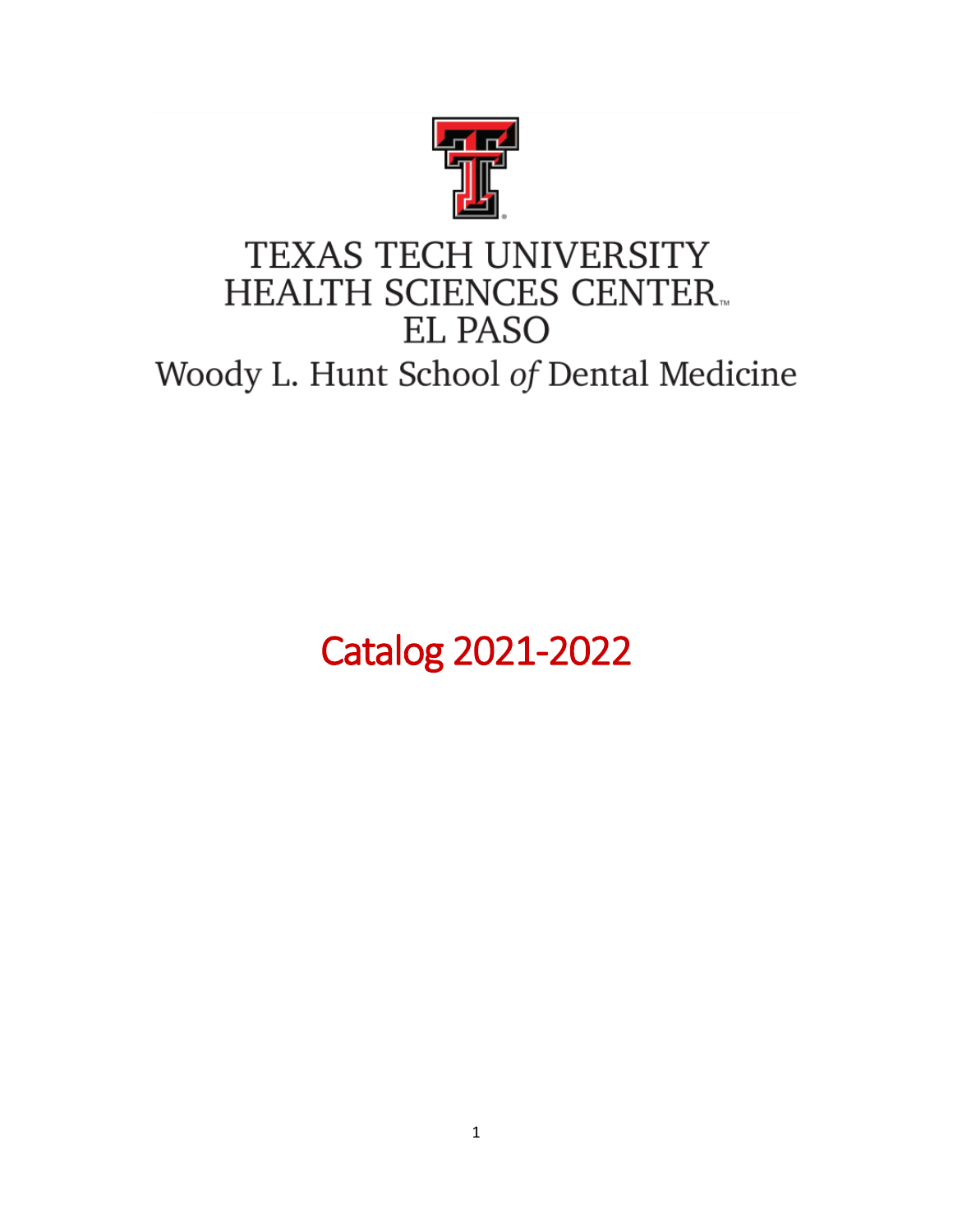### Catalog 2021-2022

The catalog of the Woody L. Hunt School of Dental Medicine (Hunt SDM) is an official publication of Texas Tech University Health Sciences Center El Paso. It is published annually. For the academic year 2021-22 requirements are specified here. While this catalog announces degree requirements and academic policies for the incoming academic year, there is no expectation that this catalog be considered an offer of contract, expressed or implied, between applicants, students and/or faculty members. Hunt SDM expressly reserves the right to add, delete or amend courses, change academic calendars without notice, or revise or change rules, charges, fees, curriculum, courses, requirements for degrees, and any other policy or regulation affective students. Changes are effective when the proper approving authorities deem, and apply both to prospective and matriculated students.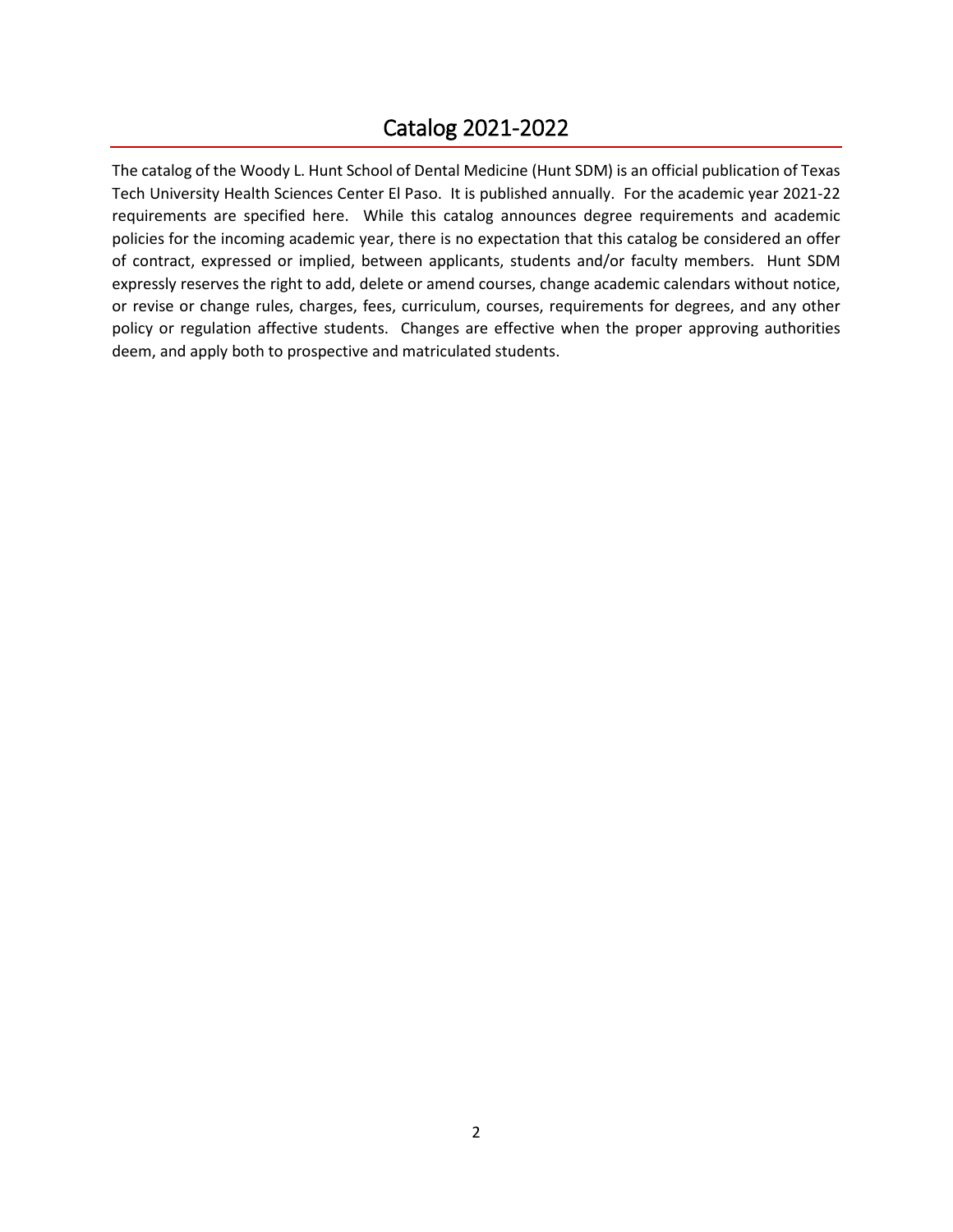## Table of Contents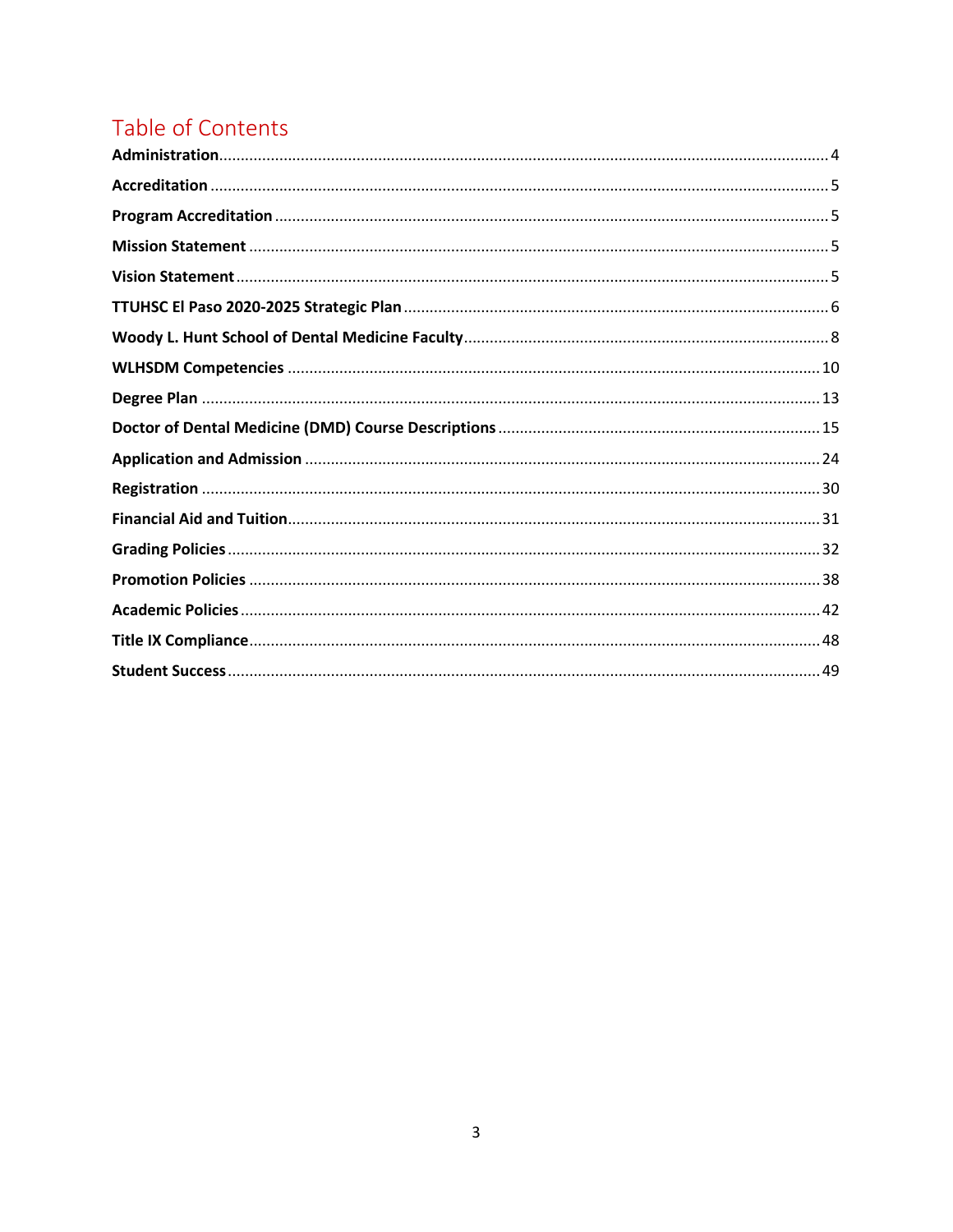### Administration

### <span id="page-3-0"></span>**Texas Tech University (TTU) System**

The Texas Tech University System was formed in 1996 and formally established by the State of Texas three years later in 1999. Since its inception, the TTU System has emerged as one of the top public university systems in the nation. Today, the TTU System consists of four component institutions and operates at multiple campuses and academic sites across the state and globe.

Fostering a culture of collaboration, sustainability and excellence, the TTU System Administration provides its component institutions with leadership and services that support the fulfillment of each component university's mission.

### **Board of Regents**

J. Michael Lewis, Chairman Mark Griffin, Vice Chairman John D. Steinmetz John Walker Ginger Kerrick Davis Dusty Womble Arcilia Acosta Cody Campbell Pat Gordon Keaghan Holt – Student Regent

### **TTU System Chief Executive Officer**

Tedd Mitchell, M.D., Chancellor

### **Texas Tech University Health Sciences Center El Paso**

Richard A. Lange, M.D., M.B.A., President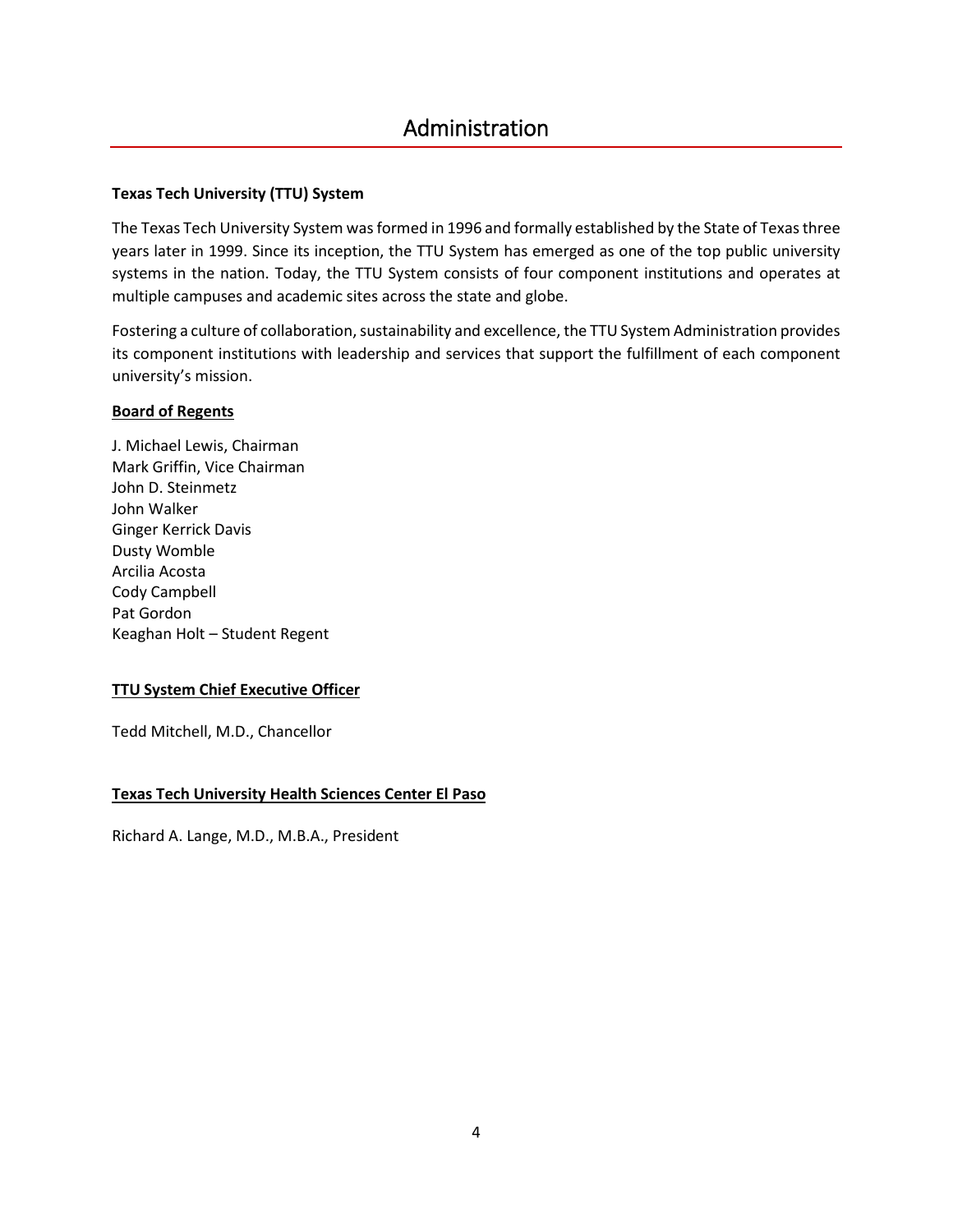### Accreditation

### <span id="page-4-0"></span>**Southern Association of Colleges and Schools Commission on Colleges (SACSCOC)**

Texas Tech University Health Sciences Center El Paso is accredited by the Southern Association of Colleges and Schools Commission on Colleges to award baccalaureate, masters, and doctoral degrees. Contact the Southern Association of Colleges and Schools Commission on Colleges at 1866 Southern Lane, Decatur, Georgia 30033-4097 or call 404-679-4500 for questions about the accreditation of Texas Tech University Health Sciences Center El Paso.

### Program Accreditation

### <span id="page-4-1"></span>**Commission on Dental Accreditation (CODA)**

The Hunt School of Dental Medicine program of dental education is accredited by the Commission on Dental Accreditation and has been granted the accreditation status of "initial accreditation". The Commission is a specialized accrediting body recognized by the United States Department of Education. The Commission on Dental Accreditation may be contacted at 211 East Chicago Avenue, Chicago, Illinois 60611 or at (312) 440-4653. The Commission's web address is: http://www.ada.org/en/coda. The Policy on Third-Party comments and CODA Complaint Policy can be found at http://www.ada.org/en/coda.

### Mission Statement

<span id="page-4-2"></span>The mission of Texas Tech University Health Sciences Center at El Paso is to improve the lives of people in our State and our community by focusing on the unique health care needs of socially and culturally diverse border populations through excellence in integrated education, research, and patient care.

The **mission of the Woody L. Hunt School of Dental Medicine (WLHSDM)** is to improve the oral health of the people of Texas and the greater El Paso community by: focusing on the unique oral and overall health care needs of the border populations; demonstrating excellence in education, research, and patient care; and providing leadership to the practicing community and other area stakeholders.

### Vision Statement

<span id="page-4-3"></span>The vision of the Woody L. Hunt School of Dental Medicine was also developed by the initial leadership team, and is as follows:

- Educate oral health care practitioners for the future
- Develop an innovative educational model
- Contribute to the discovery of new knowledge
- Provide leadership regarding oral health care issues to the greater El Paso area and border region.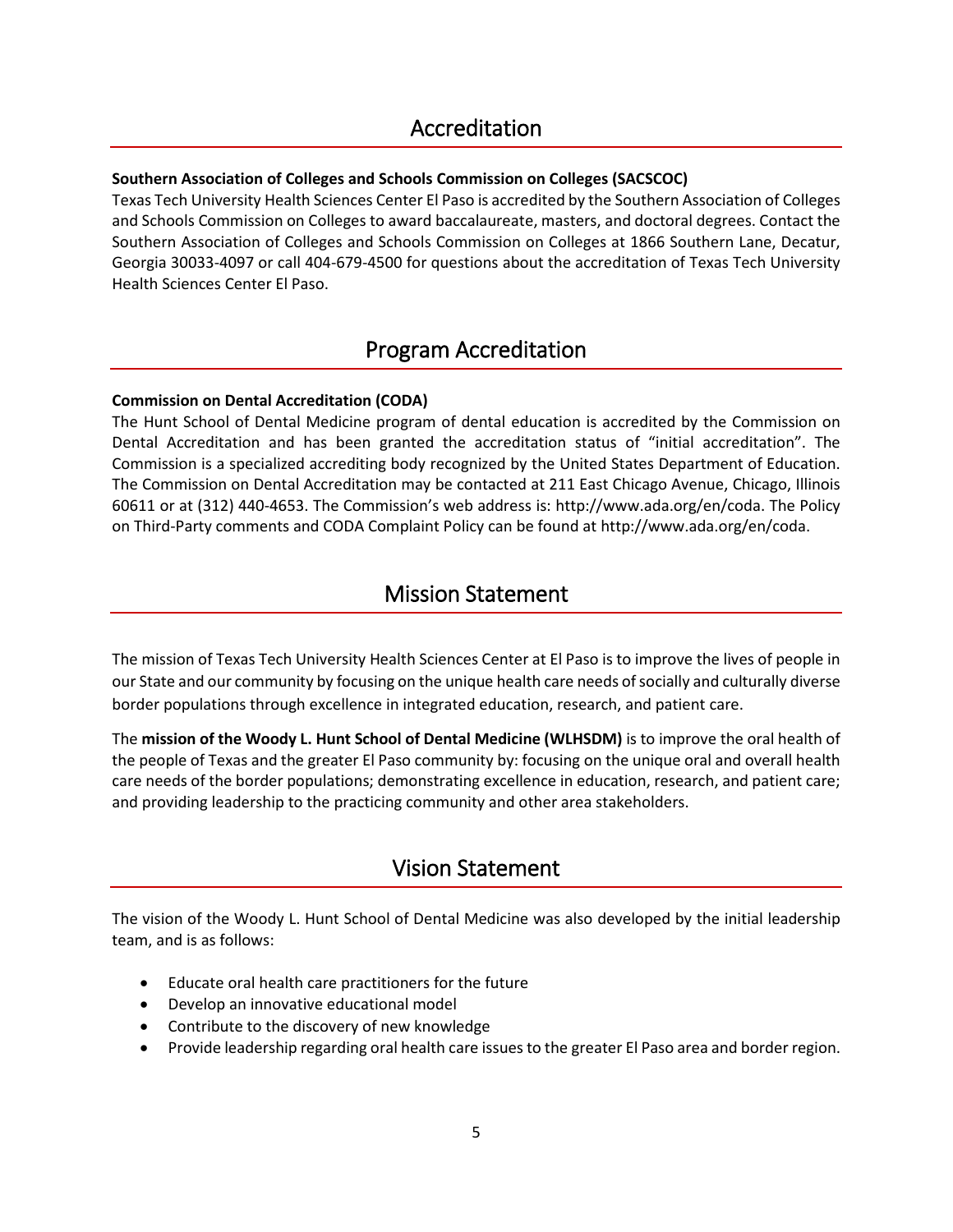### **Goal 1. Excellence in Academics**

<span id="page-5-0"></span>Objective 1.1 Enhance student recruitment and improve student success.

Objective 1.2 Develop new degree programs that are responsive to the mission and market/health care needs.

Objective 1.3 Promote student achievement through a commitment and dedication to continuous innovation in education and teaching.

Objective 1.4 Prepare future health professionals for enhanced team-based care to improve health outcomes for individuals and the population of the Paso del Norte region.

Objective 1.5 Grow and improve graduate medical education (GME) as it pertains to the mission.

### **Goal 2. Excellence in Clinical Affairs**

Objective 2.1 Expand access to clinical services.

Objective 2.2 Ensure clinical resources are available.

Objective 2.3 Standardize patient experience and ensure continuous quality improvement (CQI).

Objective 2.4 Develop signature services: identify areas unique to TTUHSC EP which we can become experts in or specialize

#### **Goal 3. Excellence in Research**

Objective 3.1 Grow and Enhance Research Programs

Objective 3.2 Build an Integrated Infrastructure for Research Development

Objective 3.3 Enhance Scholarship for Non-Research Faculty

#### **Goal 4. Excellence in Outreach and Engagement**

Objective 4.1 Increase access to care for vulnerable populations through student, faculty, and staff efforts.

Objective 4.2 Increase engagement with community.

Objective 4.3 Promote community health initiatives

Objective 4.4 Establish processes that improve recruitment, rewarding, and retention of community faculty

#### **Goal 5. Excellence in Stewardship**

Objective 5.1 Promote TTUHSC EP and Texas Tech Physicians of El Paso (TTP EP) and cultivate new and existing donor opportunities.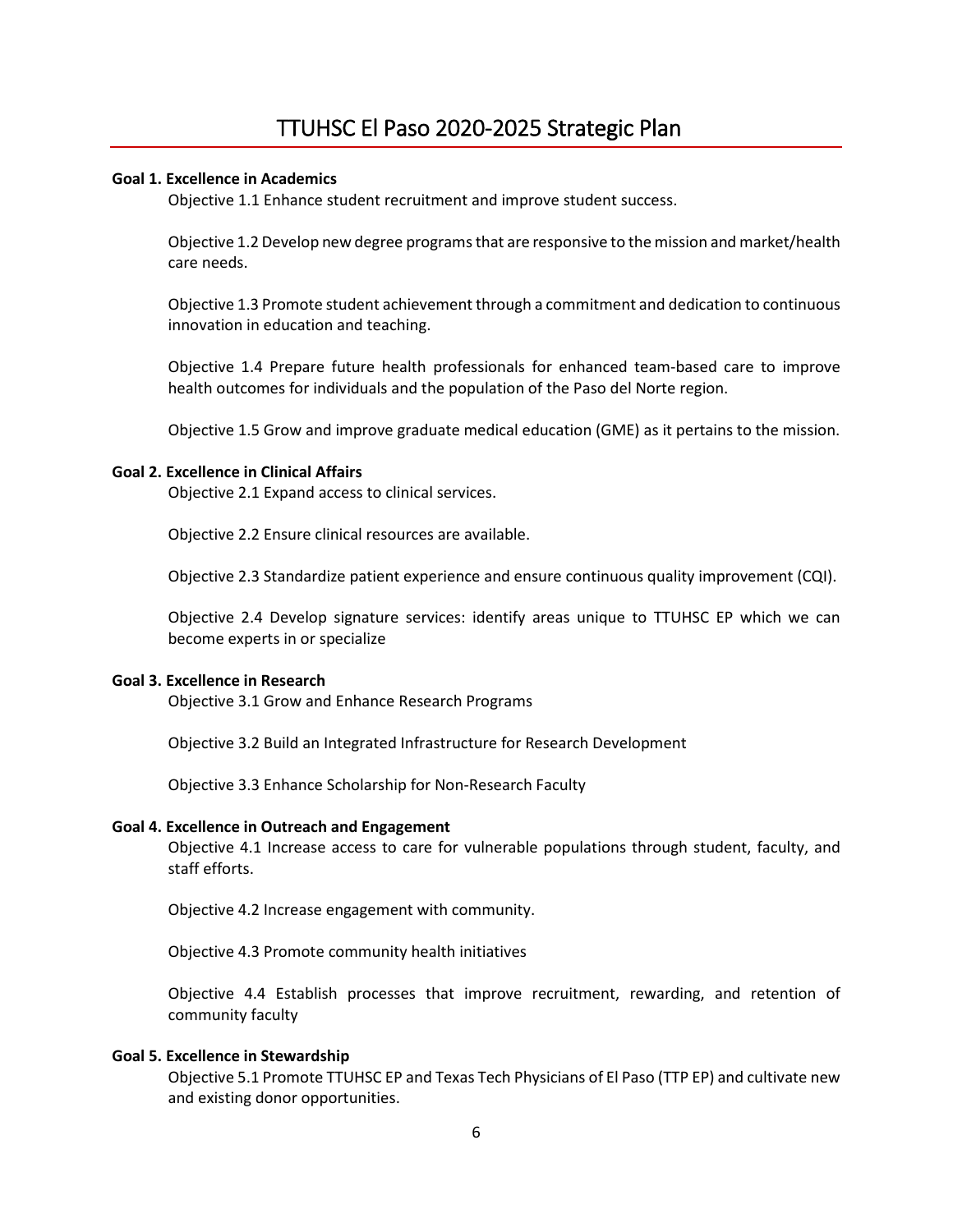Objective 5.2 Ensure informed financial decision making.

Objective 5.3 Ensure existing space is adequate to meet institutional growth needs.

Objective 5.4 Ensure adequate technology and information security needs are in place to support the mission of the institution.

### **Goal 6. Excellence in Culture**

Objective 6.1 Promote a Values-Based Culture.

Objective 6.2 Recruit and retain a diverse body of talent to carry out our mission in alignment with our values

Objective 6.3 Promote a culture of wellness.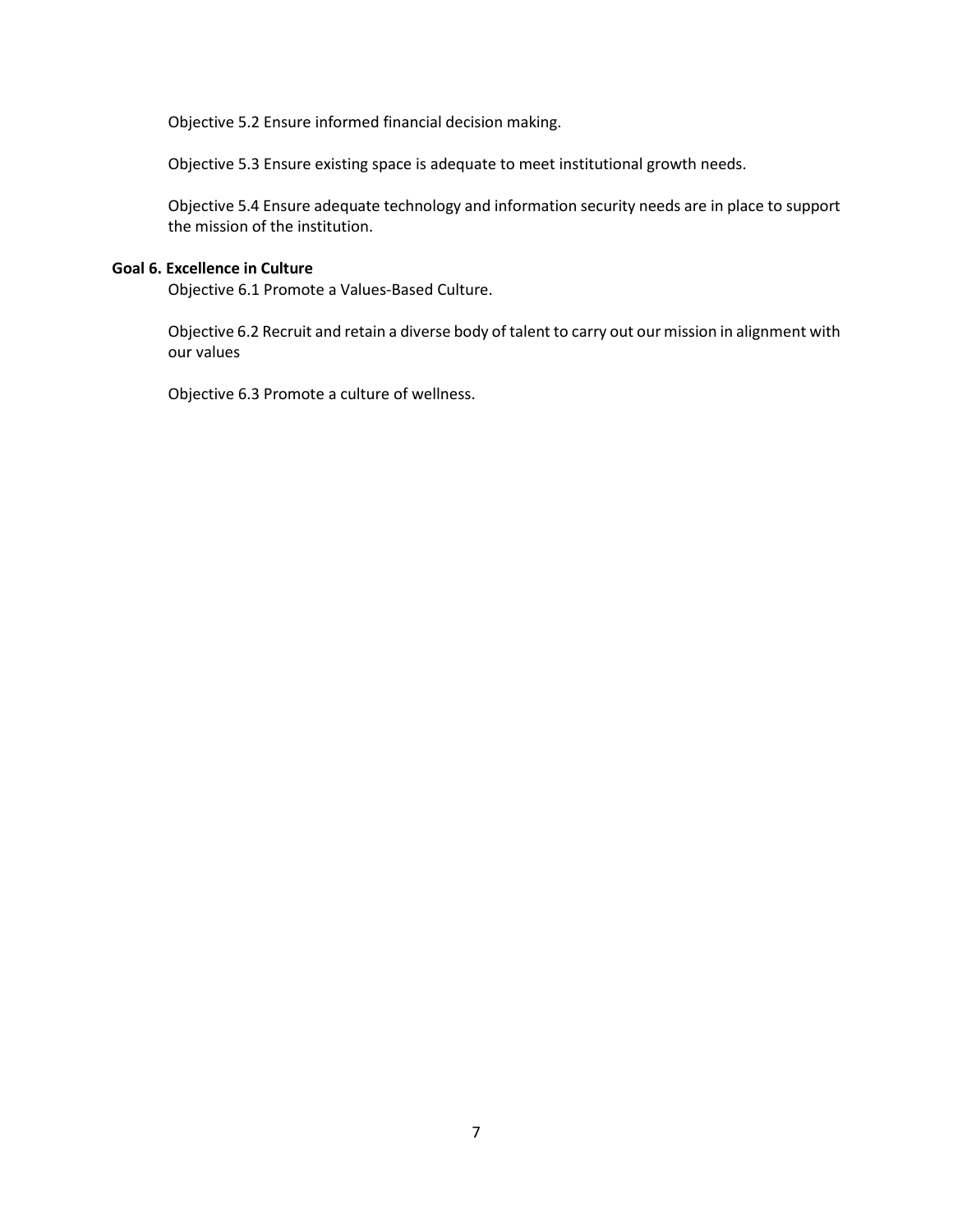### Woody L. Hunt School of Dental Medicine Faculty

<span id="page-7-0"></span>Richard C. Black, D.D.S., M.S. Dean of Woody L. Hunt School of Dental Medicine Professor, Orthodontics [richard.black@ttuhsc.edu](mailto:richard.black@ttuhsc.edu)

Wendy Woodall, D.D.S., M.A.G.D. Associate Academic Dean Professor, General Dentistry [wendy.woodall@ttuhsc.edu](mailto:wendy.woodall@ttuhsc.edu)

Fady F. Faddoul, D.D.S., M.S.D. Associate Dean of Clinical Affairs Professor, General Dentistry [fady.faddoul@ttuhsc.edu](mailto:fady.faddoul@ttuhsc.edu)

AnaKarina Mascarenhas, B.D.S, M.P.H., Dr.P.H. Associate Dean of Research Professor, Community Oral Health [AnaKarina.mascarenhas@ttuhsc.edu](mailto:AnaKarina.mascarenhas@ttuhsc.edu)

Rhonda J. Everett, D.D.S., M.P.H. Interim Assistant Dean of Student Affairs Professor, General Dentistry [rhonda.everett@ttuhsc.edu](mailto:rhonda.everett@ttuhsc.edu) -------------------------------------------------------------------------------------------------------------------------------------

Santiago Batres, D.D.S., M.A.G.D. Assistant Professor, General Dentistry [santiago.batres@ttuhsc.edu](mailto:santiago.batres@ttuhsc.edu%C2%A0)

Angela Chi, D.M.D. Professor, Oral Maxillofacial Pathology [angela.chi@ttuhsc.edu](mailto:angela.chi@ttuhsc.edu)

Robert A. Danforth, D.D.S. Professor, Oral Maxillofacial Radiology [robert.danforth@ttuhsc.edu](mailto:robert.danforth@ttuhsc.edu)

Salma Elwazeer, B.D.S., M.D.S., M.P.H. Assistant Professor, Public Health/Dental Public Health [salma.elwazeer@ttuhsc.edu](mailto:salma.elwazeer@ttuhsc.edu)

Geoffrey Guttmann, Ph.D. Professor, Anatomy [goeffrey.guttmann@ttuhsc.edu](mailto:goeffrey.guttmann@ttuhsc.edu)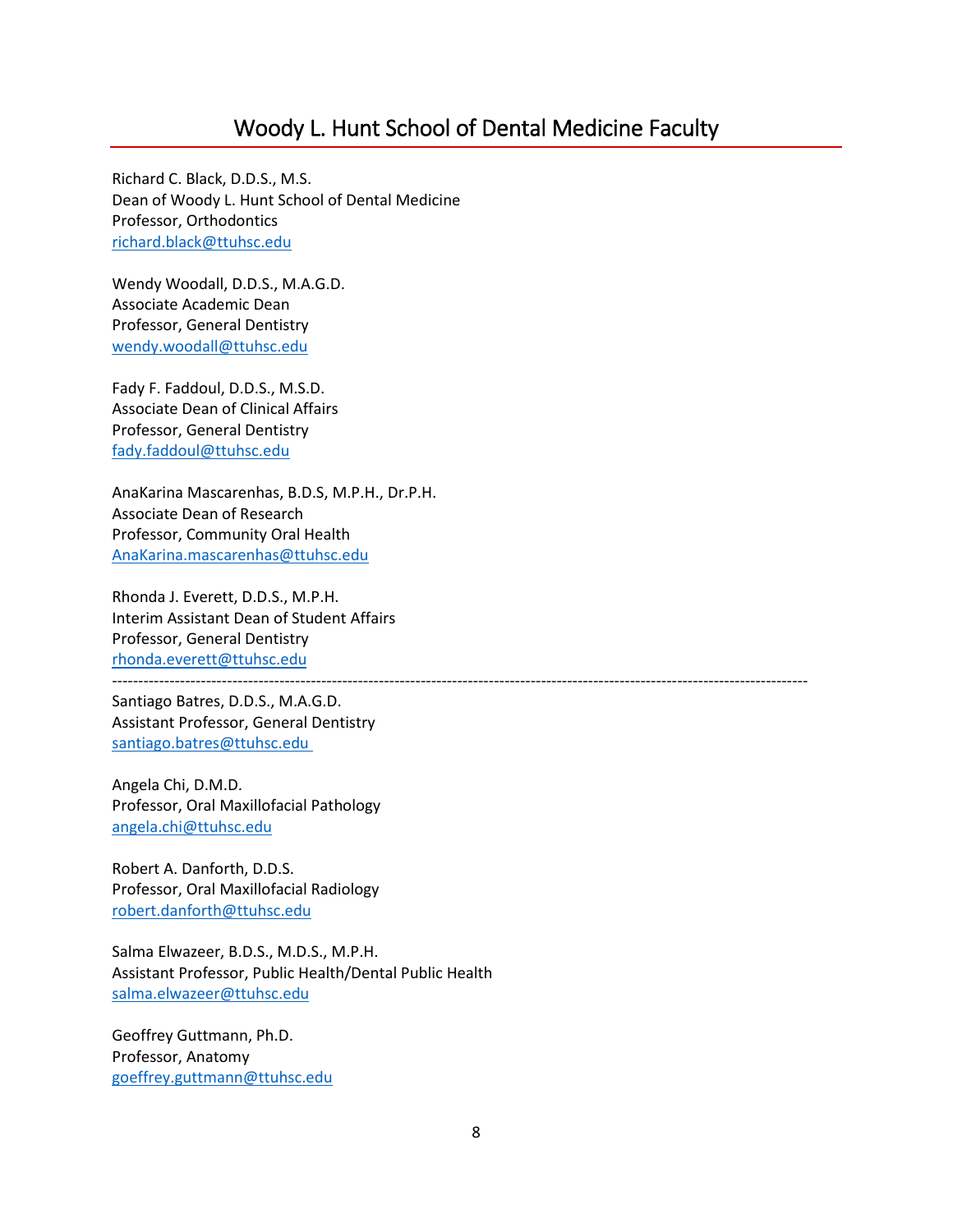Bo-Young Hong, Ph.D. Assistant Professor, Microbiology/Immunology [bo-young.hong@ttuhsc.edu](mailto:bo-young.hong@ttuhsc.edu)

Carlos A. Jurado, D.D.S., M.S. Associate Professor, Prosthodontics [carlos.jurado@ttuhsc.edu](mailto:carlos.jurado@ttuhsc.edu)

Jan E. Kronmiller, D.D.S., Ph.D. Professor, Orthodontics [jan.kronmiller@ttuhsc.edu](mailto:jan.kronmiller@ttuhsc.edu)

Salwa Mekled, B.D.S, D.M.D. Assistant Professor, General Dentistry [salwa.mekled@ttuhsc.edu](mailto:salwa.mekled@ttuhsc.edu)

Marcos Ortega, Ph.D. Associate Professor, Biochemistry [marcos.ortega@ttuhsc.edu](mailto:marcos.ortega@ttuhsc.edu)

Praveen Parachuru, B.D.S, M.S. Ph.D, M.S.D. Associate Professor, Periodontics [praveen.parachuru@ttuhsc.edu](mailto:praveen.parachuru@ttuhsc.edu)

Cheryl Samaniego, Ph.D. Associate Professor, Microanatomy and Cellular Biology [cheryl.samaniego@ttuhsc.edu](mailto:cheryl.samaniego@ttuhsc.edu)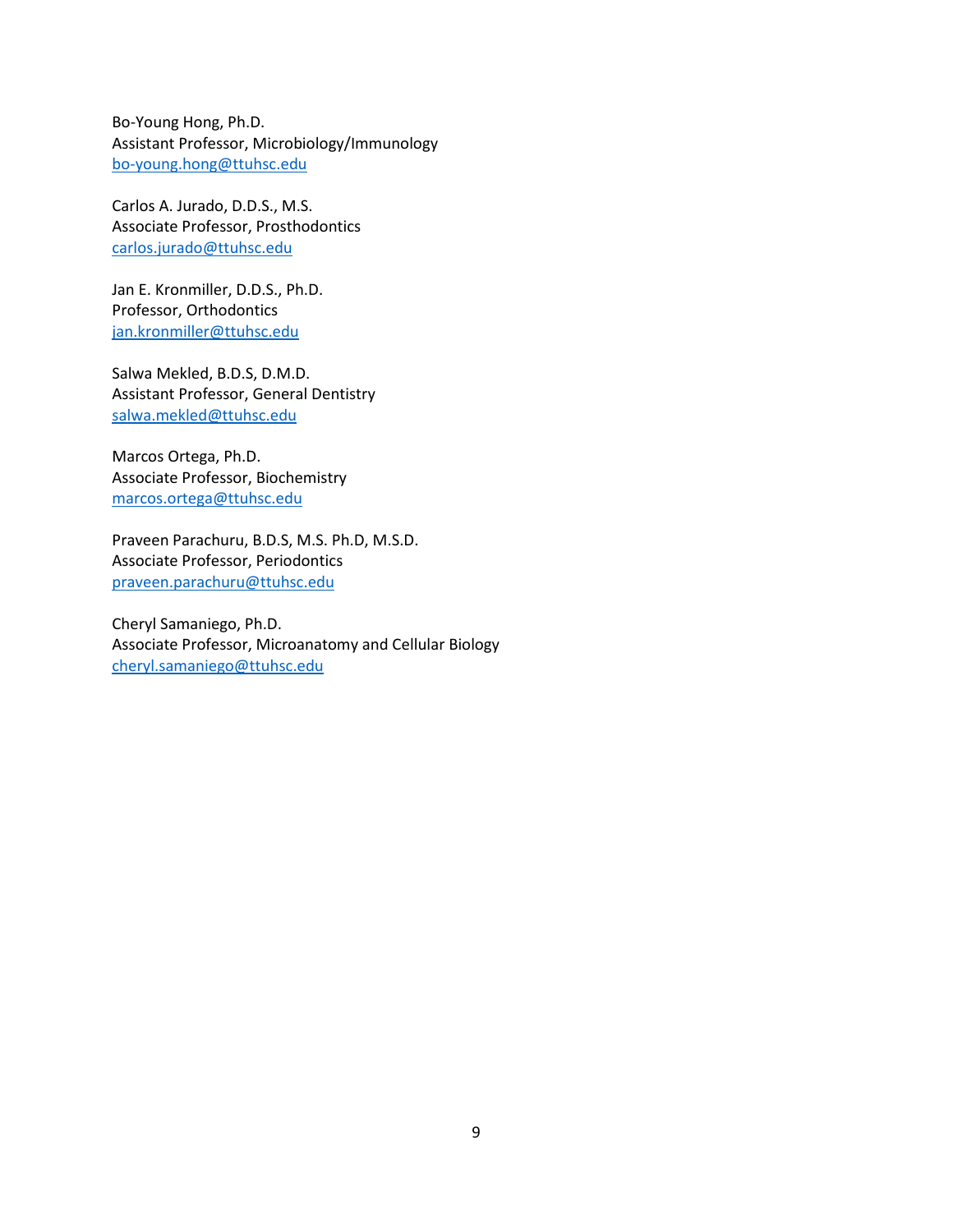### <span id="page-9-0"></span>**A. Biomedical Knowledge**

A1: Identify, discuss, and/or describe biomedical concepts and apply them to the practice of dentistry, while utilizing contemporary scientific principles and mechanisms that describe health and disease.

A2: Demonstrate skills in accessing, evaluating, and applying the best scientific evidence to solve clinical problems.

### **B. Patient Care**

B1: Accurately gather essential patient information through medical history, clinical examination, appropriate imaging, and other pertinent information.

B2: Interpret and synthesize patient information from a variety of sources (diagnostic data, patient records, scientific evidence, faculty consultation, etc.) to develop a comprehensive, individualized treatment plan for each patient, including the management of specialty consultation and referrals for treatment.

B3: Accurately summarize and clearly present patient data in written and oral formats.

B4: Perform diagnostic, therapeutic, and preventive clinical procedures safely and efficiently, with appropriate informed consent for commonly performed procedures which do not rise to the level of advanced education.

B5: Accurately evaluate the outcomes of clinical treatment, including recall strategies and prognosis.

### **C. Communication and Interpersonal Skills**

C1: Collaborate and communicate with faculty, peers, and other members of the interprofessional team in support of patient care.

C2: Collaborate and communicate with a diverse patient population, including those with special needs, in support of oral health needs.

C3: Apply patient-centered approach to promote, maintain, and improve oral health in the context of overall health

### **D. Professionalism**

D1: Apply recognized ethical and regulatory standards, as well as principles of risk management, in the clinical environment.

D2: Demonstrate self-assessment skills, accountability, and the ability to receive and incorporate constructive feedback

D3: Demonstrate compassion, integrity, altruism, and respect for others, including individuals from diverse populations.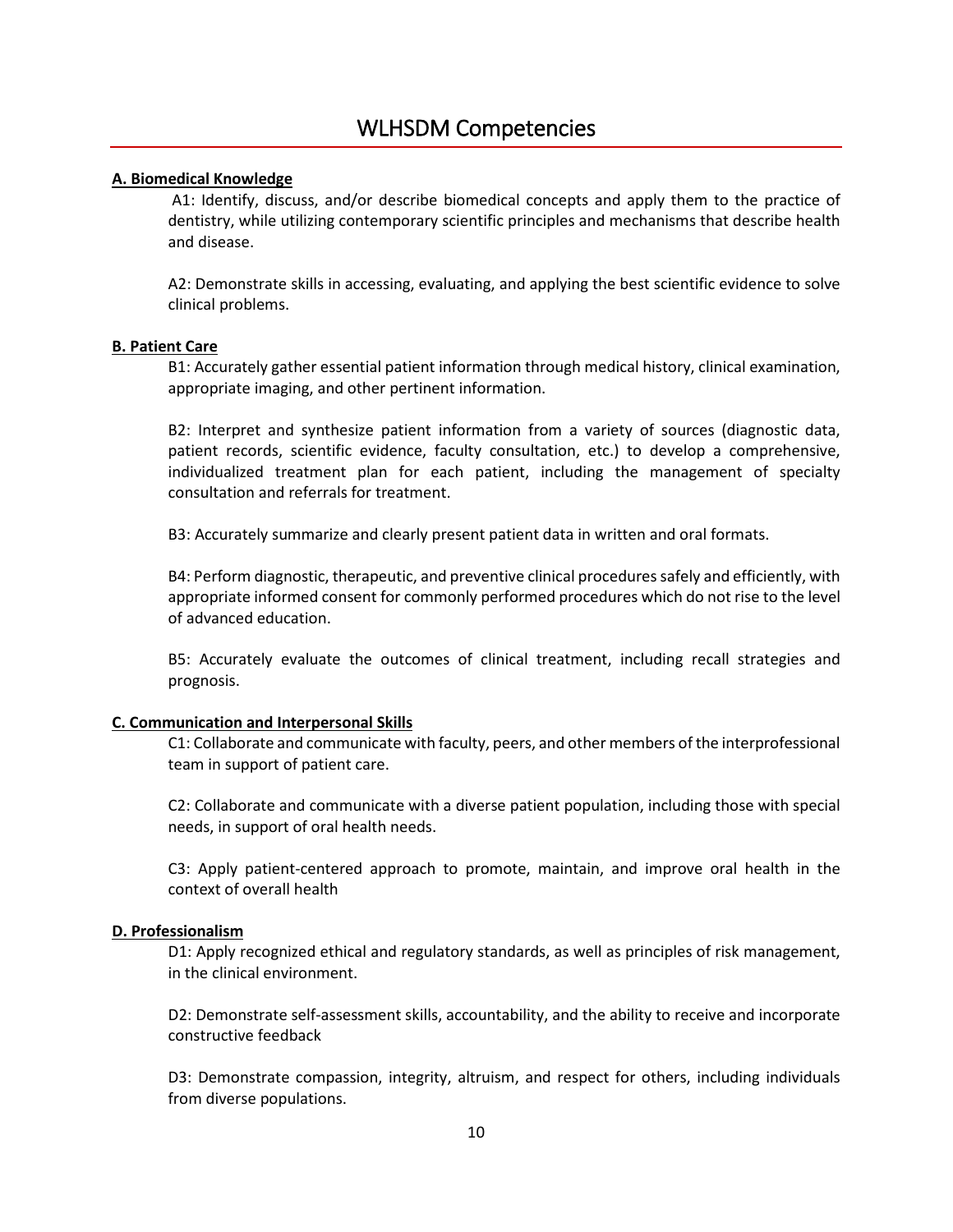D4: Identify the strengths and limitations of one's knowledge, skills, and attitudes to promote continual personal and professional development.

### **E. Health Promotion**

E1: Demonstrate prevention, intervention, and educational strategies for a diverse patient population.

E2: Collaborate with dental team members and other health care professionals in the management and health promotion of all patients.

E3: Contribute to the improvement of oral health beyond those served in traditional practice settings.

#### **F. Practice Management & Informatics**

F1: Describe, evaluate and apply contemporary and emerging information pertaining to practice management and technological resources.

F2: Describe, evaluate and apply current models of oral health care management and delivery.

F3: Describe and evaluate effective business, financial management, and human resource skills.

F4: Apply strategies for continuous quality improvement.

F5: Identify the components of a catastrophe preparedness plan for the dental practice.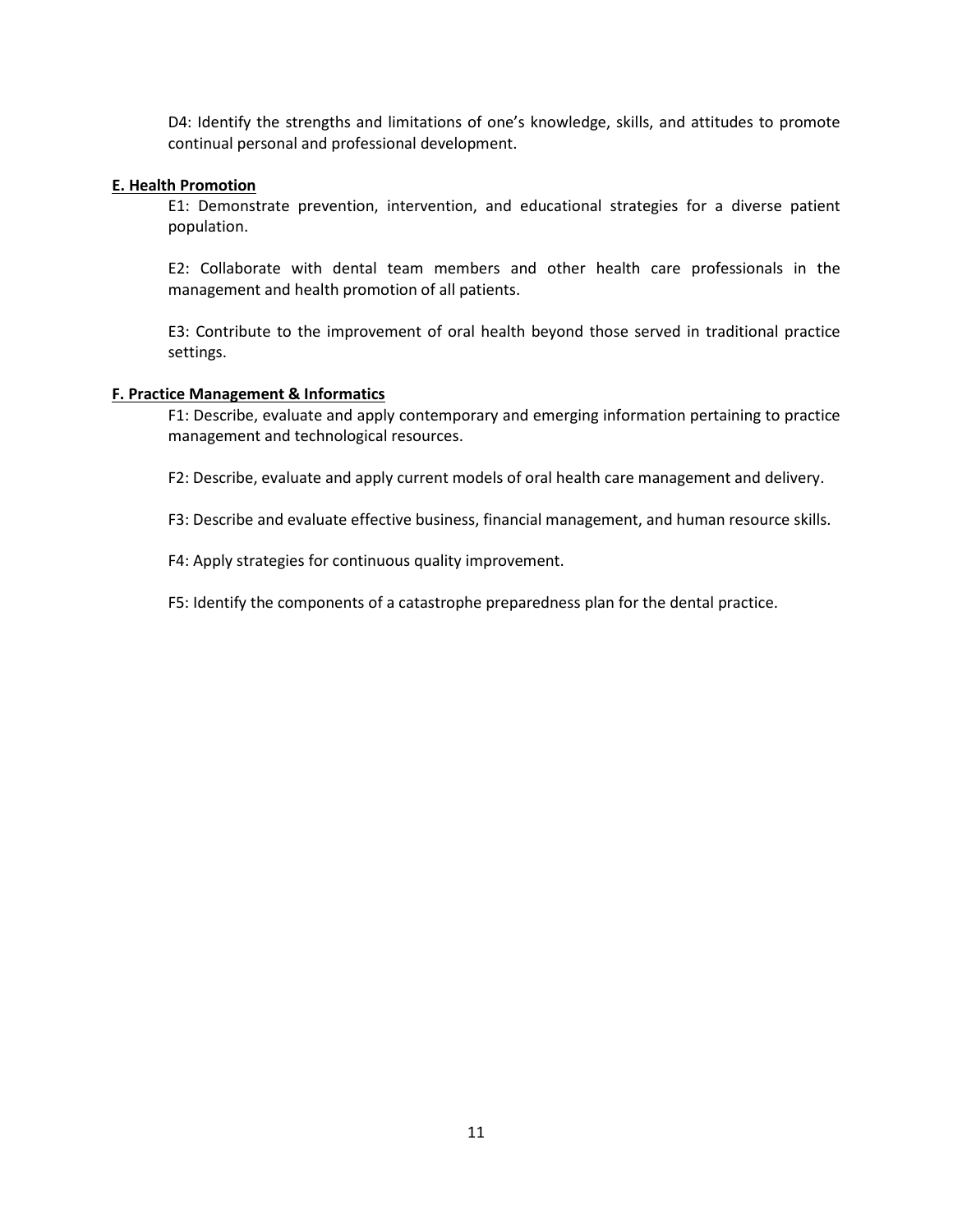

# TEXAS TECH UNIVERSITY **HEALTH SCIENCES CENTER. EL PASO** Woody L. Hunt School of Dental Medicine

# Doctor of Dental Medicine (DMD) Degree Program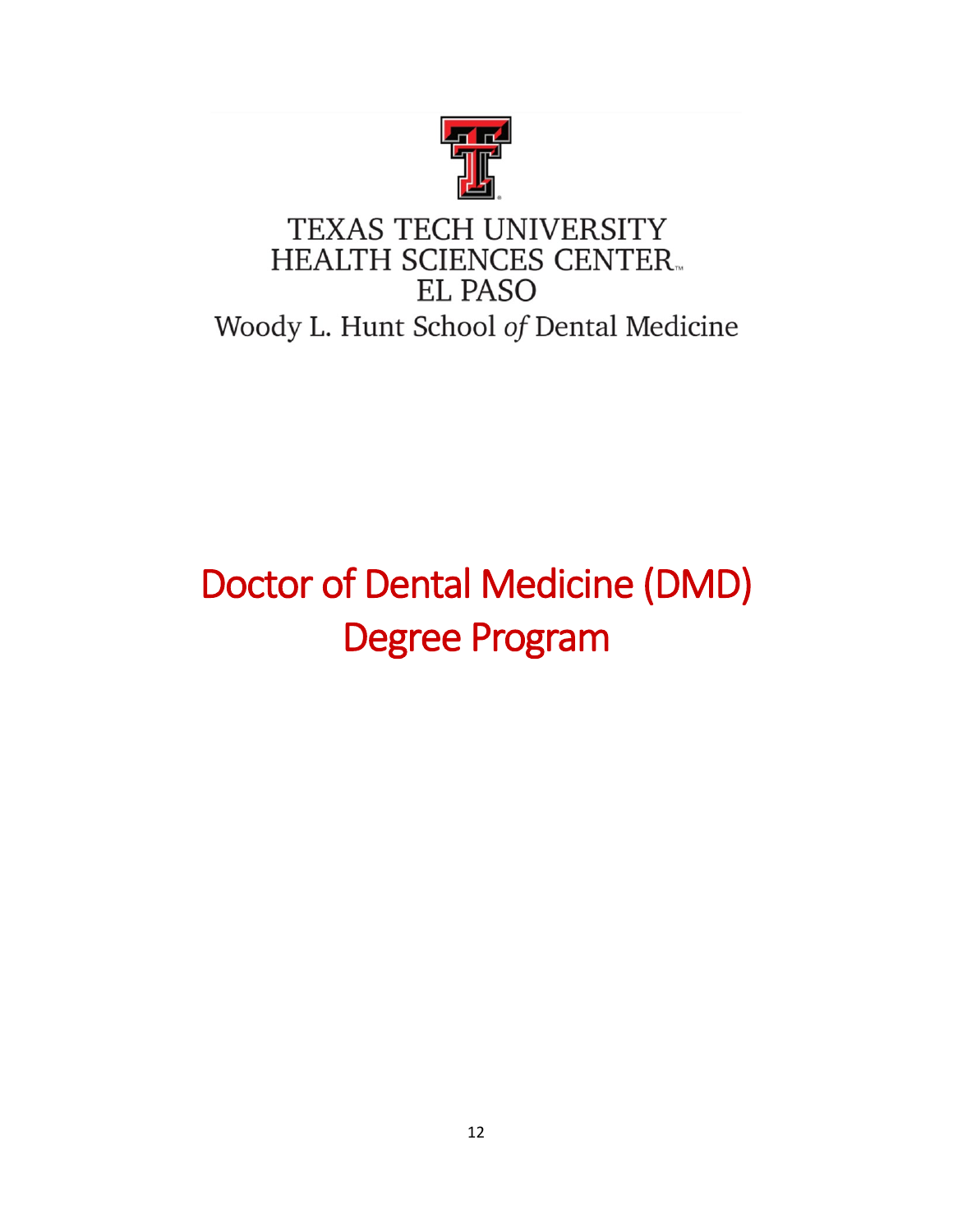### <span id="page-12-0"></span>**Degree Requirements for the DMD Degree Program**

Students are expected to complete the degree requirements set forth in the Woody L. Hunt School of Dental Medicine Student Catalog in effect at the time of entry into the program.

| <b>DMD Degree Program</b> |                |                                |                                                     |                               |  |  |
|---------------------------|----------------|--------------------------------|-----------------------------------------------------|-------------------------------|--|--|
|                           | <b>Subject</b> | <b>Course</b><br><b>Number</b> | <b>Course Title</b>                                 | <b>Credit</b><br><b>Hours</b> |  |  |
| <u>ដី ជ</u>               | <b>DSPM</b>    | 5701                           | Dental Scientific Principles of Dental Medicine I   | $\overline{7}$                |  |  |
|                           | <b>DSCI</b>    | 5401                           | Dental Society, Community, and the Individual I     | $\overline{4}$                |  |  |
|                           | <b>DSPA</b>    | 5001                           | Dental Spanish I                                    | 0                             |  |  |
|                           | <b>DCOL</b>    | 5101                           | Dental Colloquium I                                 | $\mathbf{1}$                  |  |  |
|                           | <b>DDSK</b>    | 5101                           | Dental Skills I                                     | 10                            |  |  |
|                           | <b>DSPM</b>    | 5602                           | Dental Scientific Principles of Dental Medicine II  | 6                             |  |  |
| Spring                    | <b>DSCI</b>    | 5102                           | Dental Society, Community, and the Individual II    | $\mathbf{1}$                  |  |  |
|                           | <b>DCOL</b>    | 5102                           | Dental Colloquium II                                | $\mathbf{1}$                  |  |  |
|                           | <b>DDSK</b>    | 5802                           | Dental Skills II                                    | 8                             |  |  |
|                           | <b>DSPM</b>    | 6401                           | Dental Scientific Principles of Dental Medicine III | 4                             |  |  |
|                           | <b>DSCI</b>    | 6101                           | Dental Society, Community, and the Individual III   | 1                             |  |  |
| Summer<br>$\overline{a}$  | <b>DSPA</b>    | 6001                           | Dental Spanish III                                  | 0                             |  |  |
|                           | <b>DCOL</b>    | 6101                           | Dental Colloquium III                               | $\mathbf 1$                   |  |  |
|                           | <b>DDSK</b>    | 6601                           | Dental Skills III                                   | 6                             |  |  |
|                           | <b>DSPM</b>    | 6602                           | Dental Scientific Principles of Dental Medicine IV  | 6                             |  |  |
|                           | <b>DSCI</b>    | 6102                           | Dental Society, Community, and the Individual IV    | $\mathbf{1}$                  |  |  |
| <u>ន ធ្</u>               | <b>DSPA</b>    | 6002                           | Dental Spanish IV                                   | $\mathbf 0$                   |  |  |
|                           | <b>DCOL</b>    | 6102                           | Dental Colloquium IV                                | $\mathbf{1}$                  |  |  |
|                           | <b>DDSK</b>    | 6802                           | Dental Skills IV                                    | 8                             |  |  |
| D <sub>2</sub><br>Spring  | <b>DSPM</b>    | 6603                           | Dental Scientific Principles of Dental Medicine V   | 6                             |  |  |
|                           | <b>DSCI</b>    | 6103                           | Dental Society, Community, and the Individual V     | $\mathbf{1}$                  |  |  |
|                           | <b>DSPA</b>    | 5002                           | Dental Spanish II                                   | 0                             |  |  |
|                           | <b>DSPA</b>    | 6003                           | Dental Spanish V                                    | 0                             |  |  |
|                           | <b>DCOL</b>    | 6103                           | Dental Colloquium V                                 | $\mathbf{1}$                  |  |  |
|                           | <b>DDSK</b>    | 6803                           | Dental Skills V                                     | 8                             |  |  |
|                           | <b>DSCI</b>    | 7201                           | Dental Society, Community, and the Individual VI    | $\overline{2}$                |  |  |
| Summer                    | <b>DSPA</b>    | 7001                           | Dental Spanish VI                                   | $\Omega$                      |  |  |
| $\overline{a}$            | <b>DDSK</b>    | 7101                           | Dental Skills VI                                    | 10                            |  |  |
|                           | <b>DLEC</b>    | 7101                           | <b>Dental Elective I</b>                            | $(+1)$                        |  |  |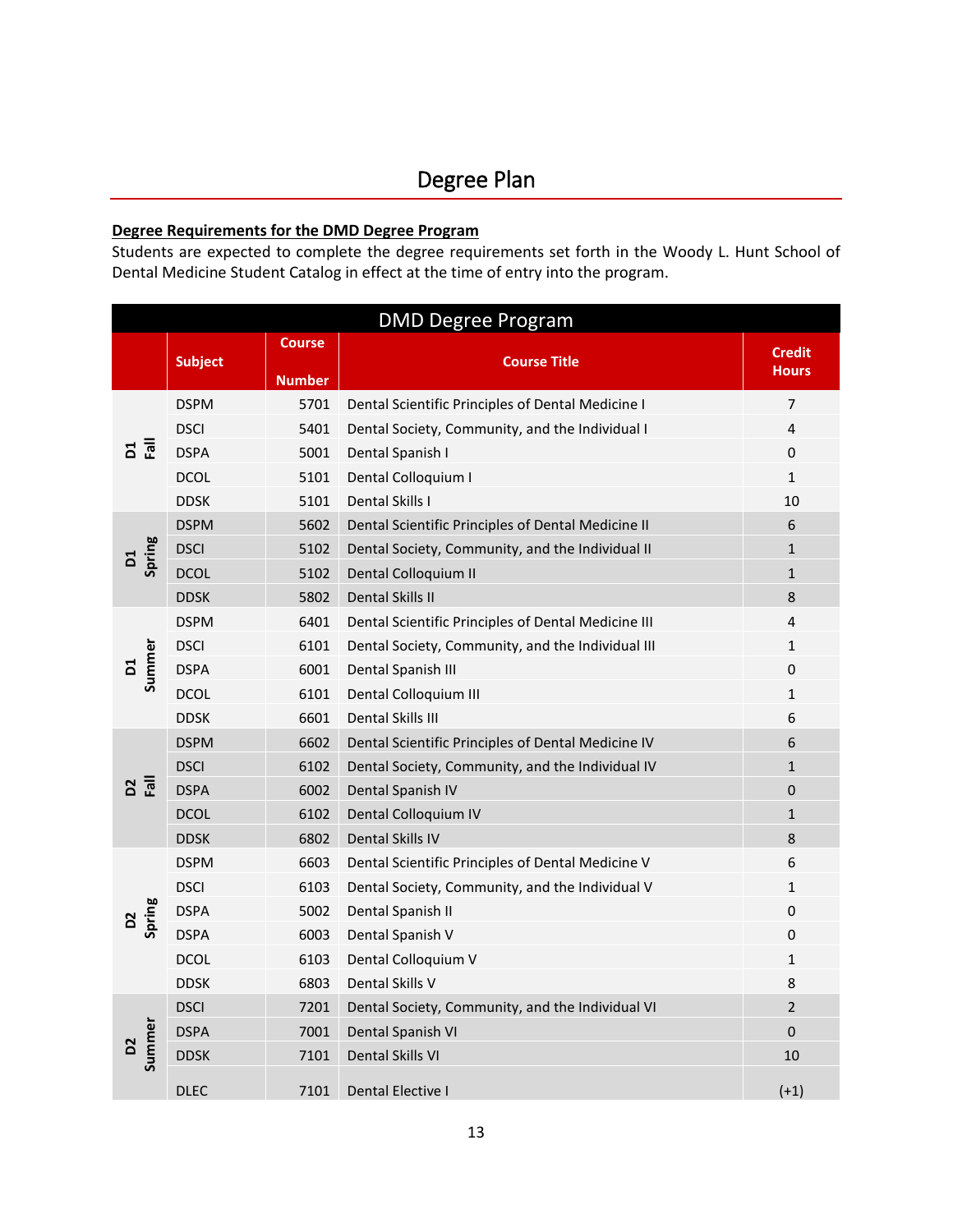|                                                                                      | <b>DSCI</b> | 7202                           | Dental Society, Community, and the Individual VII  | 2              |
|--------------------------------------------------------------------------------------|-------------|--------------------------------|----------------------------------------------------|----------------|
| ក្ខ ក្ខ                                                                              | <b>DCOL</b> | 7102                           | Dental Colloquium VI                               | 1              |
|                                                                                      | <b>DDSK</b> | 7132                           | Dental Skills VII                                  | 13             |
|                                                                                      | <b>DSCI</b> | 7203                           | Dental Society, Community, and the Individual VIII | $\overline{2}$ |
| Spring<br>B3                                                                         | <b>DCOL</b> | 7103                           | Dental Colloquium VII                              | $\mathbf{1}$   |
|                                                                                      | <b>DDSK</b> | 7133                           | <b>Dental Skills VIII</b>                          | 13             |
|                                                                                      | <b>DSCI</b> | 8201                           | Dental Society, Community, and the Individual IX   | $\overline{2}$ |
| Summer<br>23                                                                         | <b>DCOL</b> | 8101<br>Dental Colloquium VIII |                                                    | 1              |
| Dental Skills IX<br><b>DDSK</b><br>8901<br><b>DLEC</b><br>Dental Elective II<br>8101 |             | 9                              |                                                    |                |
|                                                                                      |             |                                |                                                    | $(+1)$         |
|                                                                                      |             |                                |                                                    |                |
|                                                                                      | <b>DSCI</b> | 8202                           | Dental Society, Community, and the Individual X    | $\overline{2}$ |
|                                                                                      | <b>DCOL</b> | 8102                           | Dental Colloquium IX                               | 1              |
| $\frac{1}{6}$                                                                        | <b>DDSK</b> | 8132                           | Dental Skills X                                    | 13             |
|                                                                                      | <b>DLEC</b> | 8102                           | Dental Elective III                                | $(+1)$         |
|                                                                                      | <b>DSCI</b> | 8203                           | Dental Society, Community, and the Individual XI   | 2              |
|                                                                                      | <b>DCOL</b> | 8103                           | Dental Colloquium X                                | $\mathbf{1}$   |
| Spring<br>Σđ                                                                         | <b>DDSK</b> | 8133                           | Dental Skills XI                                   | 13             |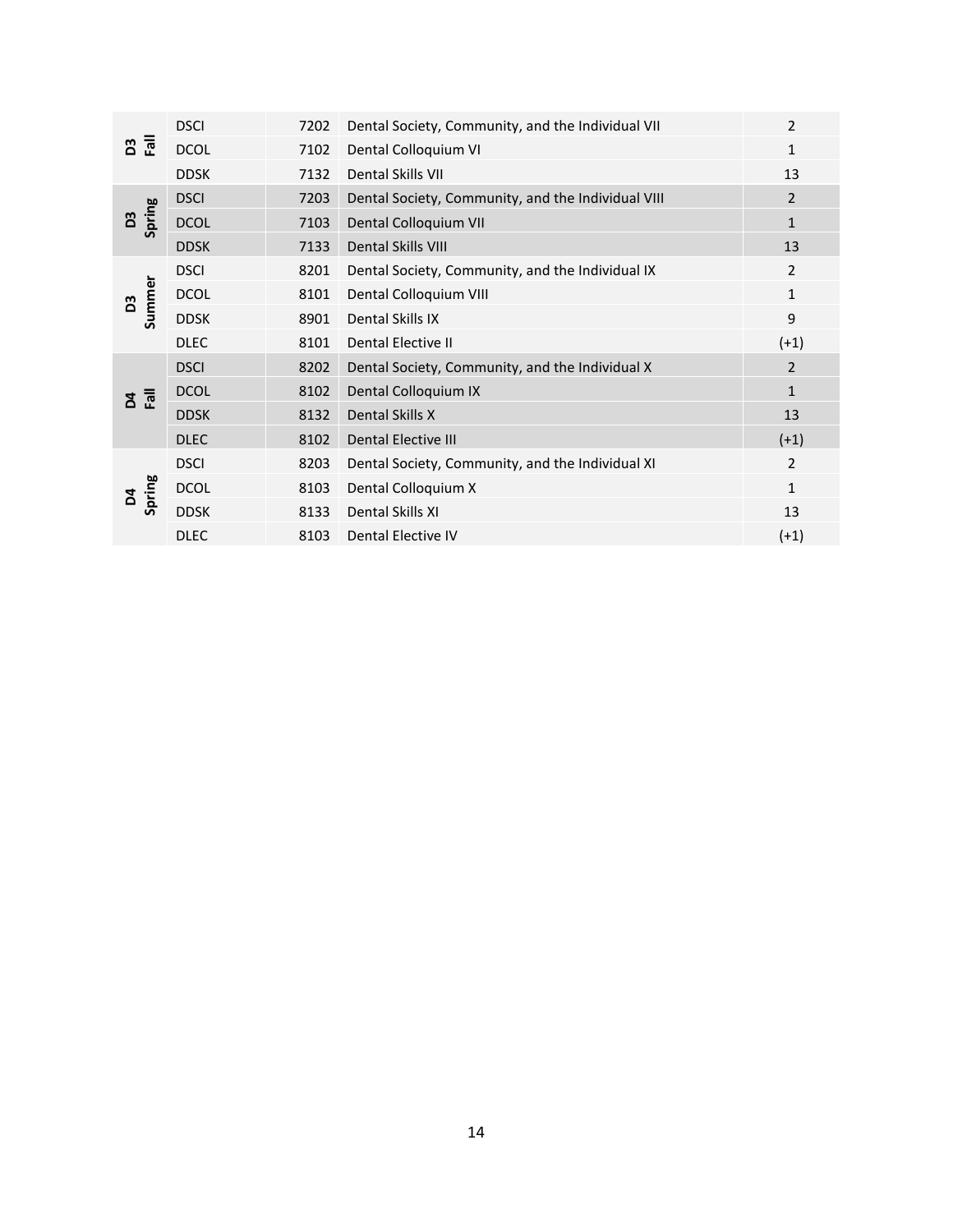### Doctor of Dental Medicine (DMD) Course Descriptions

<span id="page-14-0"></span>FIRST YEAR (D1)-FALL Immersion

Dental Society, Community, and the Individual (DSCI) 1

This Immersion course is comprised of four essential components: 1) Social Foundations, 2) Introduction to Clinical Research, 3) Community Health Experience, and 4) Conversational, Medical, and Dental Spanish. It also includes an introduction to dental patient interaction and dentistry.

Conversational, Medical and Dental Spanish (DSPA) 1

This course triages for level of fluency in Spanish through conversation, presentations, and assessment. This course must be taken in conjunction with DSCI 1, and final grades are a part of DSCI 1.

Dental Skills (DDSK) 1

This course is an introduction to clinical skills for safety and function in clinic. It covers required annual trainings, safety, maintenance, instrumentation, infection control, ethics, as well as an introduction to team work and use of the EHR.

Dental Scientific Principles of Medicine (DSPM) 1

This is an early introduction to the course through application to cell metabolism.

Dental Colloquium (DCOL) 1

This course begins to introduce the Colloquium and its applications in dentistry.

FIRST YEAR (D1)-FALL

Dental Scientific Principles of Medicine 1 cont.

This course will focus on the foundations of biomedicine as related to the practice of comprehensive care dentistry. Topics will include anatomy, pathology, physiology, microbiology, immunology, histology, cell biology, and pharmacology with an emphasis in the head and neck, growth and development, the gastrointestinal system, bone, muscle and innervation, genetics, caries, saliva and anesthesia, and will use a symptoms-based approach to connect content to dental education and practice.

Dental Society, Community, and the Individual 1 cont.

Supports Community Health Certificate: Social Foundations of Health

This course includes social foundations of health, with an introduction to clinical research, epidemiology, evidence based information, and statistics. This course supports the Community Health Certificate.

Conversational, Medical and Dental Spanish 1 cont.

This course triages for Spanish conversation, and begins teaching increased conversational Spanish with an introduction to medical and dental Spanish within the conversational framework. This course must be taken in conjunction with DSCI 1, and final grades are a part of DSCI 1.

Dental Colloquium 1 cont.

This course is a series of weekly sessions for dental students. Sessions address issues that include ethics, controversies in dentistry, wellness, critical thinking, and cultural diversity.

Dental Skills 1 cont.

This course introduces students to the skills needed to diagnose patients' illnesses and develops the skills needed to interact effectively and compassionately with patients and their families. Students learn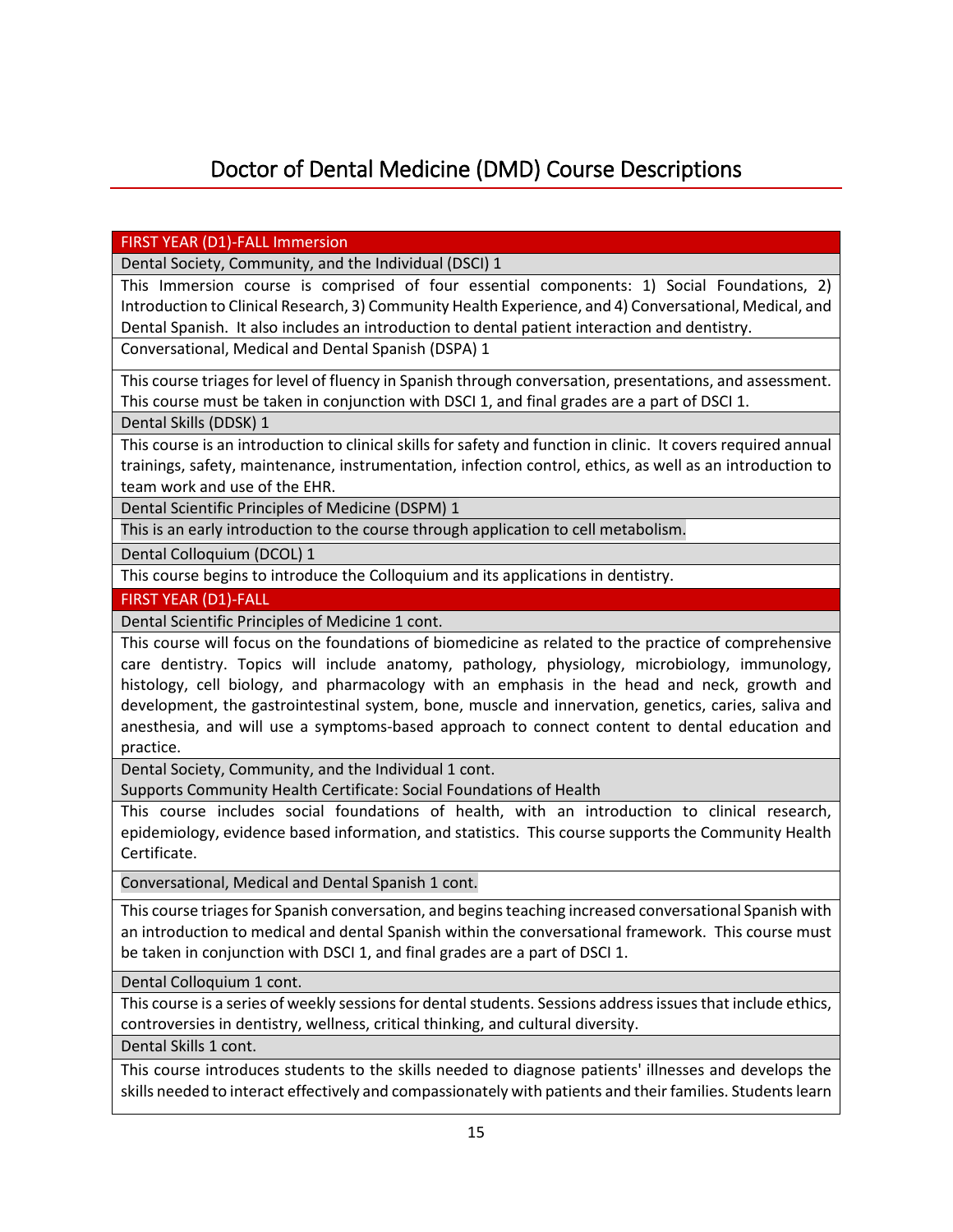tooth morphology, biomaterials, radiology, prevention, electronic patient records, cariology and treatment planning. Simulated/standardized patients will be used throughout the course. The Dental Skills course introduces and builds expertise in personal protective equipment, operatory preparation and cleaning, EHR recordkeeping, consent, vital signs and medical history review, oral structures and oral screening, operatory and instrumentation use and care, ergonomics, properties and manipulation of biomaterials, tooth anatomy, cariology, prevention, preparation and restoration of all classifications of direct restorations. This course also includes discussions of patient management, screening techniques, and use of EHR. It explores preparation, restoration and finishing of Class I, II, III, IV, V, and VI lesions while simultaneously building a symptom-driven treatment decision workflow. A portfolio project captures ongoing student development and self-assessment in treating persons of all ages with direct restorations and prepares them to provide direct restorative clinical care.

### FIRST YEAR (D1)-SPRING

### Dental Scientific Principles of Medicine 2

This course will focus on the foundations of biomedicine as related to the practice of comprehensive care dentistry. Topics will include anatomy, pathology, physiology, microbiology, histology, cell biology, genetics, immunology and pharmacology with an emphasis on hematology, lymphatics, additional head and neck anatomy, tooth loss, infectious diseases, pathology and common oral lesions, with a study of the cardiovascular, pulmonary, and nervous system. It continues the use a symptoms-based approach to connect content to dental education and practice.

Dental Society, Community, and the Individual 2

Supports Community Health Certificate: Oral Health Epidemiology and Research Methodology

This course is comprised of four essential components: 1) Social Foundations, 2) Introduction to Clinical Research, 3) Community Health Experience, and 4) Conversational and Medical Spanish. It is designed for students to increase their Spanish skills, and build upon previous coursework in research methodology, statistics and epidemiology. It discusses principles and concepts in epidemiology through lectures, discussions, assigned readings, and exercises. Discussions will include epidemiologic principles and concepts, the vocabulary of epidemiology, methods of epidemiologic investigation, and the design, interpretation, and evaluation of epidemiologic research. The key concept of this course is to enable students to apply epidemiologic concepts and methods to solve public health problems. Topics include research study design, methodology, and systemic reviews, with an emphasis on grant writing. This course will support the Community Health Certificate.

Conversational, Medical and Dental Spanish 2

This course continues Spanish conversation, and increases teaching of conversational Spanish with an inclusion of medical and dental Spanish within the conversational framework. This course must be taken in conjunction with DSCI 2, and final grades are a part of DSCI 2.

Dental Colloquium 2

This course is a series of weekly sessions for dental students. Sessions address issues related to cultural awareness, economics, and ethics from genetics to research topics and additional teamwork experience.

Dental Skills 2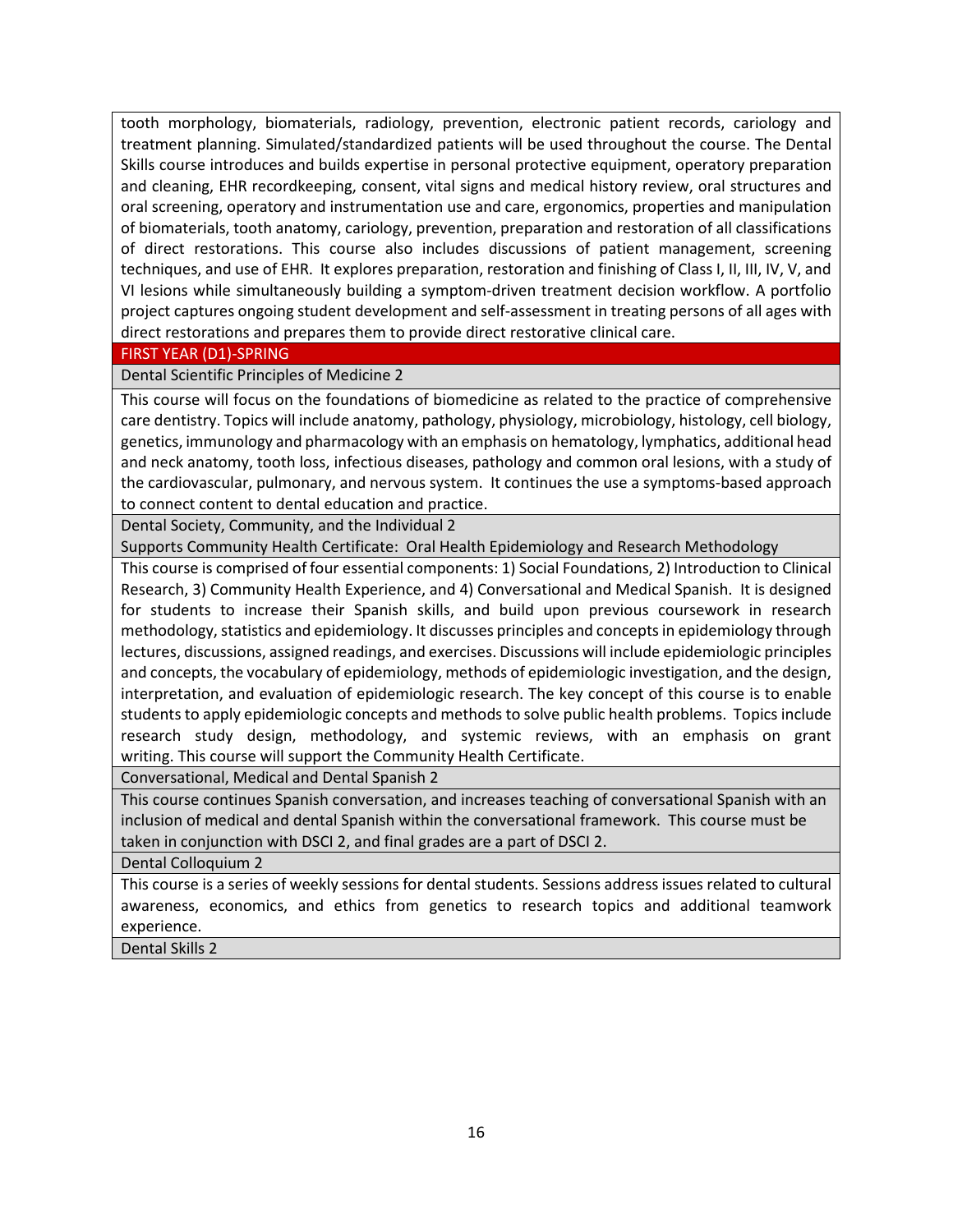This course introduces students to the skills needed to diagnose patients' illnesses and develops the skills needed to interact effectively and compassionately with patients and their families. Students learn case management, periodontal instrumentation, infection control, local anesthesia, oral surgery, and beginning endodontic therapy, along with treatment planning. Simulated/standardized patients will be used throughout the course. The Dental Skills 2 course continues to build expertise in operatory management, recordkeeping using the EHR system, medical review, periodontal and surgical instrumentation, ergonomics, properties and manipulation of biomaterials, and anatomy of the periodontium. It investigates the etiology, prevention, treatment, recare and prognosis of periodontal disease. It simultaneously builds a symptom- driven treatment decision workflow. It further explores surgical removal of hopeless teeth, utilizing strategies for routine and complex tooth removal, bone reshaping, suture placement, post-operative care, pain management, and prognosis from surgical procedures. It introduces theses same items in endodontic therapy.

### FIRST YEAR (D1)-SUMMER

### Dental Scientific Principles of Medicine 3

This course will focus on the foundations of biomedicine as related to the practice of comprehensive care dentistry. Topics will include cerebrovascular, central nervous system, cranial nerves, the endocrine, renal, liver, and musculoskeletal systems. It will continue to use a symptoms-based approach to connect content to dental education and practice.

### Dental Colloquium 3

This course is a series of weekly sessions for dental students. Sessions address issues related to ethics, controversies in dentistry, advocacy for care, and appropriate cultural interaction.

### Dental Skills 3

This course continues to develop the skills needed to diagnose patients' illnesses and develops students' skills to interact effectively and compassionately with patients and their families. Students learn advanced techniques of restorative dentistry. Simulated/standardized patients will be used throughout the course. This course continues to build expertise in operatory management, recordkeeping, medical review, oral structures, endodontic and indirect restorative instrumentation use and care, ergonomics, properties and manipulation of biomaterials, and anatomy of the periodontium. It investigates the etiology, prevention, treatment, recare and prognosis of endodontic disease. This course explores diagnosis, treatment planning, endodontic therapies, re-evaluation, continued care, and referral for complex endodontic therapy or oral surgery, while simultaneously building a symptom- driven treatment decision workflow. It further explores indirect restoration of teeth, utilizing developing strategies for routine and complex tooth preparation, image preparation, image capture, restorative design, milling, seating, staining, glazing and cementing. Also included are interim restorations, pain management, and prognosis of indirect restorative procedures. During this course, ongoing student development and self-assessment continues in treating persons of all ages using techniques in radiology, local anesthesia, endodontics, and CAD-CAM. Also discussed will be dental laboratory prescriptions and their use in Indirect Restorative dentistry.

Society, Community and the Individual 3

Supports Community Health Certificate: Principles of Dental Public Health and Health Promotion

This course is comprised of four essential components: 1) Social Foundations, 2) Introduction to Clinical Research, 3) Community Health Experience, and 4) Conversational and Medical Spanish. It will include a deeper exploration into business management, business finance, dental coding and billing, managing community health screening and intervention programs, as well as strategies for increasing affordability and dental care access (including cultural, linguistic, geographic issues); dental jurisprudence; treatment consent; and management information systems. This course will support the Community Health Certificate.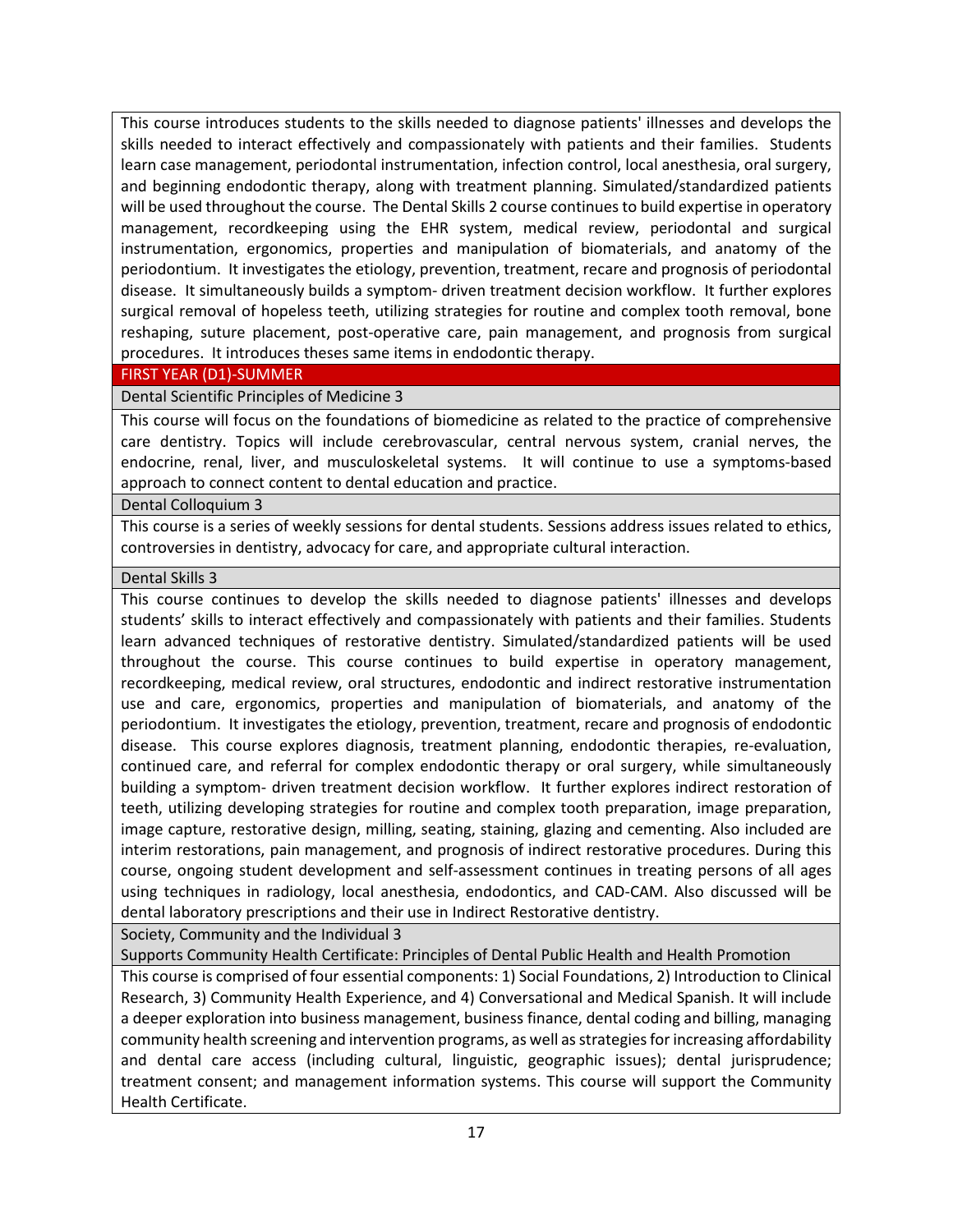Conversational, Medical and Dental Spanish 3

This course moves into Spanish medical and dental terms, and teaches within the conversational framework. This course is offered online, but specific modules must be taken in conjunction with DSCI 3, and final grades are a part of DSCI 3.

### CAPSTONE I (mini INBDE OSCE Exam)

### SECOND YEAR (D2)-FALL

Dental Scientific Principles of Medicine 4

This course will focus on the foundations of biomedicine as related to the practice of comprehensive care dentistry. Topics will include human and mental development, anxiety and sedation, rheumatic, granulomatous, autoimmune, neoplastic, pharmaco- therapeutics and emergency responses. It will continue to use a symptoms-based approach to connect content to dental education and practice.

Dental Society, Community, and the Individual 4

Supports Community Health Certificate: Dental Community Health Practicum - From Risk Analysis to Policy Change

This course is comprised of four essential components: 1) Social Foundations, 2) Introduction to Clinical Research, 3) Community Health Experience, and 4) Conversational and Medical Spanish. This course emphasizes analyzing community health issues, examining ethical issues related to community intervention and activism, communicating risk to individuals and communities, developing system change and policy proposals, advocating for policy change, and exploration of determinants of health.

Conversational, Medical and Dental Spanish 4

This course continues complexity of Spanish medical and dental terms, and teaches within the conversational framework. This course is offered online, but specific modules must be taken in conjunction with DSCI 4, and final grades are a part of DSCI 4.

Dental Colloquium 4

This course is a series of weekly sessions for dental students. Sessions address issues related to ethics and controversies in dental delivery of care, advocacy, effective communication, humanism, and empathy, barriers to care, leadership, professionalism, and introductions to practice concepts.

Dental Skills 4

This course continues to develop the skills needed to diagnose patients' illnesses as well as those needed to interact effectively and compassionately with patients and their families. Students learn periodontics, endodontics, and pain management. Simulated/standardized patients will be used throughout the course. The Dental Skills Inquiry 4 course continues to build expertise in operatory management, recordkeeping, medical review, oral structures, complete and partial removable dental prostheses, instrumentation use and care, ergonomics, properties and manipulation of biomaterials, and anatomy of the oral cavity. It investigates the etiology, prevention, treatment, recare and prognosis of removable partial and complete restorative prosthodontics. This course explores diagnosis, treatment planning, preparation, digital impressions, laboratory design and instruction, removable tooth replacement therapy, re-evaluation, continued care, and referral for complex care, while simultaneously building a symptom- driven treatment decision workflow. It further explores design and production of restoration for hopeless or missing teeth, utilizing design, preparation, stepped production, laboratory communication, insertion and prognosis for removable procedures. During this course, a portfolio project captures ongoing student development and self-assessment in treating persons of all ages with complete dentures and partial removable dental prostheses, and prepares them to provide this clinical care.

SECOND YEAR (D2)-SPRING

Dental Scientific Principles of Medicine 5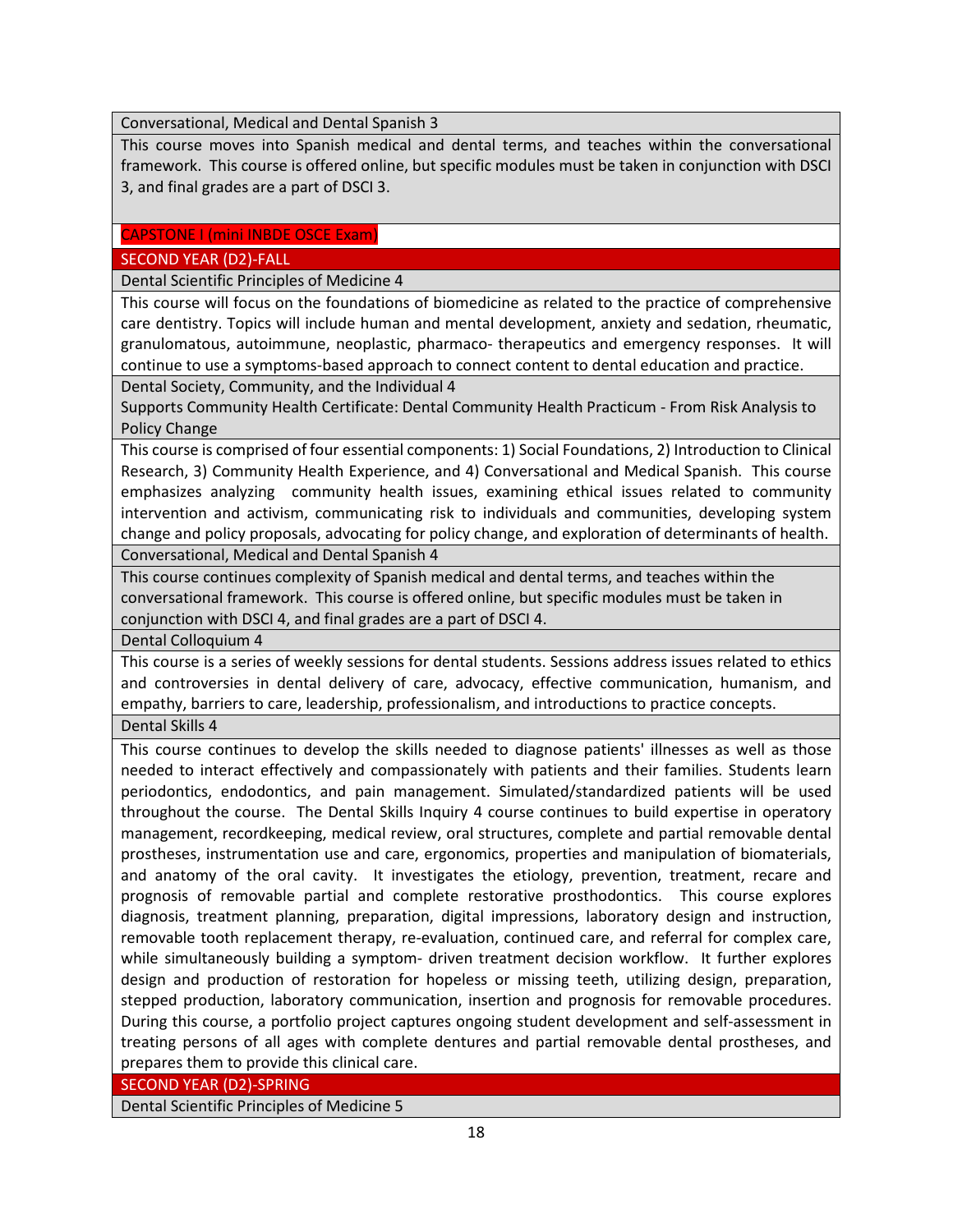This course will focus on the foundations of biomedicine as related to the practice of comprehensive care dentistry. Topics will include oral pathology, oral medicine, herbals and over-the-counter medications, and pharmaco-therapeutics. It will continue to use a symptoms-based approach to connect content to dental education and practice.

Dental Society, Community, and the Individual 5

Supports Community Health Certificate: Dental Community Health - From Risk Analysis to Policy Change

This course is comprised of four essential components: 1) Social Foundations, 2) Introduction to Clinical Research, 3) Community Health Experience, and 4) Conversational and Medical Spanish. It emphasizes analyzing community health issues, examining ethical issues related to community intervention and activism, communicating risk to individuals and communities, developing system change and policy proposals, advocating for policy change, and exploration of determinants of health within the community.

Conversational, Medical and Dental Spanish 5

This course continues complexity of Spanish medical and dental terms, and teaches within the conversational framework. This course is offered online, but specific modules must be taken in conjunction with DSCI 5, and final grades are a part of DSCI 5. An option to challenge as certification assessment for Medicaid/Medicare Spanish translator is available after completion of this course.

Dental Colloquium 5

This course is a continuation of the series of weekly sessions for dental students. Sessions address issues related to ethics, controversies in dentistry, evidence-based practice, culture, critical thinking, safety and quality improvement, communication, humanism, empathy, life-long learning, leadership, professionalism, office management, jurisprudence, risk management for patients of all ages.

Dental Skills 5

This course continues to develop the skills needed to diagnose patients' illnesses and develops the skills needed to interact effectively and compassionately with patients and their families. Students learn advanced periodontics, endodontics, and removable prosthodontics. Simulated/standardized patients will be used throughout the course. The Dental Skills 5 course continues to build expertise in operatory management, recordkeeping, medical review, oral structures, implants, implant restorations, and partial fixed dental prosthodontic instrumentation use and care, ergonomics, properties and manipulation of biomaterials, and anatomy of the periodontium. It investigates the etiology, prevention, treatment, recare and prognosis of missing teeth. This course explores diagnosis, treatment planning, prosthodontic therapies, re-evaluation, continued care, and referral for surgery and/or complex prosthodontic restoration, while simultaneously building a symptoms-driven treatment decision workflow. It further explores digital planning, surgical implant placement, restoration, complications, and further treatment with continued care. During this course a portfolio project captures ongoing student development and self-assessment in treating persons of all ages with radiology, implants, implant restorations, complex, and fixed prosthodontics, and prepares them to provide this clinical care.

### SECOND YEAR (D2)-SUMMER

Dental Skills 6

This course continues to develop the skills needed to diagnose patients' illnesses as well as those needed to interact effectively and compassionately with patients and their families. Students learn advanced restorative dentistry techniques. Simulated/standardized patients will be used throughout the course. The Dental Skills Inquiry 6 course continues to build expertise in operatory management, recordkeeping, medical review, oral structures, orthodontic instrumentation use and care, esthetics, ergonomics, properties and manipulation of biomaterials, and anatomy of the periodontium. It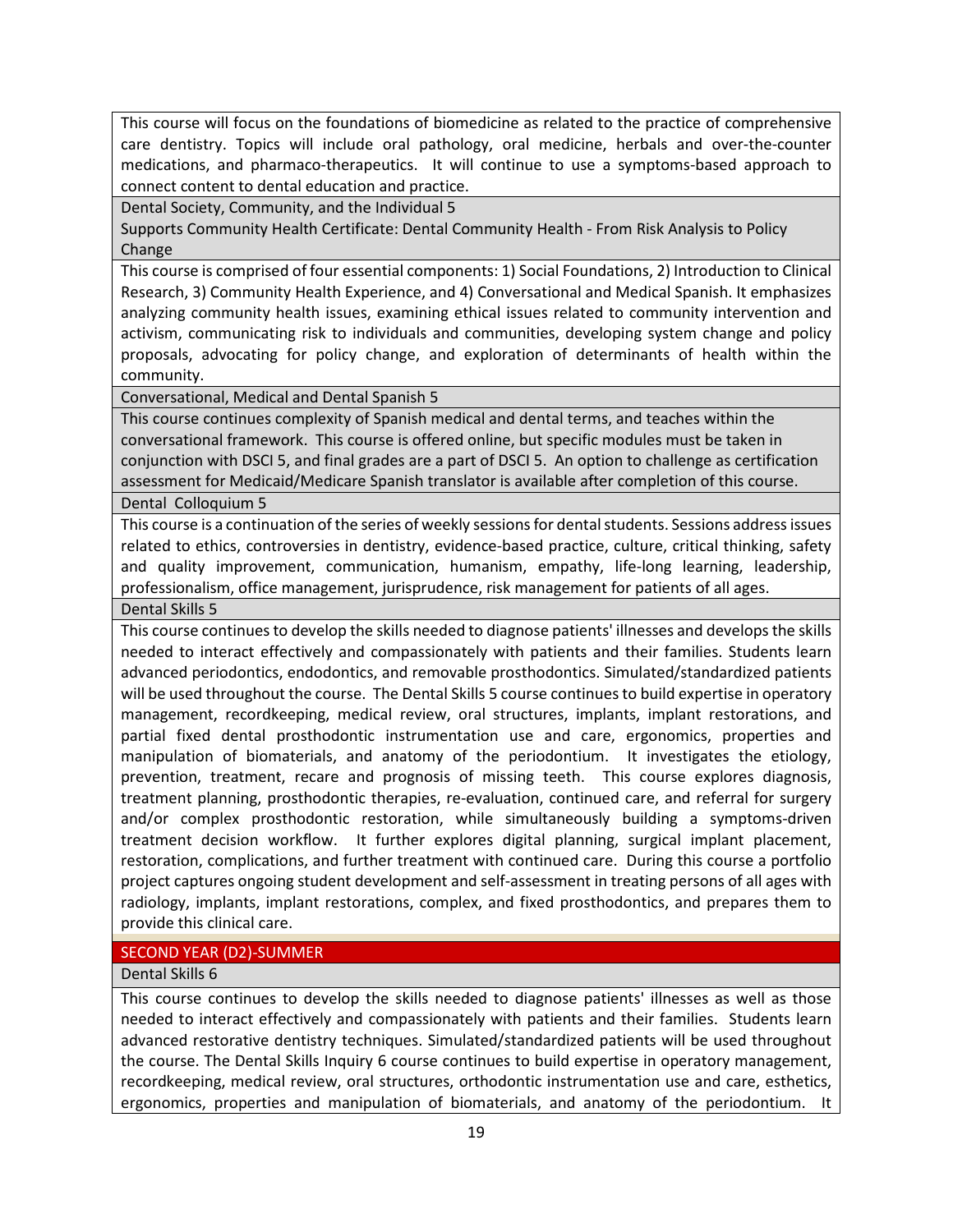investigates the etiology, prevention, treatment, recare and prognosis of orthognathic disease. This course explores diagnosis, treatment planning, orthodontic therapy, re- evaluation, continued care, and referral for orthodontia, while simultaneously building a symptoms-driven treatment decision workflow. It further explores esthetic treatment of teeth, utilizing routine and complex approaches for tooth movement and restoration, post-operative care, pain management, and prognosis from these dental procedures. During this course a portfolio project captures ongoing student development and self- assessment in treating persons of all ages with radiology, orthodontics, and esthetics, preparing them to provide this clinical care. This course will include weekly sessions for dental students to discuss complex cases, complex patients and work inter-professionally. It also focuses on patient management and providing the specific range of comprehensive dentistry to patients and to the community-at-large. This course will continue to prepare the dental student through direct patient care to gain experience toward entry-level competence in general dentistry, whether provided in general practice clinic, specialty clinics, rotations, or in the community.

Dental Society, Community, and the Individual 6

Supports Community Health Certificate: Dental Community Health Practicum – The Community as Client

This course is comprised of four essential components: 1) Social Foundations, 2) Introduction to Clinical Research, 3) Community Health Experience, and 4) Conversational and Medical Spanish. It emphasizes analyzing community health issues, examining ethical issues related to community intervention and activism, communicating risk to individuals and communities, developing system change and policy proposals, advocating for policy change, and exploration of determinants of health. It is the beginning of the practicum experience within the community to address a public health issue.

Conversational, Medical and Dental Spanish 6

This course emphasizes the use of Spanish for medical and dental interviewing, and continues with the conversational aspects of patient interaction. This course is live, but specific applications must be utilized in clinical care. It must be taken in conjunction with DSCI 6, and final grades are a part of DSCI 6. It is expected that the student can provide entry level interactions with Spanish speakers within the dental clinic setting.

Elective I Advanced Individualized Study 1

This course is designed to provide an opportunity to further learning in advanced areas which contribute to improving oral health, such as research, pursuit of an area of distinction, advanced provision of care, community engagement or rural health.

CAPSTONE II (mini INBDE OSCE Exam)

### THIRD YEAR (D3) – FALL

Dental Society, Community, and the Individual 7

Supports Community Health Certificate: Clinical Care Review - Case Profile and Issue Analysis with the Community as Client

This course includes a review of criteria for case selection, strategies for case write-up, identification of target audience, and selection of venue for publication. It assists with permissions for presentation, including IRB if applicable, case data-gathering (including medical and socio-cultural factors), population health issues review-case groupings and conferences, and population health write up– memo, poster, presentation and/or team White Paper.

Dental Colloquium 6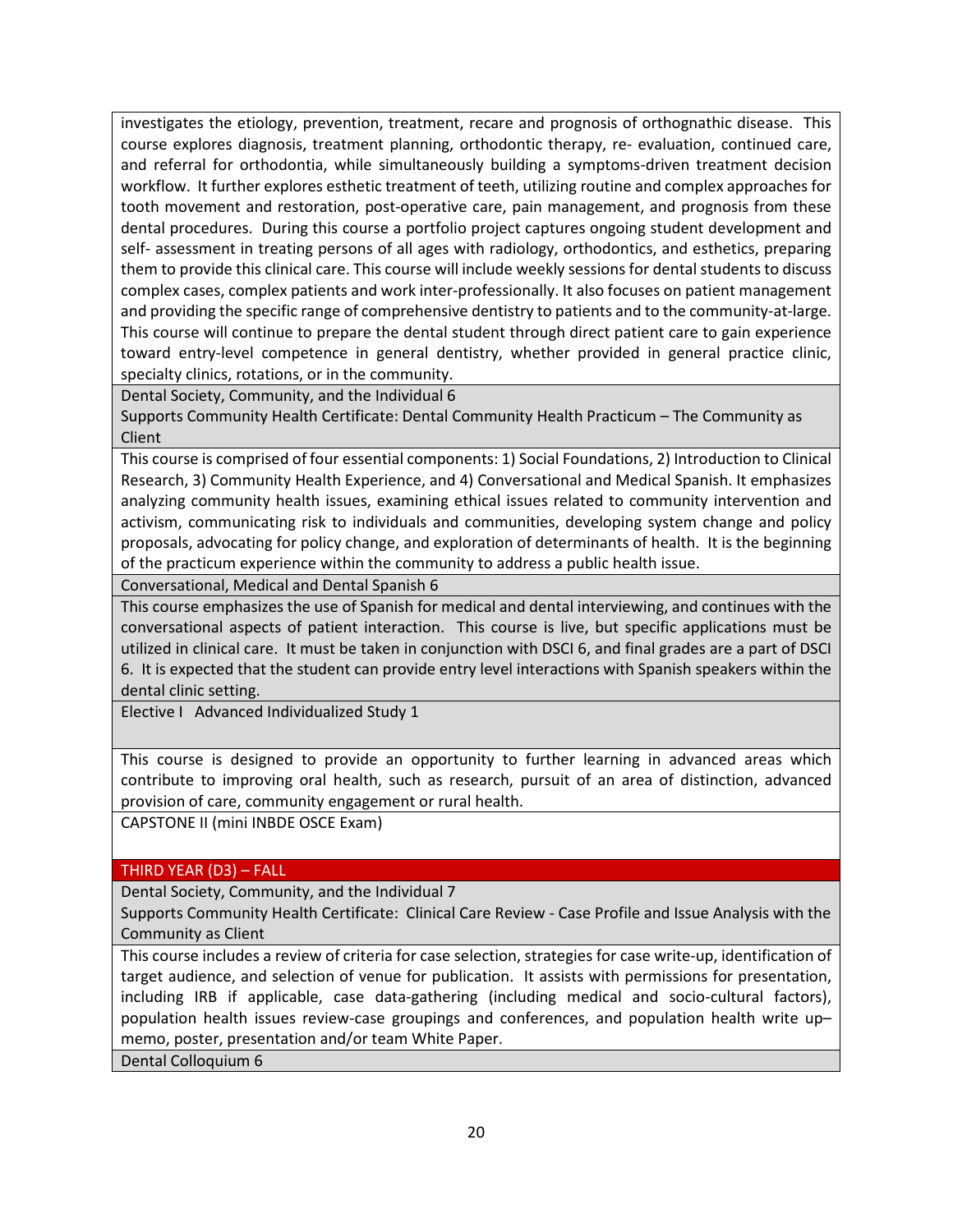This course is a series of weekly sessions for dental students. Sessions address issues related to ethics, controversies in dentistry, evidence-based practice, critical thinking, safety and quality improvement, communication patient management, nutrition, professionalism, office management, jurisprudence, risk management with written communications, recordkeeping emphasizing audit and challenge mitigation within business/financial affairs. Emphasis on defined patient populations will be applied. Dental Skills 7

The Dental Skills 7 course provides the dental student with the breadth of clinical experience specific to general clinical practice. Students will focus on patient management and providing the full range of comprehensive dentistry to their patients and the community-at-large. This course will include weekly sessions for dental students to discuss complex cases, complex patients and work inter-professionally. It will begin to prepare the dental student through direct patient care to gain experience toward entrylevel competence in general dentistry, whether provided in general clinic, specialty clinic, by rotation, or in the community.

### THIRD YEAR (D3) – SPRING

Dental Society, Community, and the Individual 8

Supports Community Health Certificate: Individual Research Project - Issue Analysis

This course develops the student in the process of an individual research project, strategies for reporting, identification of target audience and selection of venue for publication, permissions for report/IRB where applicable, data gathering, including medical and socio-cultural factors, emphasizing culmination in a poster or presentation showing results and conclusions.

Dental Colloquium 7

This course is a series of weekly sessions for dental students. Sessions address issues that include such topics as ethics, controversies in dentistry, evidence-based practice, critical thinking, safety and quality improvement, communication, life-long learning, leadership, professionalism, and office management. It emphasizes requirements for licensure, and the legal process, jurisprudence, risk management, and business/financial affairs.

Dental Skills 8

The Dental Skills 8 course will continue to provide the dental student with the breadth of clinical experience specific to general clinical practice. This course will include weekly sessions for dental students to discuss complex cases, complex patients and work inter-professionally. Students will focus on patient management and providing the full range of comprehensive dentistry to their patients as well as to the community at large This course will begin to prepare the dental student through direct patient care to gain experience toward entry level competence in dentistry, whether provided in general clinic, specialty clinic, by rotation, or in the community.

### THIRD YEAR (D3) - SUMMER

Dental Colloquium 8

This course is a weekly series of sessions for dental students to discuss advanced current topics in dentistry, including topics of controversy, evidence-based practice, professionalism, business affairs, inter- professionalism and special care. Business administration topics include office insurance, banking, financial planning, procurement, specialists and overhead analysis.

Dental Society, Community, and the Individual 9

Supports Community Health Certificate: Individual Research Project – Issue Analysis and Presentation of Findings

This course will conclude the process of a review of strategies for case reporting, identification of target audience and selection of venue for publication, permissions for report, including IRB if applicable, data presentation, including medical and socio-cultural factors, culminating in a reporting of results and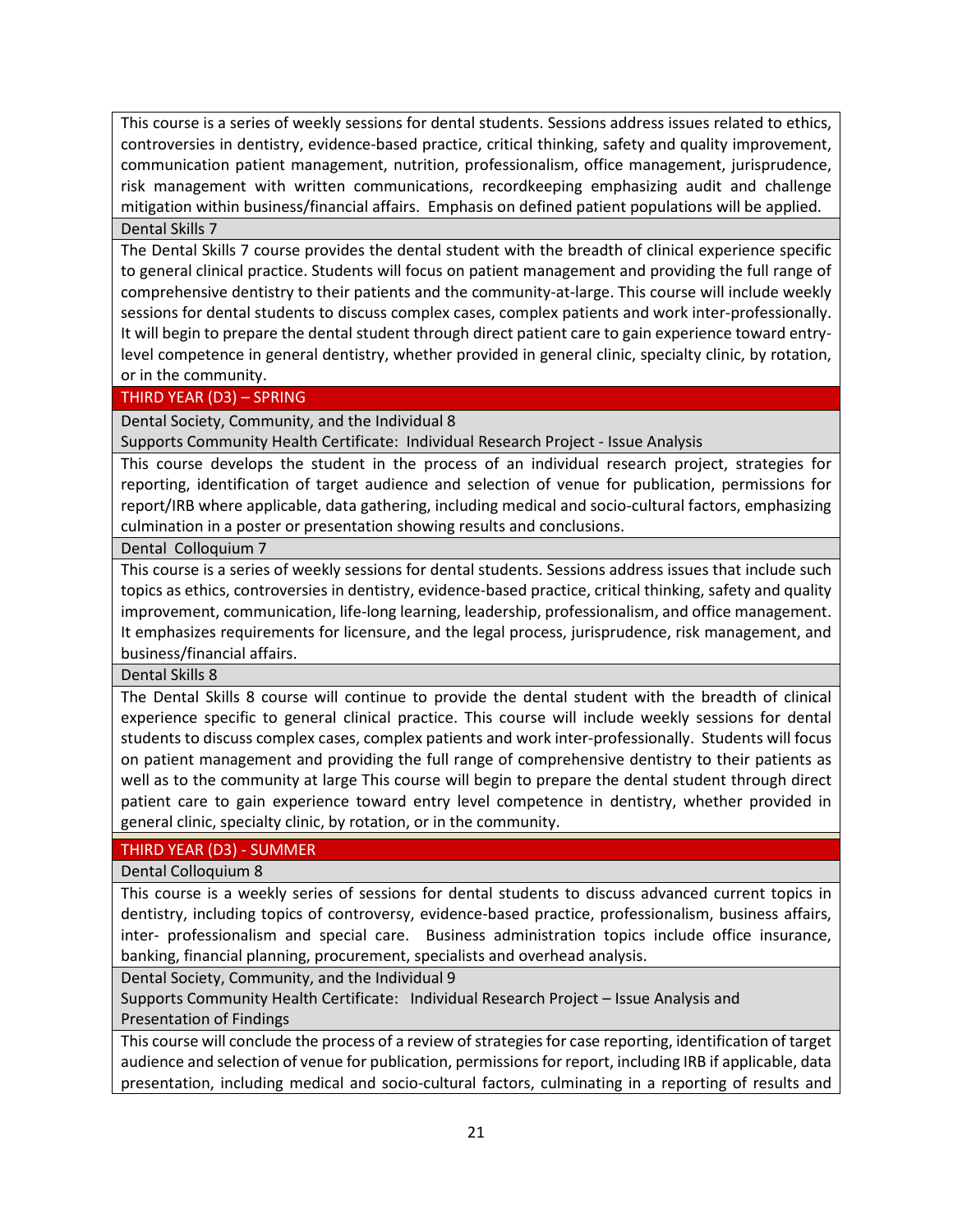conclusions and population health issues review. This may be by poster, presentation, case conferences, population health report by memo and/or white paper or publishable article.

Dental Skills 9

The Dental Skills 9 course will continue to provide the dental student with the breadth of clinical experience specific to general clinical practice. Students will focus on patient management and providing the full range of comprehensive dentistry to their patients as well as the community at large This course will prepare the dental student through direct patient care to gain experience toward entry level competence in dentistry, whether provided in general clinic, specialty clinic, by rotation, or in the community.

Elective II Advanced Individualized Study 2

This course is designed to provide an opportunity to further learning in advanced areas which contribute to improving oral health, such as research, pursuit of an area of distinction, advanced provision of care, community engagement or rural health.

FOURTH YEAR (D4) – FALL

Dental Colloquium 9

This course is a weekly series of sessions for dental students to discuss advanced current topics in dentistry, including topics of controversy, evidence-based practice, professionalism, business affairs, and inter-professionalism. Business administration emphasis includes insurance plans, marketing, employment regulation, contracts, payment options and community service.

Dental Society, Community, and the Individual 10

Supports Community Health Certificate – Case Analysis toward Reporting

This course will review the process of case selection for presentation, strategies for case report writing, identification of target audience and selection of venue for publication. Also included are considerations of permission for a report, such as IRB approval, information gathering, including medical and socio-cultural factors. This culminates in a case report with results and conclusions, to include a population health issue.

Elective III Advanced Individualized Study 3

This course is designed to provide an opportunity to further learning in advanced areas which contribute to improving oral health, such as research, pursuit of an area of distinction, advanced provision of care, community engagement or rural health.

Dental Skills 10

The Dental Skills 10 course will continue to provide the dental student with the breadth of clinical experience specific to general clinical practice. This course will include weekly sessions for dental students to discuss complex cases, complex patients and work inter-professionally. Students will focus on patient management and providing the full range of comprehensive dentistry to their patients as well as the community at large This course will begin to prepare the dental student through direct patient care to gain experience toward entry level competence in dentistry, whether provided in general clinic, specialty clinic, by rotation, or in the community. Included in the first weeks of this semester is a review of the content and competencies required for the Integrated National Board Dental Examination (INBDE), which students are expected to challenge by the end of the semester.

INBDE Challenge

FOURTH YEAR (D4) – SPRING

Elective IV Advanced Individualized Study 4

This course is designed to provide an opportunity to further learning in advanced areas which contribute to improving oral health, such as research, pursuit of an area of distinction, advanced provision of care, community engagement or rural health.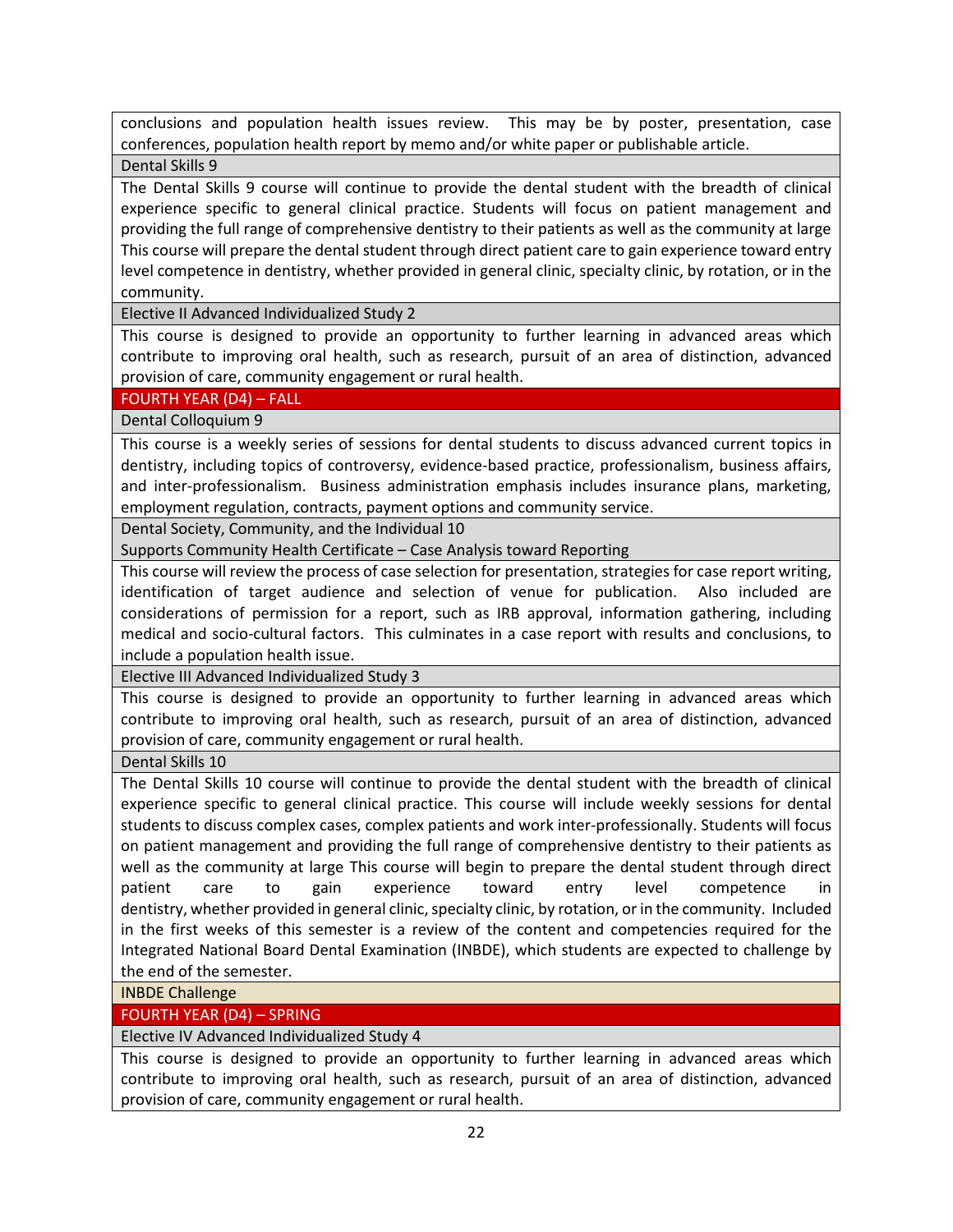Dental Colloquium 10

This course is a weekly series of sessions for dental students to discuss advanced current topics in dentistry, including handling of social media, referrals, gifting perceptions, and establishing practice locations in addition to controversial current topics.

Dental Society, Community, and the Individual 11

Supports Community Health Certificate – Case Report, including

This course continues the process of a review of criteria included in the case report, strategies for case reports, identification of target audience and selection of venue for potential publication, permissions as applicable, final data reporting to include medical and socio-cultural factors, culminating in a case report with results and conclusions, population health issues review, case conference, and final case report.

Dental Skills 11

The Dental Skills 11 course will continue to provide the dental student with the breadth of clinical experience specific to general clinical practice. This course will include weekly sessions for dental students to discuss complex cases, complex patients and work inter-professionally. Students focus on patient management and providing the full range of comprehensive dentistry to their patients as well as the to the community at large This course will prepare the dental student through direct patient care to gain competence toward entry level delivery of oral health care to populations, whether provided in general clinic, specialty clinic, by rotation, or in the community.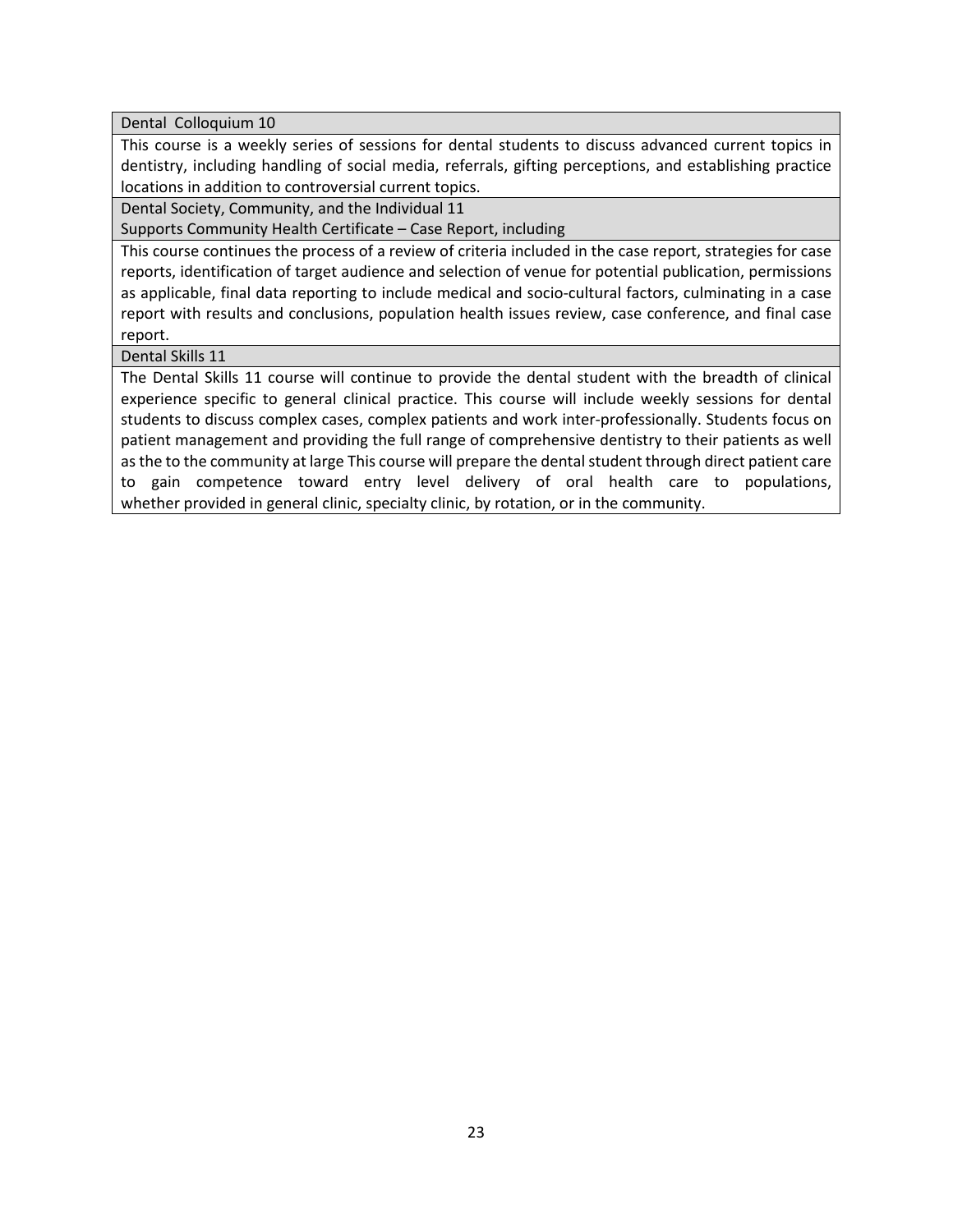### Application and Admission

<span id="page-23-0"></span>The Woody L. Hunt School of Dental Medicine (WLHSDM) is committed to the recruitment and success of a diverse group of students with excellent academic and personal qualities that indicate their interest in meeting the distinct oral health needs of the greater El Paso and west Texas communities. The WLHSDM will carefully evaluate a candidate's entire application packet, including cognitive and non-cognitive, or non-academic areas. This will include evaluations of an applicant's personal statements, letters of recommendation, and other life, extracurricular, volunteer or employment experiences.

Admissions information data are not weighted, but indicate the importance placed on attracting highlyqualified individuals who: 1) can complete the rigorous curriculum in dental medicine; and 2) have demonstrated the motivation, maturity, interpersonal skills, and empathetic qualities necessary for a contemporary health provider.

While evidence of high intellectual ability and a strong record of scholastic achievement are vital for success in the study and practice of dentistry, the WLHSDM also recognizes the importance of the qualities of compassion, motivation, maturity, personal integrity, and effective communication as necessary traits in the health professions. Therefore, the personal interview will focus on non-academic criteria. Interviewers will assess the applicant's life experiences, motivation to enter dentistry, knowledge of issues in dentistry and health care, personal characteristics, interpersonal and communication skills, and problem solving ability.

No single factor will be used exclusively to admit or eliminate an applicant to the WLHSDM. Admissions policies will apply to all candidates, without regard to race, color, religion, national origin, sex, age, disabled status, sexual orientation, or expression of gender identity. The Admissions Committee will examine each candidate for overall suitability. The Admissions Committee will strive to select a class with varied backgrounds, interests, and life experiences to provide a stimulating and broadening learning environment for all students. Disadvantaged and/or underrepresented minority background and interest in the border region are among the considered factors. With equal qualifications, preference may be given to residents of El Paso, the U.S. border region, and West Texas.

### **Application Requirements:**

- For all dental schools in Texas, you must begin with the Texas Medical and Dental Schools Application Service o[n TMDSAS.com.](https://www.tmdsas.com/) You will be provided with step-by-step instructions on how to apply to dental schools in Texas. Link to [Out-of-State and In-State Applicants](https://www.tmdsas.com/)
- Official Transcript(s)
- Dental Admissions Test
- 2 Letters of Evaluation or Health Advisor Packet Evaluation
- Patient Exposure There is not a minimum number of hours required for admission. However, the admissions committee prefers evidence of depth and breadth of patient exposure and dental shadowing. For more information, see the FAQ tab.
- Fee through TMDSAS It costs \$200 through TMDSAS. This one fee allows you to apply to all 4 dental schools in Texas. TMDSAS does not grant application fee waivers.
- Baccalaureate (at least 90+ Undergraduate Credits), Complete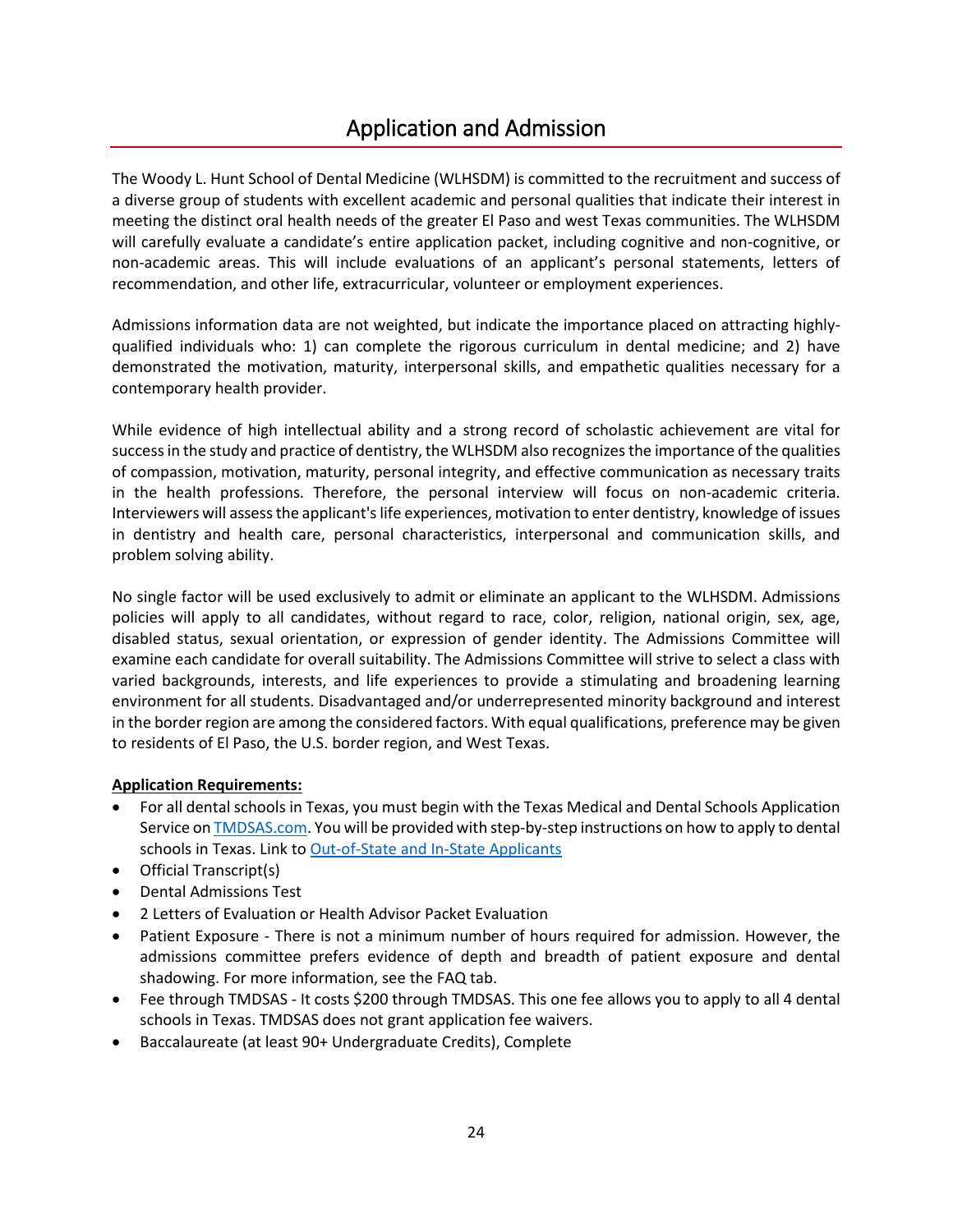### **Admission Requirements:**

It is preferred that applicants for admission to the Woody L. Hunt School of Dental Medicine (WLHSDM) at Texas Tech University Health Science Center El Paso will have completed an undergraduate curriculum and been awarded a baccalaureate degree or its equivalent before matriculation into the WLHSDM. However, exceptionally mature students without an undergraduate degree, who have outstanding academic records, superior performance on the Dental Admission Test, and highly desirable personal qualifications may be considered for admission. These applicants must have completed a minimum of 90 semester hours (or 134 quarter hours) at a  regionally accredited  US or Canadian college or university.

Pre-requisite courses for admission to dental school must be completed with a grade of C or better. Courses taken Pass/Fail or Credit/No Credit will not count towards meeting the requirement. Advanced placement credit is accepted only if the school granting the credit lists the specific course(s) and number of units granted per course on an official transcript. Lump sum credit is not accepted. Please see TMDSAS.com for updated information during spring, summer, and fall 2020 and current information related to COVID-19.

| <b>Courses</b>                                                    | <b>Hours</b>      |
|-------------------------------------------------------------------|-------------------|
| <b>Biological Sciences</b><br>(including 3 hours of microbiology) | 14 semester hours |
| Biochemistry                                                      | 3 semester hours  |
| <b>General Chemistry</b>                                          | 8 semester hours  |
| <b>Organic Chemistry</b>                                          | 8 semester hours  |
| Physics                                                           | 8 semester hours  |
| <b>Statistics</b>                                                 | 3 semester hours  |
| English                                                           | 6 semester hours  |

### **Texas Medical and Dental Schools Application Service (TMDSAS)**

TMDSAS is the application service utilized by all Texas residents and non-Texas residents who are applying to a Texas dental school. All required materials are submitted to TMDSAS by the applicant. TMDSAS will transmit the application before transcripts, letters or test scores are uploaded. However, individual applications will not be reviewed by the WLHSDM CDSA until after all required documents have been uploaded to TMDSAS and transmitted to WLHSDM. Each application must be complete in order to enter the review process.

### **Dental Admission Test (DAT)**

The DAT is a requirement for admission. Scores should be no more than 3 years old. The DAT is used by dental schools to measure academic ability, scientific understanding and perceptual ability. It is required by WLHSDM for application review. It measures:

- Natural sciences (biology, general chemistry, and organic chemistry)
- Perceptual ability (two- and three-dimensional problem solving)
- Reading comprehension (dental and basic sciences)
- Quantitative reasoning (mathematical problems in algebra, numerical calculations, conversions, etc.)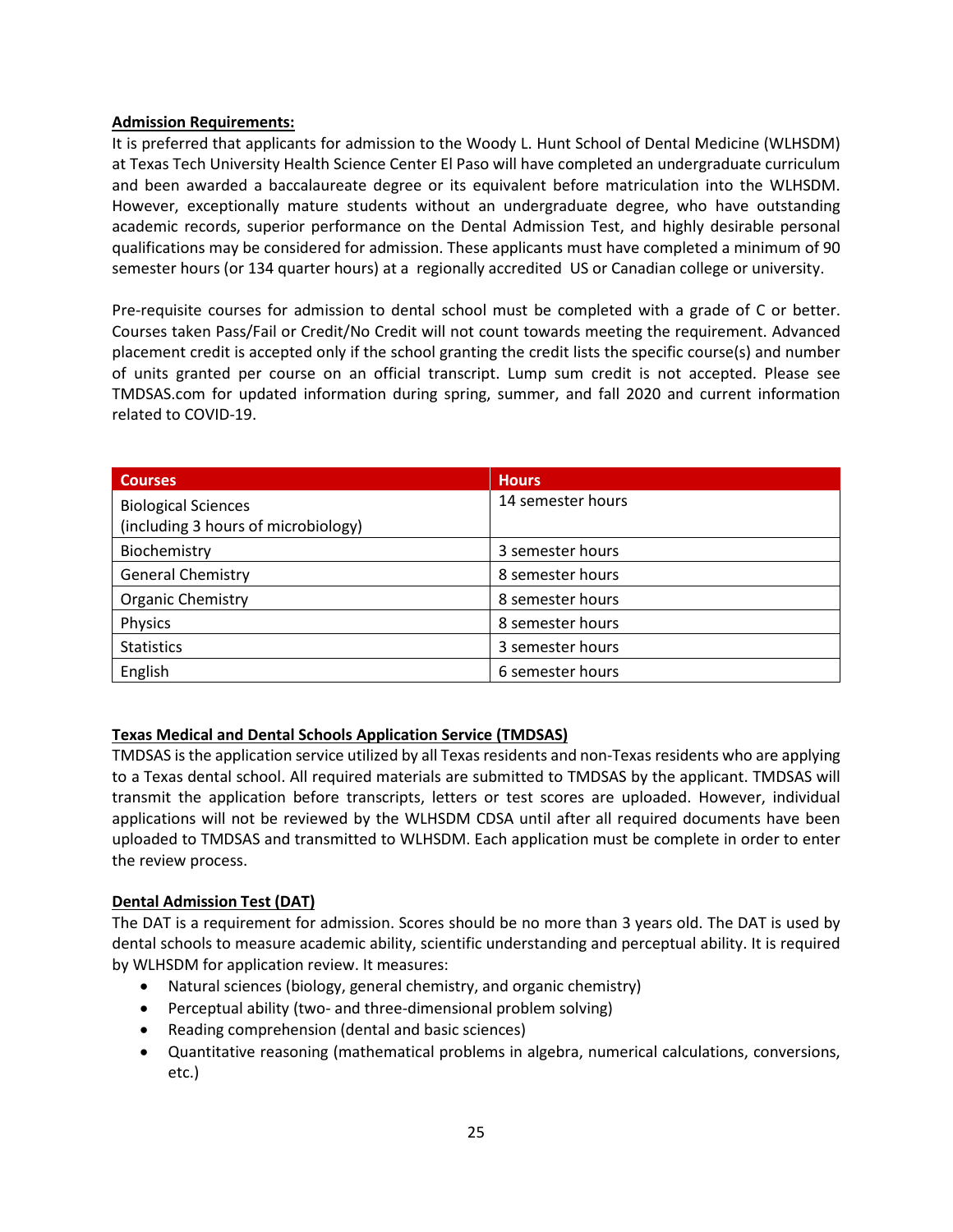### **State Residency**

While the Admissions Committee will accept applications from non-Texas residents, applicants will be informed that, as an institution supported by the state of Texas, state law requires the WLHSDM to admit an entering class composed of at least 90% Texas residents.

Additionally, due to federal financial aid guidelines, the WLHSDM will only consider candidates for the DMD program who are either U.S. citizens or who have permanent resident status.

### **Secondary Application**

The WLHSDM does not require a secondary application.

### **Letters of Evaluation**

The following letters of evaluation are required for each applicant:

- Two individual letters of evaluation OR one Health Professions Committee Letter/Packet
- Option to submit one additional letter

Evaluators should know an applicant well to evaluate him/her both academically and personally. It is recommended that the evaluators be current or former professors who can speak to the candidate's academic ability in the natural sciences, as well as to the candidate's non-cognitive traits. If you attend a university that provides committee letters or packets, we will accept this in lieu of two individual Letters of Evaluation. For more information on Letters of Evaluation go to:

[https://www.adea.org/GoDental/Application\\_Prep/The\\_Admissions\\_Process/Letters\\_of\\_evaluation.asp](https://www.adea.org/GoDental/Application_Prep/The_Admissions_Process/Letters_of_evaluation.aspx)

[x](https://www.adea.org/GoDental/Application_Prep/The_Admissions_Process/Letters_of_evaluation.aspx) OR

<https://www.tmdsas.com/PLAN/dental/next-steps/supporting-docs/letters.html>

### **Patient Exposure**

There is not a minimum number of hours required for admission. However, the admissions committee prefers evidence of depth and breadth of patient exposure. The more practitioners and community clinics in which you are able to volunteer, the more exposure you will have to a variety of philosophies on modes of health care delivery, patient interactions, and community needs. It is important to demonstrate through your patient interaction experiences that dentistry is the health care field to which you are committed.

### **Minimum GPA and DAT Requirement for admission**

Our minimum GPA requirement is a 3.0 and the minimum score on the DAT is a 17. However, in 2020 in the state of Texas for accepted students, the average GPA was a 3.72, the SGPA was a 3.65 and the DAT was a 21.6.

### **International/Transfer or Advanced Standing applicants**

Due to the unique structure of its curriculum, WLHSDM does not admit transfer or advanced standing students. Individuals who wish to enroll at WLHSDM will be evaluated with all other students applying to the D1 class. Applicants must be a U.S. citizen or permanent resident.

For more information on Woody L. Hunt School of Dental Medicine Admissions, go to: <https://elpaso.ttuhsc.edu/sdm/admissions/default.aspx>

### **International Applicants**

At this time, WLHSDM does not have an international program. Applicants must be a U.S. citizen or permanent resident.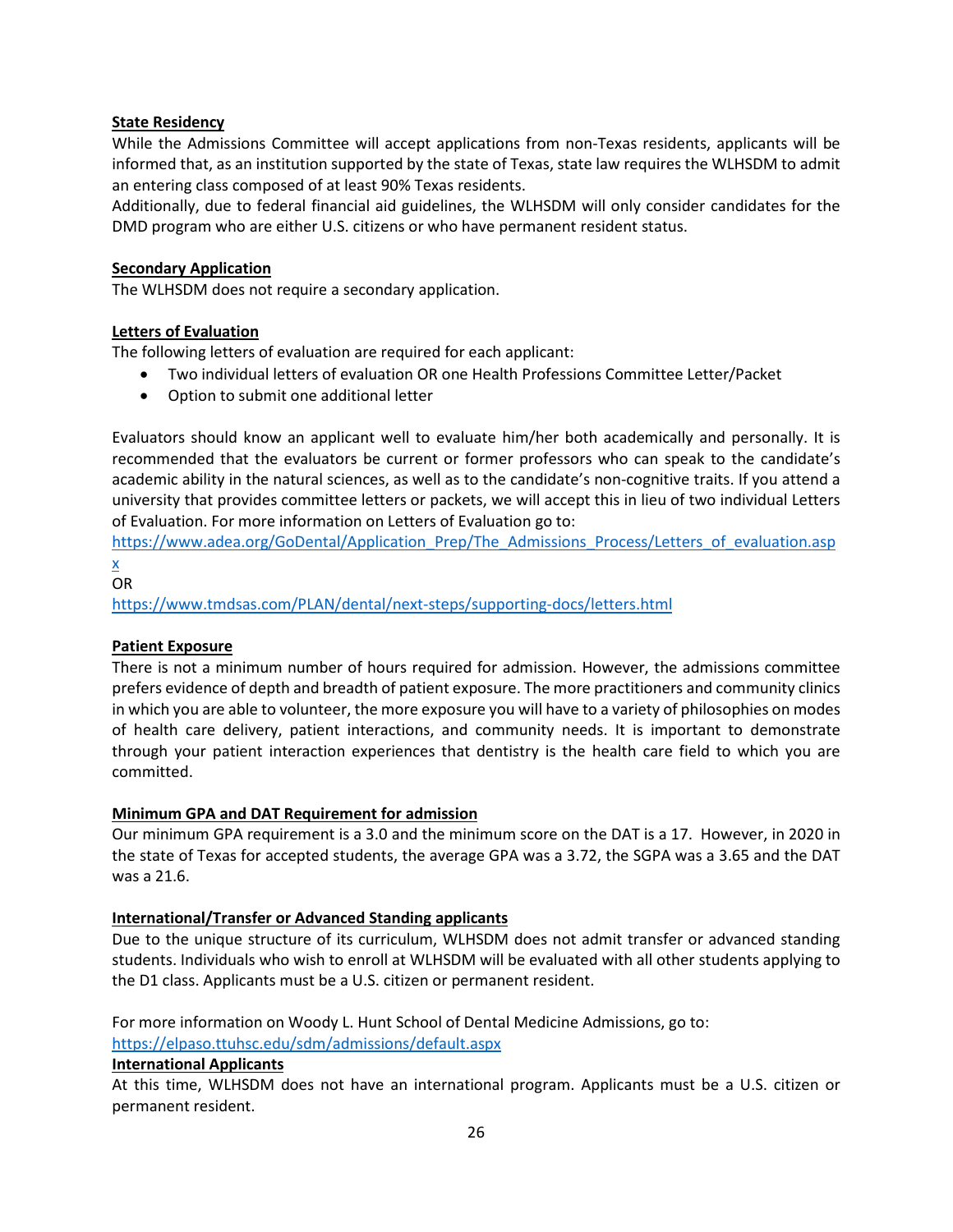### **Application Timeline**

Woody L. Hunt School of Dental Medicine follows the TMDSAS timeline found at: <https://www.tmdsas.com/PLAN/references/deadlines.html>

### **Standards for Curricular Completion**

### **Purpose**

This document provides information about the technical skills that are required to provide oral health care services and complete the curriculum at Hunt SDM. All prospective and currently-enrolled students, as well as all faculty, should review these standards, as they are integral to the successful completion of our program. They also serve as a guide to understanding the various characteristics necessary to become successful clinicians. Hunt SDM will assist students with disabilities and who are otherwise qualified, in accordance with the Americans with Disabilities Act (ADA) and Section 504 of the Rehabilitation Act.

Hunt SDM expects each student to demonstrate knowledge, skills and attitudes prior to graduation that are deemed essential to the practice of dentistry by the faculty at Hunt SDM. The curriculum has been designed to ensure that graduates achieve the level of competent clinicians, and the following standards are meant to clarify essential functions to fulfill this goal. Since the treatment of patients by students (under faculty supervision) is a significant part of the Hunt SDM curriculum, patient safety is a primary reason for developing these standards. Therefore, an essential standard is that students are able to provide safe patient treatment within a reasonable period of time.

The performance standards are described below in several broad categories, to include observation and sensory, communication, motor function, knowledge integration and application, and emotional, behavioral, and professional skills. Matriculation and continued enrollment through graduation is predicated upon these performance standards.

### **Observation and sensory**

Each student is expected to acquire knowledge, skills and attitudes through observation of demonstrations, presentations, experiences, and clinical environments. These interprofessional experiences may include biomedical sciences, simulation activities, anatomy labs, clinical encounters, and electronic presentation techniques, and may incorporate various health care viewpoints. Knowledge acquisition is expected from the following sources in support of patient care: paper, video, slide, cadaver, and imagery, as well as through auditory, visual, olfactory, tactile and somatic sensation. The expectation of accuracy is not related to close or distance observation. Interpretation of non-verbal communications is expected during all clinical interactions. The student must be able to execute gross and fine motor movements, see fine detail even during patient movement, focus at a variety of distances, and discern variations in color, texture, shape and depth. They must be able to gather clinical information by palpation or transmittal of sensation through instrumentation. Clear vision resolution is required to accurately read records and handwriting, examine imaging and small detail, and discern depth, width, and angulation. The ability to work well and efficiently in a bustling, noisy environment, and to communicate effectively with patients in these situations is expected.

### **Communication**

Each student must respectfully and sensitively communicate with faculty, residents, staff, students, other health professionals, patients and their families, community organizations, and leaders. It is expected that the student have sufficient communication skills in the English language to obtain and share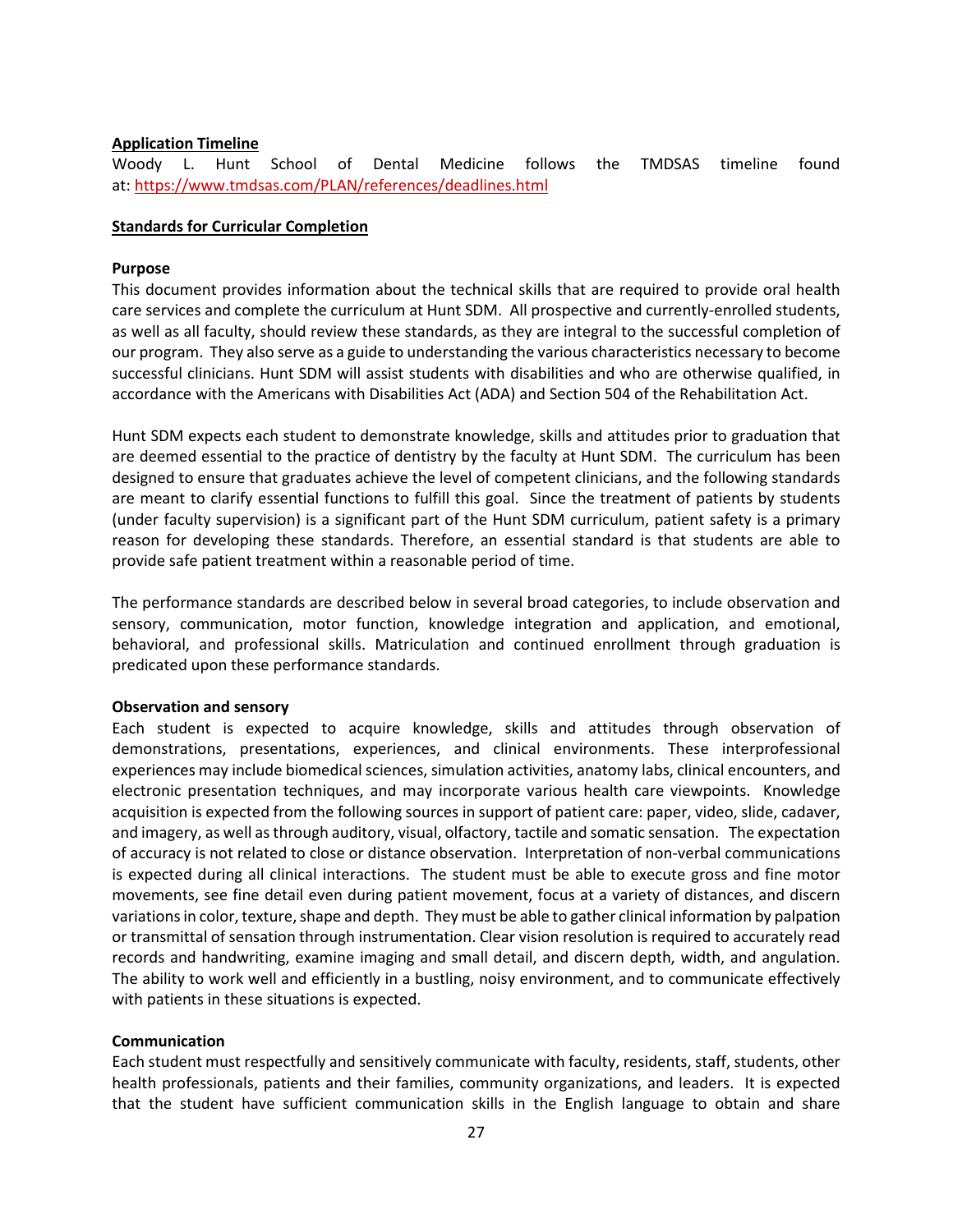information from any venue, such as publications, lectures and their supporting materials, written or electronic testing, other patient care members, and patient interviews. Data and material may require retrieval from patient records, backgrounds, unspoken behaviors and posture. The student must be able to communicate with the patient and their parents, families, guardians, and community partners to assure compliance with various preventive and treatment recommendations. Communication includes speech and writing, and must be effective for overall success in this program, as well as for the delivery of oral health care and its accurate documentation.

#### **Motor Function**

A student must be able to repetitively position around a patient for prolonged periods of time, whether sitting in a chair or standing. The student will be required to have functional physical mobility and coordination of both gross and fine motor skills (including facility of vision and touch), in order to safely and efficiently use various types of dental instrumentation. Some examples include, but are not limited to, the following: the use of hand instruments, scalpels, high- or low-speed suction and rotary handpieces; image capturing and restoration-producing equipment; operation of foot pedals and task- operating buttons and pads; and a variety of other electronic devices. A student must also have the ability to perform palpation, percussion, auscultation, basic laboratory tests and other diagnostic procedures. A student must be able to respond to clinical situations in a timely manner and provide general and emergency dental care. Likewise, a student must be able to perform basic life support, including CPR; assist in movement of patients (including children and those with special needs); physically restrain those patients with lack of motor control; and support co-workers in delivering care. Students must adhere to universal infection protocols and meet established safety standards applicable to inpatient and outpatient settings and other clinical activities. Collectively, these skills require not only the coordination of gross and fine motor skills, but also require the student to function under stress and develop the endurance for physically taxing workloads. All tasks must be performed within a reasonable time period, as determined by faculty, to accommodate an atmosphere of patient-centered care.

#### **Knowledge Integration and Application**

A student must be able to analyze, integrate, and synthesize information to solve a variety of problems. Additionally, they must be able to apply this knowledge to understand structures spatially, including twoand three-dimensional relationships. Problem-solving skills must include the ability to address new difficulties in a timely, sometimes rapid, manner.

#### **Emotional, Behavioral, and Professional Skills**

A student is expected to demonstrate psychological and sociological health, including the attributes of maturity and emotional stability that will enable them to succeed despite strenuous workloads, stressful situations, time limitations, and a variety of environments and venues. Collectively, this requires the full use of intellectual abilities, good judgment, prompt completion of tasks and skills, and professional communications and relationships with others. The clinical care of patients can present uncertainties and unusual circumstances, and the student must respond with compassion, integrity, empathy, effective personal and interactive skills, and an overall passion for working in the health care arena. Patients can present with a variety of moods and behaviors, and the student must be able to assess and manage the patient without provoking them. The student must also be able to relate to patients and other health care workers with professionalism (which includes honesty, integrity, respect, and acceptance of diversity). A student must always act in the best interests of the patient and society, and this supersedes the student's self-interests. The student must be a responsible and trustworthy professional at all times. The student must refrain from any actions, including personal appearance and social communications,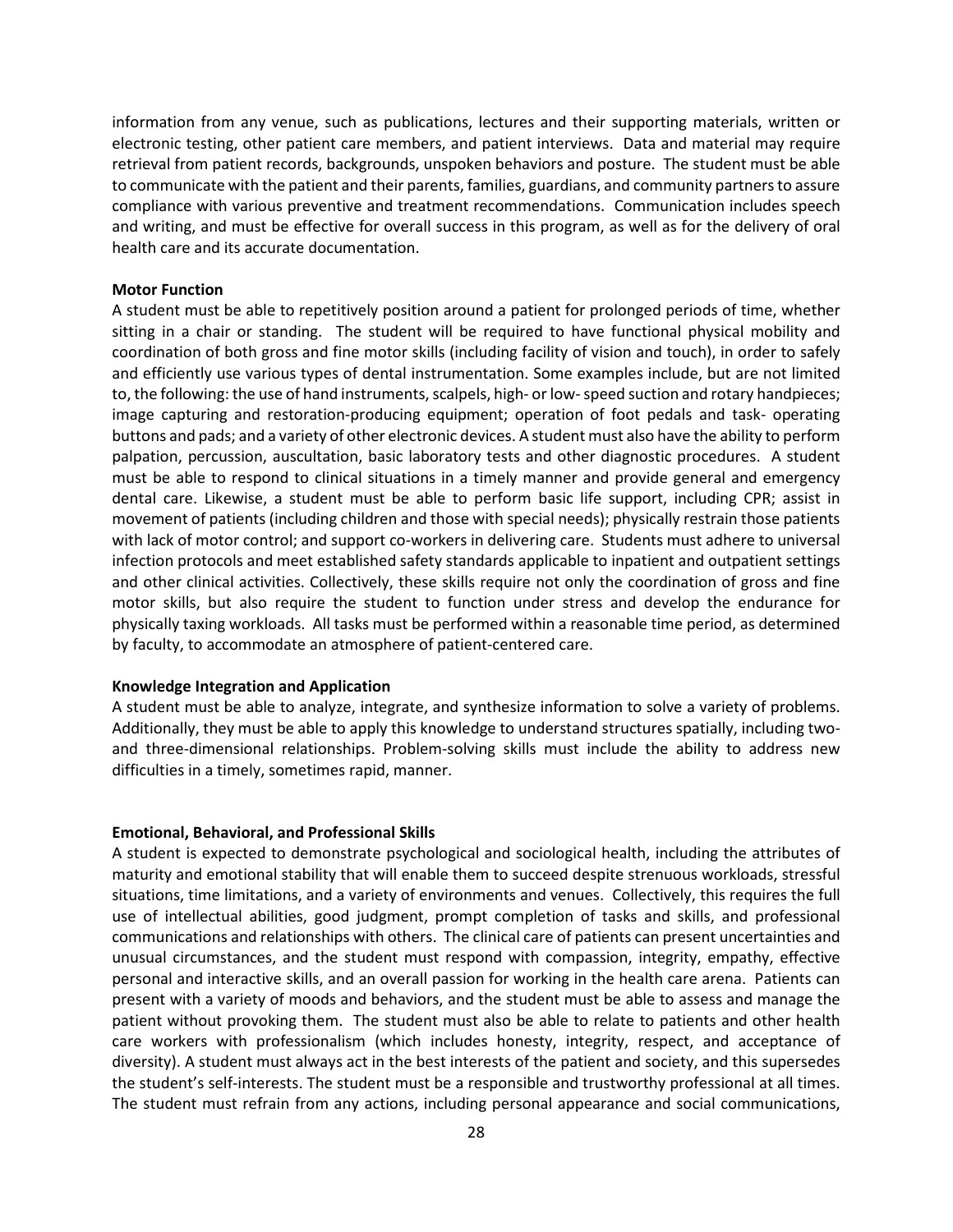which may detract from the profession and/or this educational institution. These includes actions, attitudes, and communications at all university-sponsored events, educational locations, and off-campus clinical sites. The Hunt SDM expects students to maintain the ethical and professionalism standards outlined in the American Dental Association's Principles of Ethics and Code of Professional Conduct, the American College of Dentists Ethics Handbook for Dentists, the Texas State Board of Dentistry, and the Code of Professional Conduct at Hunt SDM.

### **Disclosures**

The Hunt SDM has determined that these essential skill functions are necessary. Applicants who can perform these functions with or without reasonable accommodations will be considered. The Hunt SDM does not inquire about disability prior to admission, and each applicant will be considered based on the published criteria for admission. Should an applicant disclose a disability during the admissions process, they may be asked for documentation, which should be sent to the Director of Admissions. With matriculation throughout the program, any student disclosing a disability and requesting accommodation is asked to provide documentation of their disability to determine the appropriate accommodations. In order to matriculate through the curriculum, a student must be able to perform all these essential functions with or without accommodation. An inability to perform these essential functions will lead to a withdrawal of offer of admission, enrollment, or dismissal. Requests for accommodations by matriculated students should be sent to Hector Noriega, Office of Academic and Disability Support Services, Texas Tech University Health Science Center El Paso, 5001 El Paso Drive, El Paso, Texas 79905, hector.noriega@ttuhsc.edu, 915.215.6018.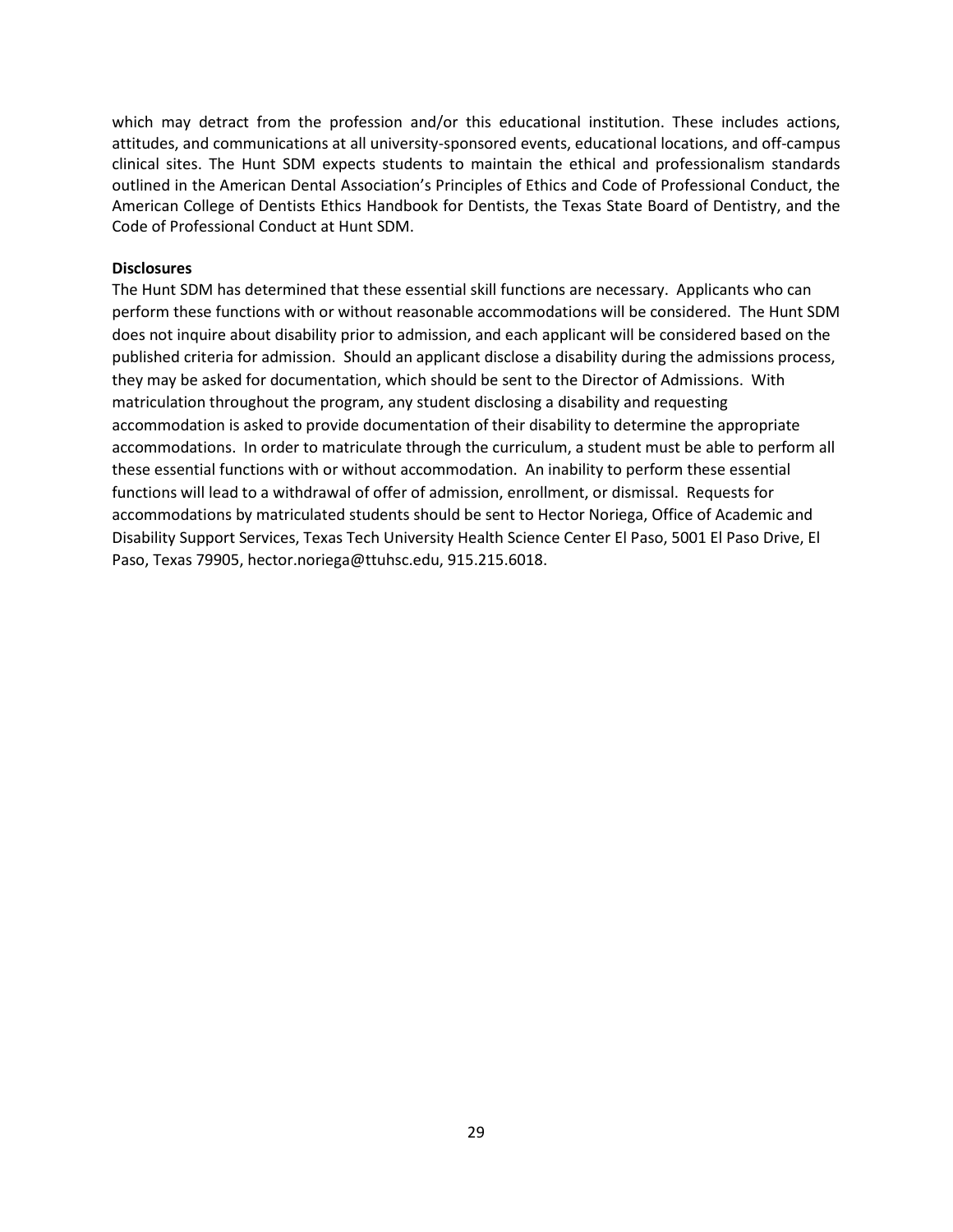### <span id="page-29-0"></span>**Office of Registrar, Student Records, and Transcripts**

The Registrar's Office houses all student records. Students can request transcripts through this office. Students can also find their academic calendars and forms to update personal contact information such as address and phone numbers.

WLHSDM Academic Calendars can be found on Registrar's Office website at <https://elpaso.ttuhsc.edu/studentservices/registrar/wlhsdm-academic-calendar.aspx>

Please visit the Family and Educational Rights and Privacy Act (FERPA) website to see how your records are protected: <https://elpaso.ttuhsc.edu/studentservices/registrar/FERPA/default.aspx>

If you have any questions regarding your records, please contact the Registrar, Diana Andrade, at [diana.andrade@ttuhsc.edu](mailto:diana.andrade@ttuhsc.edu) or call (915)215-4364.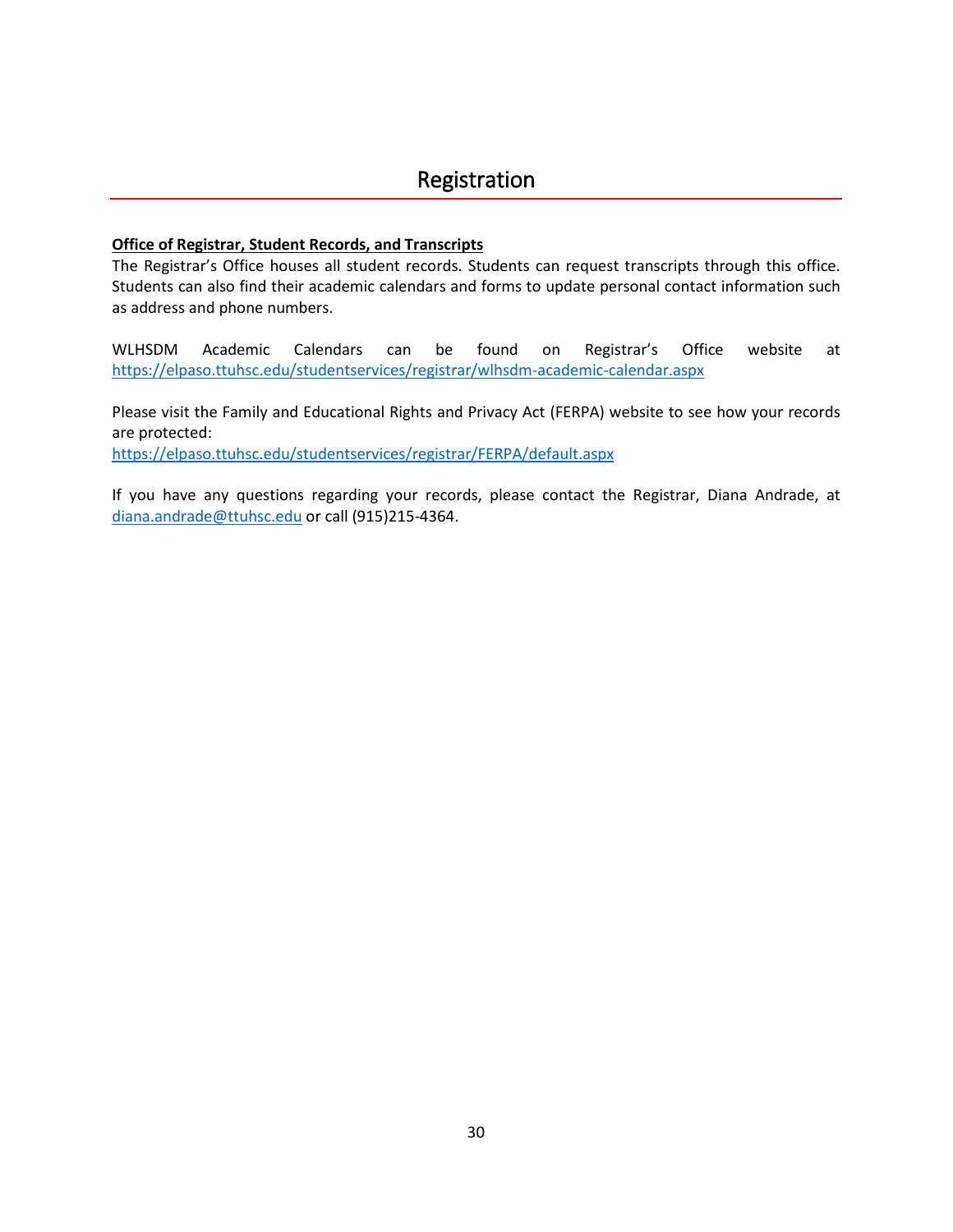### Financial Aid and Tuition

<span id="page-30-0"></span>TTUHSC El Paso has received significant support from community foundations; through this support scholarships and aid will be made available through need-based grants, scholarships, loans and Veteran's benefits for students in the Doctor of Dental Medicine (DMD) program.

Need-based aid may be comprised of funds from various sources including the institution, state or outside organizations. Loan awards may consist of Federal Direct (PLUS and Unsubsidized) as well as private loans. To be considered for need-based aid grant/scholarship or Federal Direct loans, students must complete the Free Application for Federal Student Aid (FAFSA). Veteran benefits include the various educational GIbills and the Hazelwood Act. This act is a State of Texas benefit that provides qualified Veterans, spouses, and dependent children with an education benefit of up to 150 hours of tuition exemption.

For more information on Woody L. Hunt School of Dental Medicine Student Financial Assistance, go to: <https://elpaso.ttuhsc.edu/sdm/admissions/financial-aid.aspx>

Complete information on the cost of tuition and fees is available at: <https://elpaso.ttuhsc.edu/fiscal/businessaffairs/studentbusserv/resources/tuition-and-fee-estimates/>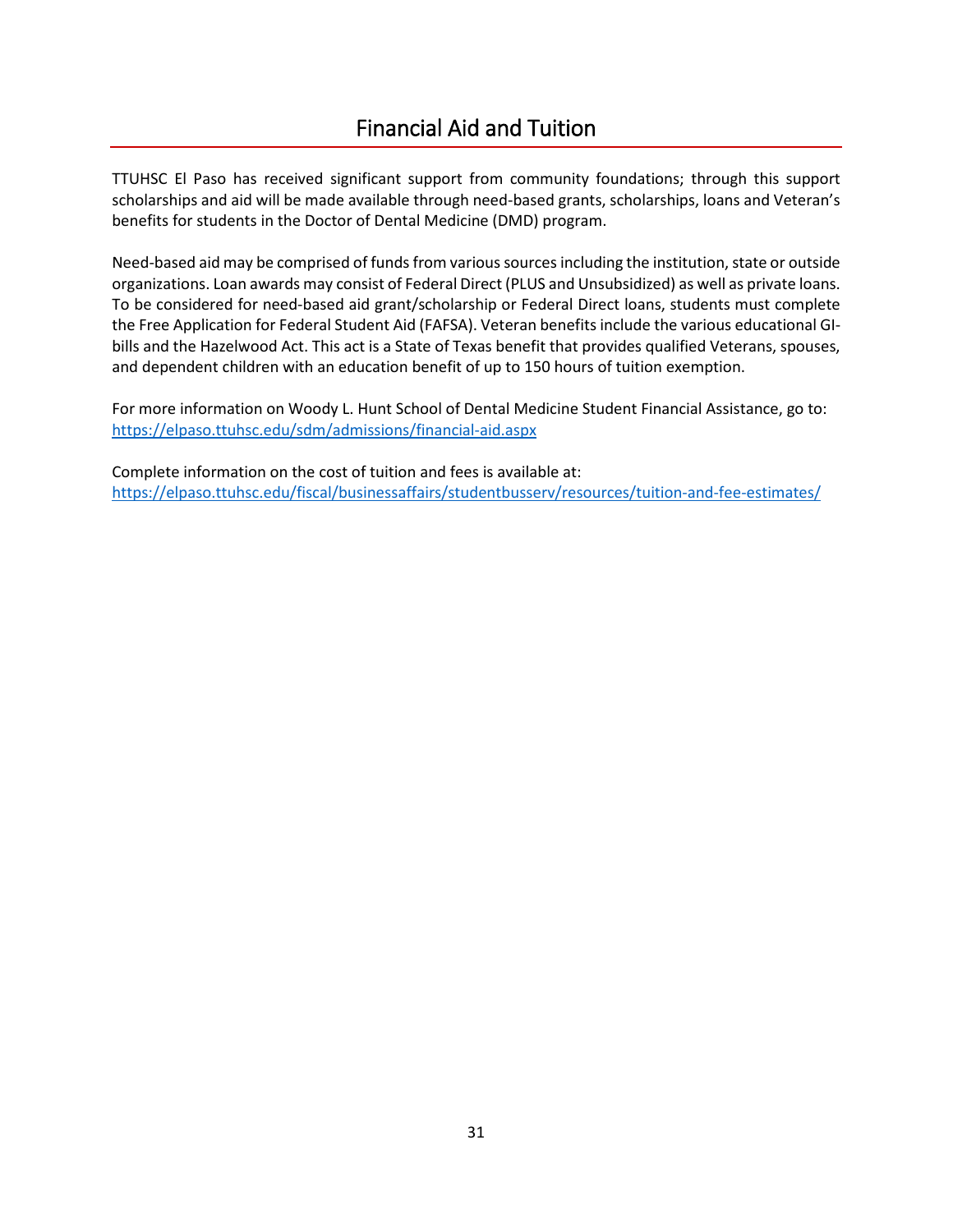### Grading Policies

<span id="page-31-0"></span>The responsibility for evaluation of students rests with the faculty of the WLHSDM. Faculty have an obligation to the students, to the school, and to the larger society to award passing grades only to those students who have demonstrated mastery of the course material. In addition to evaluation of students' knowledge and skills, the faculty has the obligation to determine whether students' behavior or conduct is suitable for the practice of dentistry. It is inappropriate to allow a student to progress or graduate when unacceptable behavior or conduct has been demonstrated in the treatment and care of patients and/or in relationships with faculty, staff and peers -- even if grades on tests or other forms of evaluation have been satisfactory.

The faculty of the WLHSDM has the responsibility for recommending students for promotion and graduation. This responsibility is administered through the Committee on Academic Performance and Standards that represents the faculty at large. Every attempt will be made to apply principles of fairness and due process when considering actions of the faculty or administration that might adversely affect the students. Regarding these issues, all comments, questions, and concerns should be directed to the Office of Academic Affairs.

### **Students covered by this policy**

These grading and promotions policies apply to students enrolled in the courses necessary to complete the requirements for the Doctor of Dental Medicine (DMD) degree at the TTUHSC El Paso WLHSDM. These policies do not cover the course work completed for any other degree programs in which the student may be enrolled.

### **Responsibilities for monitoring of student progress**

The Associate Dean of Academic Affairs, in conjunction with WLHSDM faculty, is responsible for monitoring the progress of students during their course of study in order to provide or refer students to the appropriate academic or personal counseling services, as applicable. The Office of Academic Affairs will provide staff support to the Committee on Academic Performance and Standards and will maintain permanent minutes of its actions. The Assistant Dean for Student Affairs serves as the student advocate for due process.

### **Responsibilities of the Committee on Academic Performance and Standards (CAPS)**

The responsibilities of this Committee will include:

- Recommending standards for student academic performance;
- Recommending and implementing policies and procedures for tracking student academic performance; and
- Recommending standards, policies, and procedures for remediation, recommending probation, suspension, dismissal, and readmission of students.

This Committee on Academic Performance and Standards will consist of five (5) faculty members elected by the Faculty. The Associate Dean for Academic Affairs, the Associate Dean for Clinical Affairs and patient care, the Assistant Dean for Student Affairs, and the Director of Admissions and Recruitment shall serve as ex officio, non-voting members of the committee.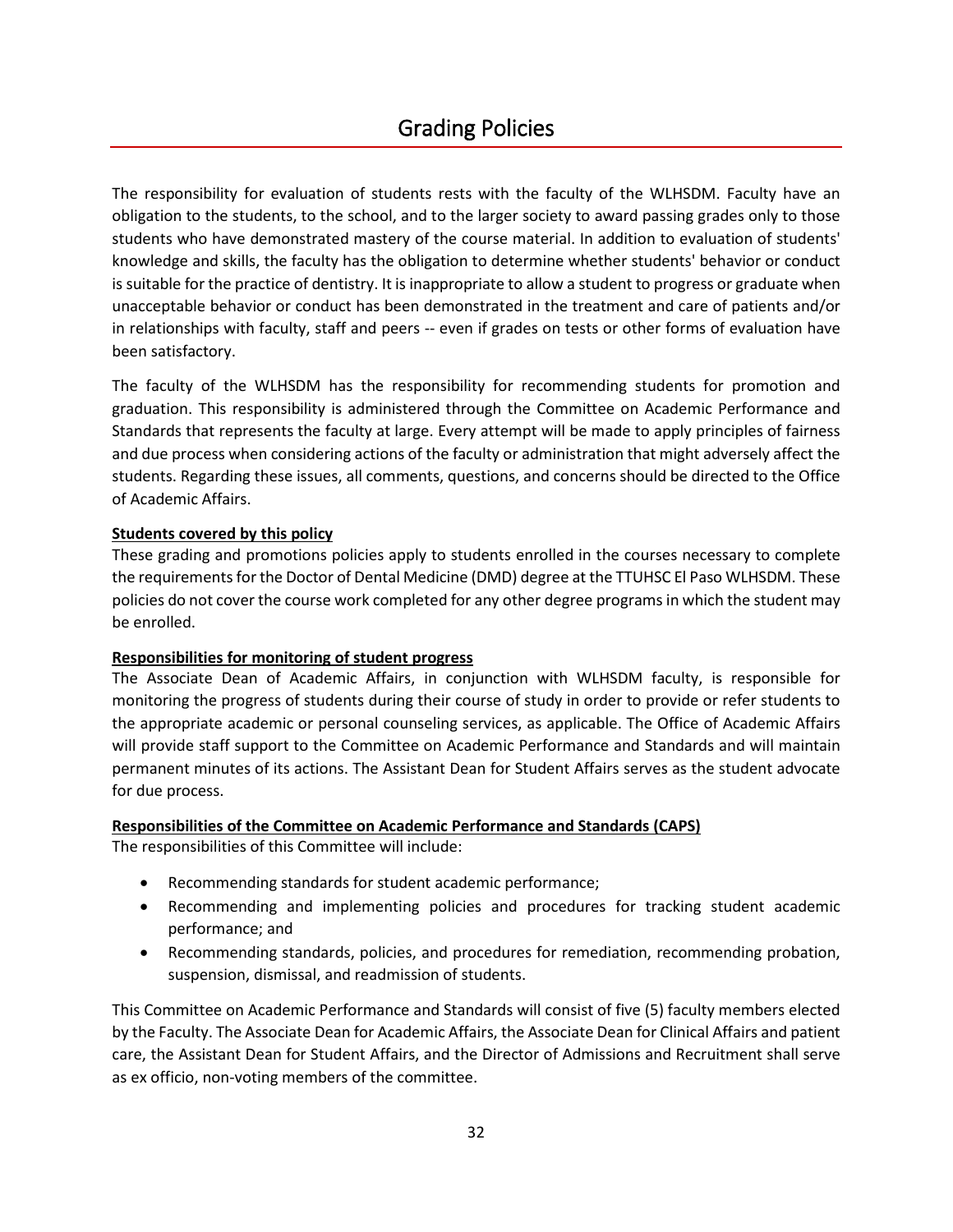The Committee shall report to the Faculty but provide updates to the Executive Committee. It shall elect a chair and a vice chair annually from among its members.

### **Responsibilities of the Dean**

The Dean, or their designee serving as the Chief Academic Officer, is responsible for administering the appeals process and rendering final decisions.

### **Assessing Student Performance**

Faculty of the WLHSDM and members of the committee are qualified as professionals to observe and judge all aspects of a student's academic performance, including didactic, simulation, and clinical skills, interpersonal skills, attitudes and professional behavior, and ability to master the curriculum.

### **Academic Standing**

### Definition of Good Standing

Good standing is a designation indicating a student is eligible for promotion, for continued participation in the curriculum, and/or for transfer to another institution. Difficulties in academic performance and/or professional behavior may but does not automatically result in revocation of the status of "good standing." However, the committee will examine all academic and professionalism issues that are brought to its attention and will determine the impact on the academic standing of each student in question. The committee may remove the designation of "good standing" as a disciplinary action.

### Remediation and/or Disciplinary Actions

The committee will determine whether any remediation activities or disciplinary action involving academic performance or professional behavior will impact a student's eligibility to be promoted or to continue in the curriculum. Revocation of "good standing" status becomes effective only after the student has exhausted or forfeited all appeals processes. When the terms of the disciplinary action are satisfied, the committee may restore the status of good standing, with the student remaining on academic watch or academic probation (see below). Remediation is not considered a disciplinary action unless explicitly deemed by the committee.

### Academic Watch and Academic Probation

The WLHSDM will use two internal categories, entitled "academic watch" and "academic probation," to describe the modification of a student's academic status. Even while maintaining the designation of "good standing," students with some academic deficiencies may be placed in the status of "academic watch" or "academic probation" by the committee.

**A. Academic Watch:** Indicates that a student is at risk of not meeting the requirements for promotion as a result of poor academic performance and/or breaches of professional behavior.

Academic Watch: This is the status of a student who has:

- A grade of "fail" in any course or course component requiring remediation at the completion of the course; and/or
- Is at risk of failing a course; and/or
- Has earned an unsatisfactory professionalism evaluation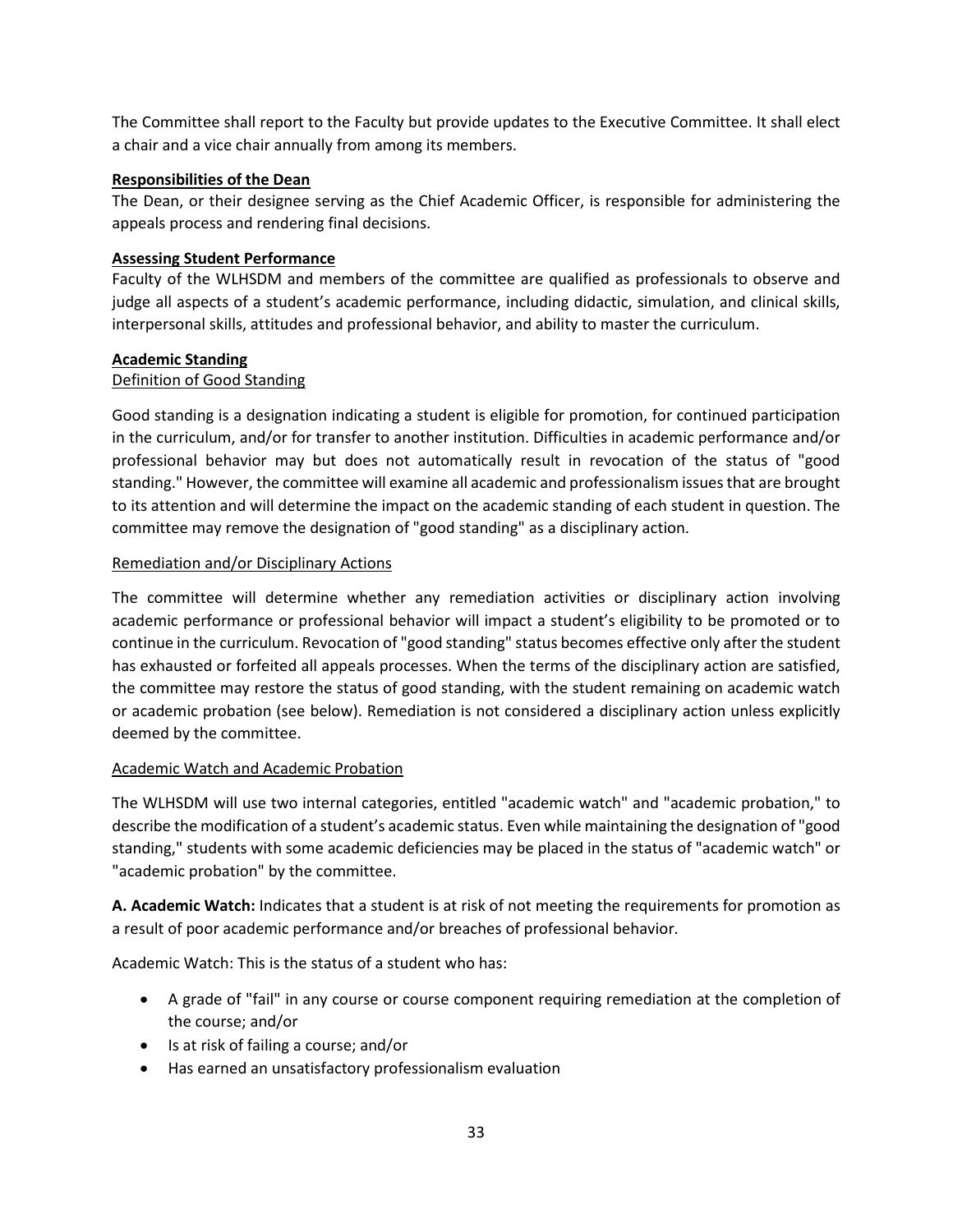A grade of "incomplete" will be reviewed by the CAPS, who will determine if any change in academic status is necessary.

Students on academic watch will be discouraged from participating in any leadership and/or extracurricular activities, including school sponsored travel.

A student may also be placed on academic watch as a result of substandard professional behavior; failure of a clinical skills summative evaluation/competency examination; or at risk of failing a curriculum or administrative requirement (e.g., immunization, CPR certification, etc.). The committee will review each case individually and determine if it is necessary to place the student on academic watch.

**B. Academic Probation:** Indicates that a student's academic performance may require the student to repeat the entire academic year. Students at this level will be required to resign immediately from any leadership activities, and will not be able to participate in school-sponsored travel. This is the status of a student who has:

- A final grade of "fail" after remediation (i.e., an unsuccessful remediation) in any course;
- Has earned more than one (1) professionalism evaluation of "unsatisfactory;"

The CAPS may recommend the dismissal of a student without the prior designation of academic watch or academic probation.

It should be noted that both academic watch and academic probation are internal designations and will not appear on the transcript or other official document that is shared externally.

Corrective measures instituted by the committee to address issues of academic watch or academic probation may include, but are not limited to:

- Remediation activities (during or after an individual course);
- Repetition of a specific course;
- Repetition of an entire academic year;
- Dismissal from the WLHSDM.

All remediation activities that are necessary after the completion of the course must be approved by the CAPS. (In-course remediation activities will not need the approval of the CAPS.) If any remediation activities are prescribed that involve off-campus activities (e.g., clinical rotations), students will be responsible for all attendant financial costs such as transportation, room and board, etc.). Additionally, standard tuition and fees will be incurred for any courses that are repeated.

Students in the status of academic watch or academic probation who intend to take a leave of absence must meet with the Associate Dean of Academic Affairs and the assistant/Associate Dean for student Affairs for advice and direction. For most leaves of absence, students must receive approval of the CAPS prior to the leave and must also receive direction from the CAPS upon their return. The Offices of Academic and Student Affairs may allow a medical leave or a leave for extenuating circumstances within the setting of academic watch or academic probation without the approval of the CAPS, but the CAPS must be informed by the Offices of Academic and Student

Affairs. Additionally, the committee may require these students to appear before the committee prior to returning to the WLHSDM.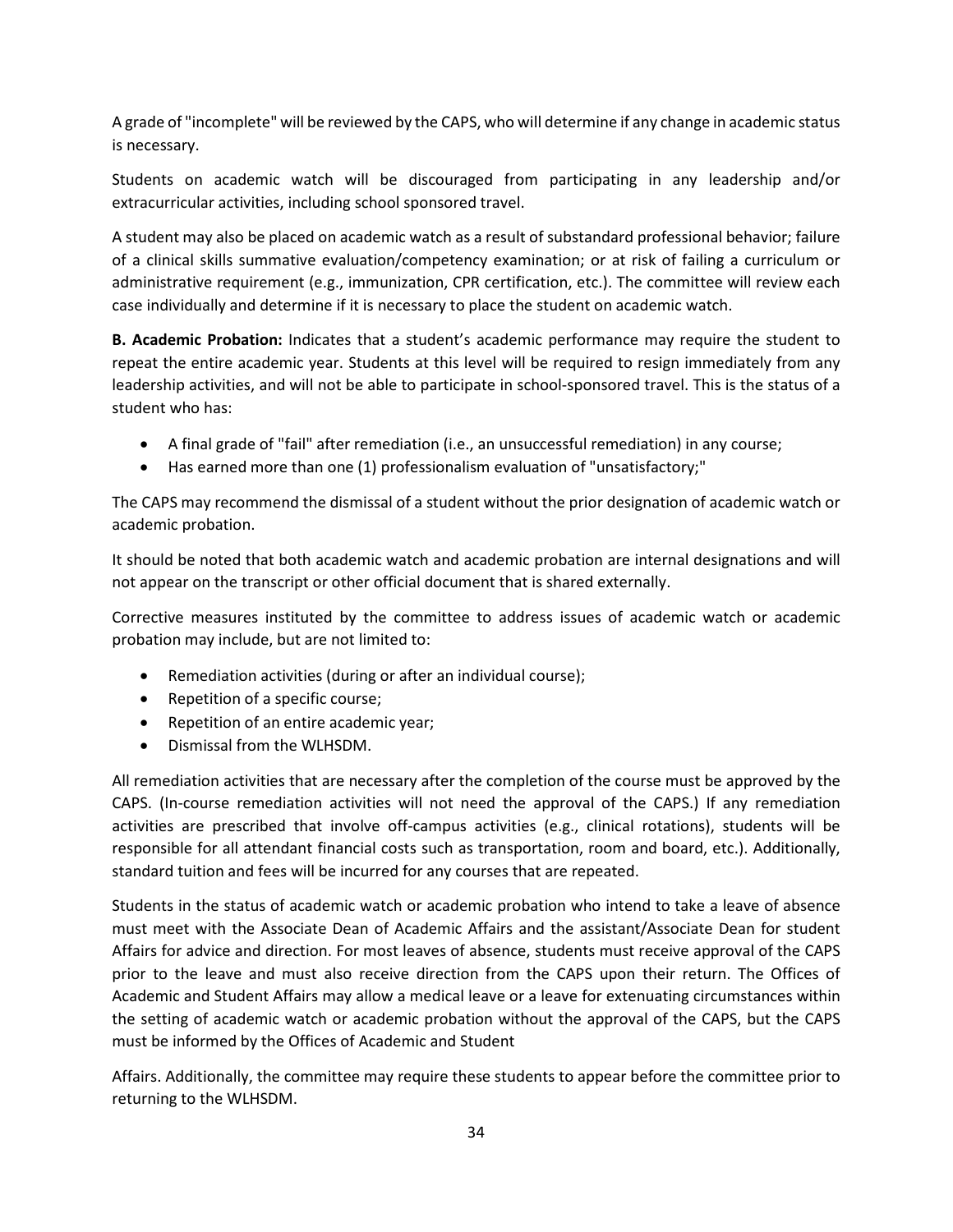### **Removal from Academic Watch or Probation**

Students in the status of academic watch or academic probation will remain under the purview of the CAPS until all deficiencies have been corrected or the conditions set by the CAPS have been satisfied, as determined by the CAPS. In its deliberations, the CAPS will always consider the complete academic record and all professionalism evaluations of students presenting to the CAPS.

A student may petition the CAPS to be removed from academic watch or academic probation if they feel that the appropriate levels of academic/clinical performance and/or professionalism have been demonstrated.

### **Review of Academic Progress**

**Review of first year (D1) Academic and Professional Progress.** During its monthly meetings, the CAPS will carefully review the academic progress of all D1 students to ensure the early identification of those who may be experiencing academic or other difficulties. Assistance will be coordinated through the Offices of Academic and Student Affairs.

### **Mid-Year and End-of-Year Review of Academic and Professional Progress**

The CAPS will consider all students in January, following completion of the fall semester, and again at the completion of the academic year following the spring semester. During these deliberations, the following determinations will be made:

1. Students with "pass" grades in all courses and who earn "acceptable" professionalism evaluations – no further discussion is necessary.

2. Students considered "at risk" will be placed on academic watch at the discretion of the CAPS. This includes students the course director identifies as "at risk" based on academic performance (i.e., low test scores) or those with any "unacceptable" evaluation in professionalism. For such students, specific academic deficiencies will be identified by the course director, and a customized remediation plan will be developed by the course director and reviewed by the CAPS, which may approve or modify the plan.

3. Students earning "fail" grades will have the following considerations by the committee:

a. First course failure – academic watch and consideration for either remediation (as recommended by the course director), academic probation, or repeat of the academic year.

b. Two (2) course failures in the same semester or for the duration of the academic program – consideration for repeating the academic year, or dismissal.

c. Three (3) or more course failures in the same semester or for the duration of the academic program dismissal.

d. Students who receive a grade of "fail" may meet with the committee to discuss their academic performance and possible actions by the committee.

e. Students must complete a capstone examination within DDSK at the end of D1 and D2.

### **Definition of "at risk"**

1. Course director identifies the at-risk student based on academic performance (e.g., low test scores)

2. Any "unacceptable" evaluation in professionalism

### **End of Year Review – Completion of Summer Semester**

The CAPS will consider all students after completion of the summer semester (end of the academic year). Students must complete a capstone examination within DDSK at the end of D1 and D2.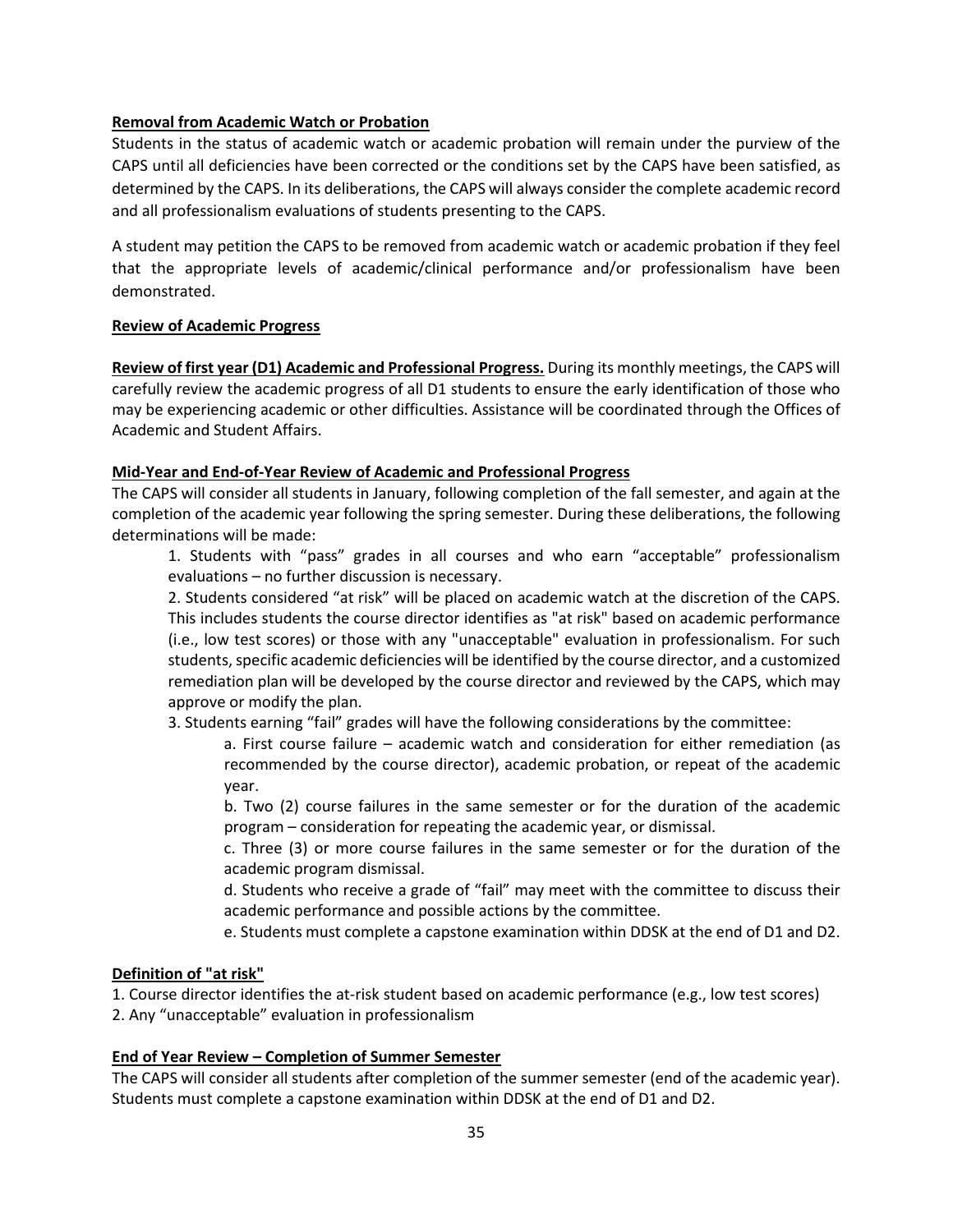At this time, the following determinations will be made:

### **D1 and D2 Students – Non-clinical**

- 1. Students must complete a capstone examination within DDSK at the end of D1 and D2.
- 2. Students with "pass" grades in all courses and who earn acceptable professionalism evaluations – recommendation for promotion with no further discussion.
- 3. At-risk students: If a student is "at risk" as defined below, they will be placed on academic watch and may require additional considerations.
- Incomplete (I) on one semester course (if it is solely the result of student performance and not caused for other non-academic reasons [e.g., lack of appropriate patients, illness of course director, etc]).
- Incomplete (I) on two semester courses: consideration by the committee for customized remediation or repeat of the year (if eligible), and placed on academic probation.
- Course director identifies the student at risk based on academic performance (e.g., low test scores);
- Any "unacceptable" evaluation in professionalism;
- Students must complete a capstone examination within DDSK at the end of D1 and D2.
- 4. Grades of "fail" students earning final grades of fail of a single course or comprehensive end-ofyear exam will receive the following considerations by the CAPS:

Failure of one course or end-of-tear exam - first attempt:

- Placement on academic watch;
- Individualized remediation; or
- Consideration for repeat of academic year

### Failure of two courses during the duration of the academic program:

- Placement on academic probation
- Consideration for repeat of academic year or dismissal

Failure of three or more courses during the duration of the academic program:

• Consideration for dismissal

Failure of end-of-year exam or capstone after two attempts:

- Individualized remediation or
- Repeat of academic year

### **D3 and D4 Students - Clinic**

All courses for the D3 and D4 years at the WLHSDM are also pass/fail. Student progress will be reviewed by the CAPS at the completion of each semester in the context of performance in didactic courses, clinical activities, professionalism evaluations, and personal circumstances. Clinic mentors and attending faculty will provide feedback on students' progress toward competency in all clinical disciplines. For students who are not making satisfactory progress toward clinical competency, as determined by their Clinic Mentor and attending faculty, the CAPS may recommend repeating a semester or repeating the academic year, along with a customized remediation program. The CAPS may place a student on academic watch or probation or alter the status of "good standing" if there are documented concerns regarding professional behavior.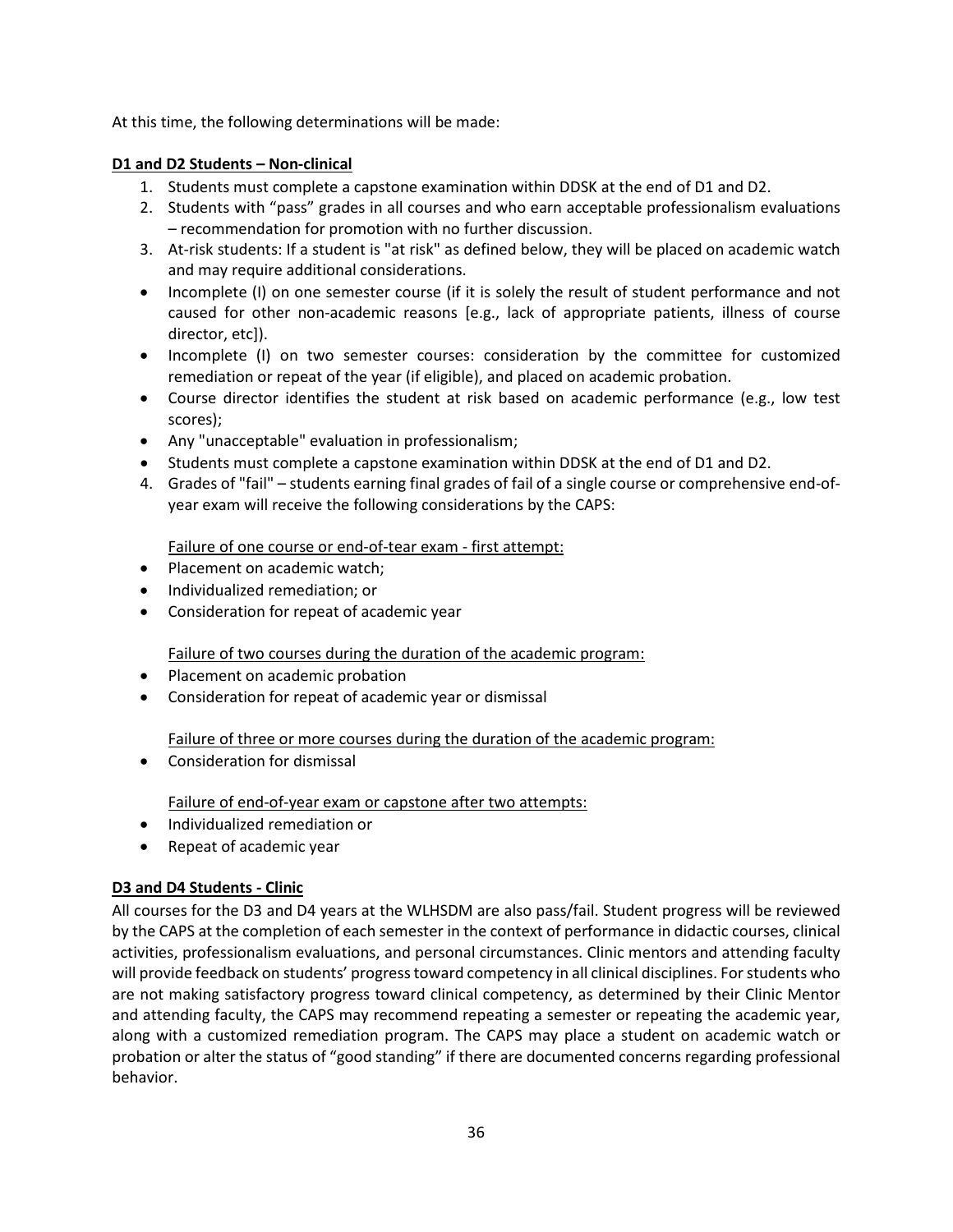### **Students Repeating the Academic Year**

A student repeating the academic year will automatically be placed on academic probation and will remain in that category for the entire repeat academic year. During the repeat year, their academic progress will be carefully followed and formally reviewed during monthly meetings of the committee.

A student repeating the academic year who earns a grade of "fail" at the completion of a course will be considered for dismissal from the WLHSDM.

For students repeating the academic year, the committee will carefully consider the specific requirements contained in its letter to the student defining what was necessary for successful completion of the repeat year and promotion to the succeeding year.

### **Remediation**

As previously noted, all remediation activities will be recommended by the course director and reviewed by the CAPS for approval or modification (in conjunction with the course director).

Students remediating a course or courses must be available for all scheduled remediation activities and may not attend off-campus, school-related activities (e.g., elective clinical rotations, externships, research) until they have successfully completed their required remediation activities.

### **Transcript Notations**

For a course being remediated, a transcript notation of "successfully remediated" will be attached to the original grade of "fail" when successful remediation is completed.

If a student repeats an academic year, the transcript will list grades for both courses, with a notation of repeat (RP) attached to the courses from the first attempt and the final grade noted after the course was repeated.

### **Student Electronic Access to Grades**

All grades will be recorded in Banner for each student and will be available in the student's electronic portfolio. The Texas Tech University Health Sciences Center El Paso (TTUHSC El Paso) Office of the Registrar maintains the official transcript of all students.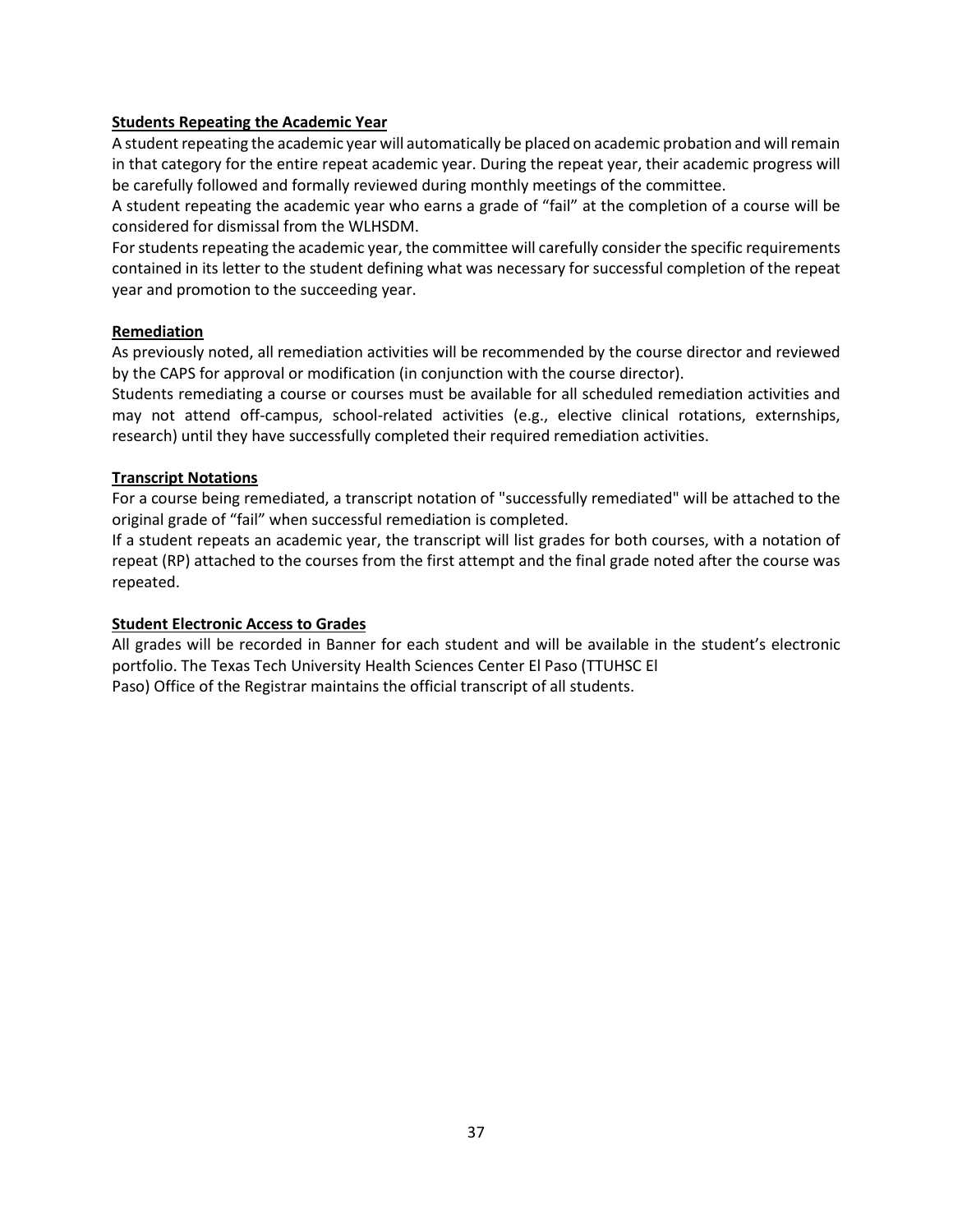### Promotion Policies

<span id="page-37-0"></span>Normal progression through the WLHSDM curriculum requires that a student demonstrate a satisfactory level of academic performance and professional behavior. Students will be expected to complete the dental school curriculum within four years of the initial date of matriculation.

The curriculum may be extended due to the following considerations by the CAPS:

- Leave of absence;
- Academic difficulty requiring repetition of an academic year as per this policy;
- Curriculum must be completed within 6 years.

### **General Policies**

a. The CAPS is not bound by categorical or mathematical assessment of student performance, but rather reviews each student in the context of their academic achievement and any other circumstances that may influence performance. If a student exhibits conduct or behavior inconsistent with that of a respected dental professional, a course or rotation grade of "fail" may be given. Such conduct or behavior that occurs beyond the boundaries of a course or rotation may also be considered by the committee.

b. Failure to successfully remediate any course or courses in years one and two according to course standards before the start of the next academic year will result in repetition of the entire academic year in which the failure occurred.

c. Students who are required to repeat an academic year may not take any courses from the subsequent academic year during the period of repetition.

d. Students reviewed by the committee will be notified in writing of the committee's decision with any conditions for continuation in the curriculum.

e. A final grade in each course or rotation may be derived from the component scores. The evaluation components are defined by the syllabus for each course or rotation

f. Course repetition and course remediation, including capstone, as defined and prescribed above, will not be counted as elective time in satisfying the conditions for graduation.

g. The completion of the dental school curriculum within the above standards and the approval of overall performance by the committee are required for graduation. Beginning in 2025, the WLHSDM Office of Academic Affairs will annually present to the WLHSDM Dean and the Texas Tech University Health Sciences Center El Paso (TTUHSC El Paso) registrar a list of candidates for receipt of the Doctor of Dental Medicine (DMD) degree based on the recommendations of the CAPS.

### **Notification of Students with Satisfactory Progress**

All students completing the academic year in good standing will receive written notification of their promotion from the WLHSDM Office of Academic Affairs. The Office of Academic Affairs will also notify students in writing if they need to meet with the CAPS and will likewise notify them in writing regarding the outcome of the committee's deliberations.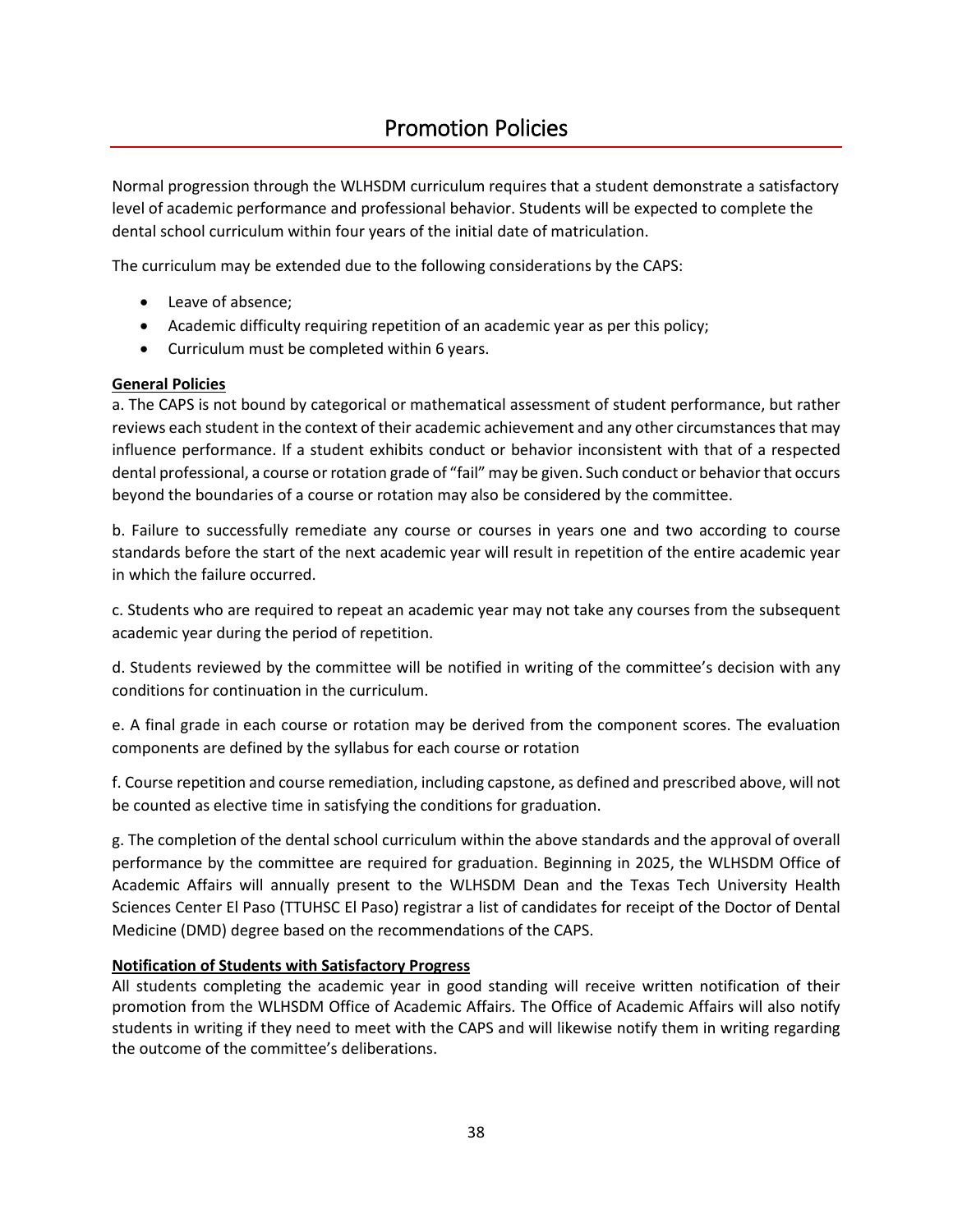### **Deliberations of the Committee on Academic Performance and Standards**

Students who have demonstrated unsatisfactory progress in the curriculum or have received an "unsatisfactory" professionalism evaluation will be subject to the courses of action as previously set forth in this policy. When meeting with a student on an issue related to academic performance, the CAPS may also take into account a prior history of sanctions for misconduct or any "unsatisfactory" professionalism evaluations in making a determination.

At a hearing with the CAPS, the student is expected to discuss their academic performance and to propose a course of action to address the academic deficiencies. Following the hearing with the student, the CAPS may then vote for a course of action. With a quorum present (with or without proxies), the CAPS action will be determined by a majority vote.

The determination and stipulations arising from the actions of the CAPS will be communicated in writing by the chair of the CAPS to the student, the Associate Dean of Academic Affairs, and the Dean. The student may appeal a decision by the committee as described below.

Following the final decision, the Offices of Accounting Services, Financial Aid, Registrar, and other pertinent offices of TTUHSC El Paso are to be notified in writing by the Office of Academic Affairs of the decision to dismiss a student, or to require the student to repeat the academic year.

### **Dismissal and Appeals Policies**

A student shall be dismissed if the CAPS determines that the student has not demonstrated satisfactory academic performance (i.e. three or more course failures) or has received a summative "unsatisfactory" professionalism evaluation at the end of the academic year. The student shall be notified in writing of the action of the CAPS.

A student may appeal a decision of the committee. An appeal may only be based on a claim that due process policies and procedures were not followed by the committee.

### **Dismissal Appeals Procedures**

- A student shall appeal a decision by the CAPS within five (5) business days of notification of the decision by submitting to the dean a written notice of appeal containing a detailed basis for the request.
- The dean may issue the decision alone or may appoint an appeals committee to determine whether a basis for appeal exists.
- If the dean appoints an appeals committee, within five (5) business days after its appointment, the appeals committee will be convened to consider the student's appeal.
	- $\circ$  The student shall notify the Associate Dean of Academic Affairs in advance if they are to be accompanied by an attorney or other representative. An attorney or representative may appear only in an advisory capacity and may not address the appeals committee. If the student is to be accompanied by an attorney or representative, the WLHSDM shall be represented by the TTUHSC El Paso Office of General Counsel.
	- $\circ$  If necessary, the appeal hearing may be delayed up to five business days of the scheduled date if needed to allow personnel from the Office of General Counsel to attend.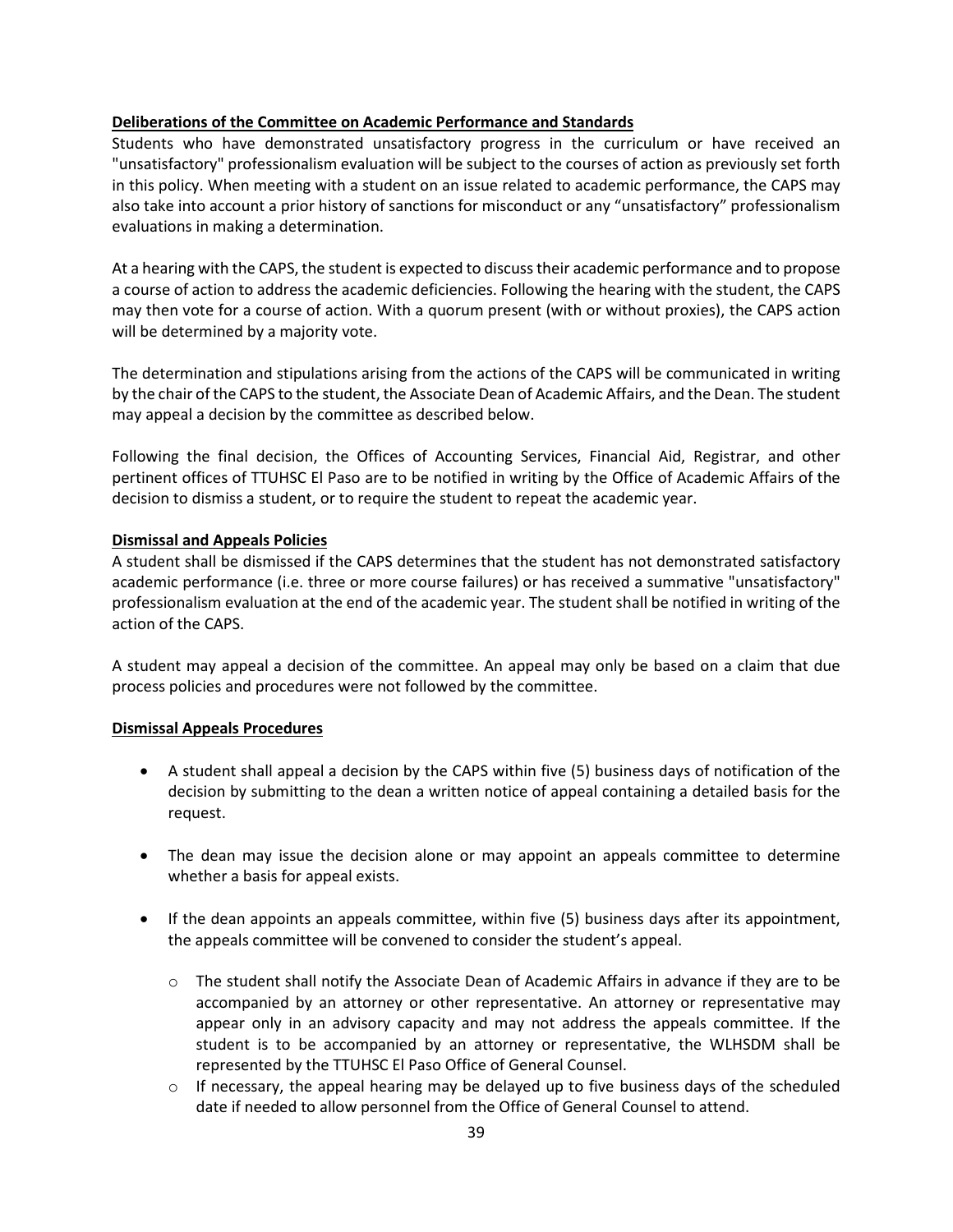- The student may present a statement to the appeals committee relative to the appeal. Collection of additional information to resolve the issue may be pursued.
	- $\circ$  Both the appeals committee and the student may call witnesses relevant to resolution of the appeal.
	- $\circ$  Should information or witnesses be either repetitious or not relevant, the appeals committee shall take action to expedite the proceedings.
	- o At the conclusion of the hearing, the appeals committee shall deliberate and forward its recommendation to the dean.
	- o If the recommendation is not unanimous, a minority view will be appended.
- Unless the student has been suspended by the CAPS, they shall remain on the class roll and may continue in the curriculum until the appeal is resolved.
	- $\circ$  After reviewing the appeals committee recommendation (if applicable), the dean will make a final decision.
	- $\circ$  The decision of the dean is final. The student and the chair of the committee will be notified in writing of the final dean's decision.

### **Policy Regarding the Integrated National Board Dental Examination (INBDE)**

Successful challenge of the INBDE is required for graduation. Initial attempts at the INBDE must be completed by October 31 of the year preceding graduation. Eligible students who fail to challenge the INBDE by that date will not be allowed to participate further in clinical activities until this examination has been completed. Challenge of the INBDE must be documented by the receipt of official scores no later than May 1 of the year of graduation.

### **Procedure for Amending Committee Policies and Procedures**

Procedures for amending policies and procedures of WLHSDM committees are found the WLHSDM Faculty Bylaws.

### **Challenging Student Grade or Record Dispute**

Students have the right to challenge records, grades, and information directly relating to them.

- In an initial informal meeting, student shall attempt to resolve issue with custodian of challenged grade, information, or record as soon as possible.
- Students are encouraged to address concerns as close to the awarding of the grade or narrative as possible.
	- $\circ$  If the matter is not addressed within the academic year of the awarded grade or narrative, the student will present a reason for the delay to the Associate Dean of Academic Affairs, who will decide if the grade/narrative may still be challenged.
	- $\circ$  If the matter includes clinical grades, the Associate Dean for Clinical Affairs will also be included in any discussions.
- If a student proceeds to challenge records, grades, or information directly relating to him or her, they must notify the custodian of the record, grade, or information.
	- $\circ$  The notice must be in writing and specifically identify the item challenged and the basis for the challenge.
	- $\circ$  The custodian must respond in writing to the student within seven (7) working days and forward a copy of the challenge and response to the Associate Dean of Academic Affairs.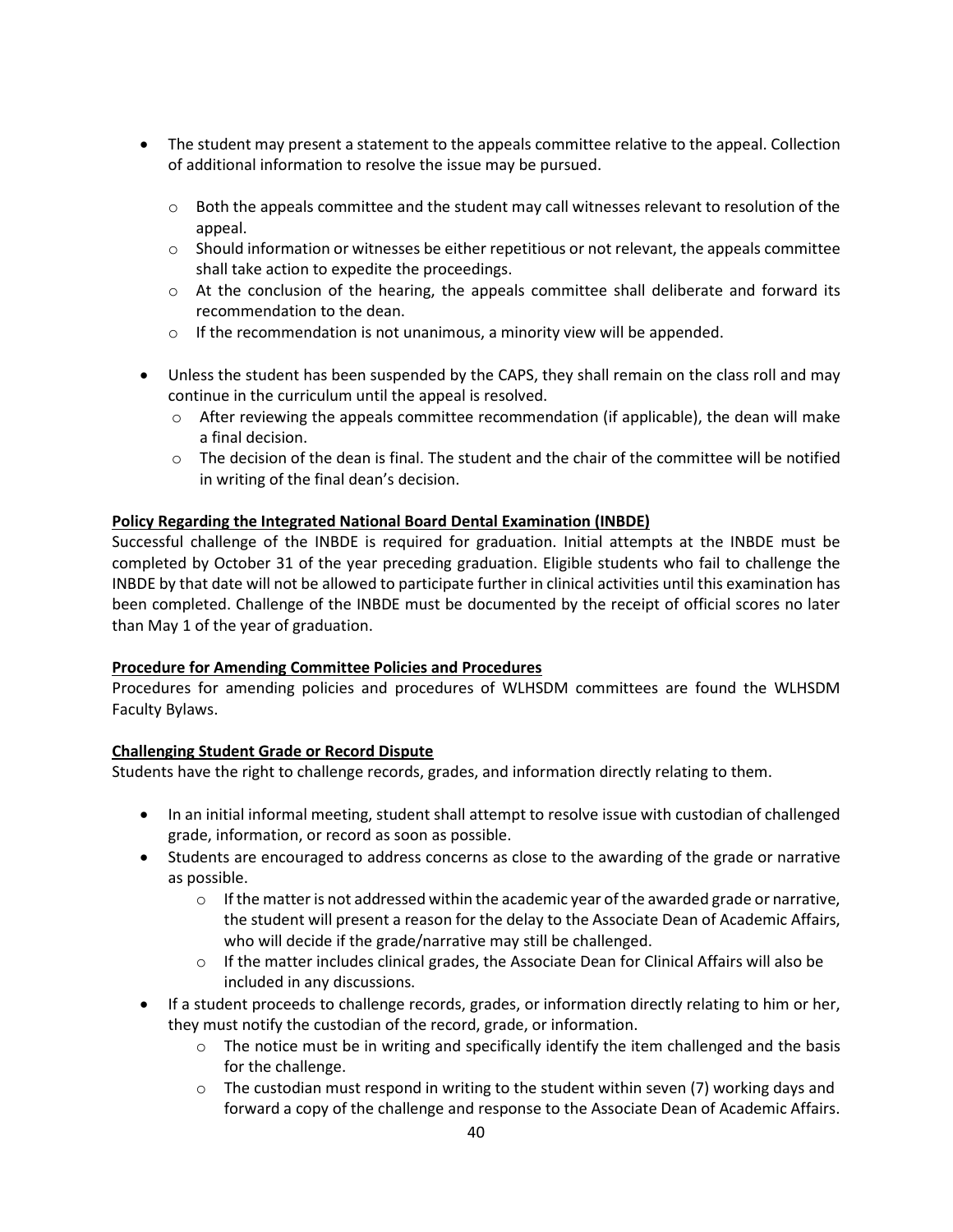- If the written response is unsatisfactory to the student, a formal hearing will be conducted in accordance with the procedures described below:
	- $\circ$  A hearing will be conducted within five (5) business days following the request for the hearing.
	- o The hearing will be conducted by an institutional official (hearing officer) who does not have a direct interest in the outcome of the hearing. The appointment of the official or party will be made by the Associate Dean of Academic Affairs.
	- $\circ$  The student will be afforded a full and fair opportunity to present evidence relevant to challenging the content of the educational records in order to ensure that they are not inaccurate, misleading or otherwise in violation of the privacy or other rights of the student. The hearing also provides an opportunity for correction or deletion of any inaccurate, misleading or otherwise inappropriate data contained in the records, and/or for insertion into the records, a written explanation of the student respecting the content of the challenged records.
	- $\circ$  The hearing officer will also confer with the custodian of the grade prior to making a decision. The hearing officer may call other witnesses or seek additional information as warranted.
- Student remains enrolled and in the curriculum until resolved, UNLESS CAPS suspends the student.
- The decision of the hearing must be rendered in writing to all involved parties within five (5) business days after the conclusion of the hearing. The decision of the hearing officer is final.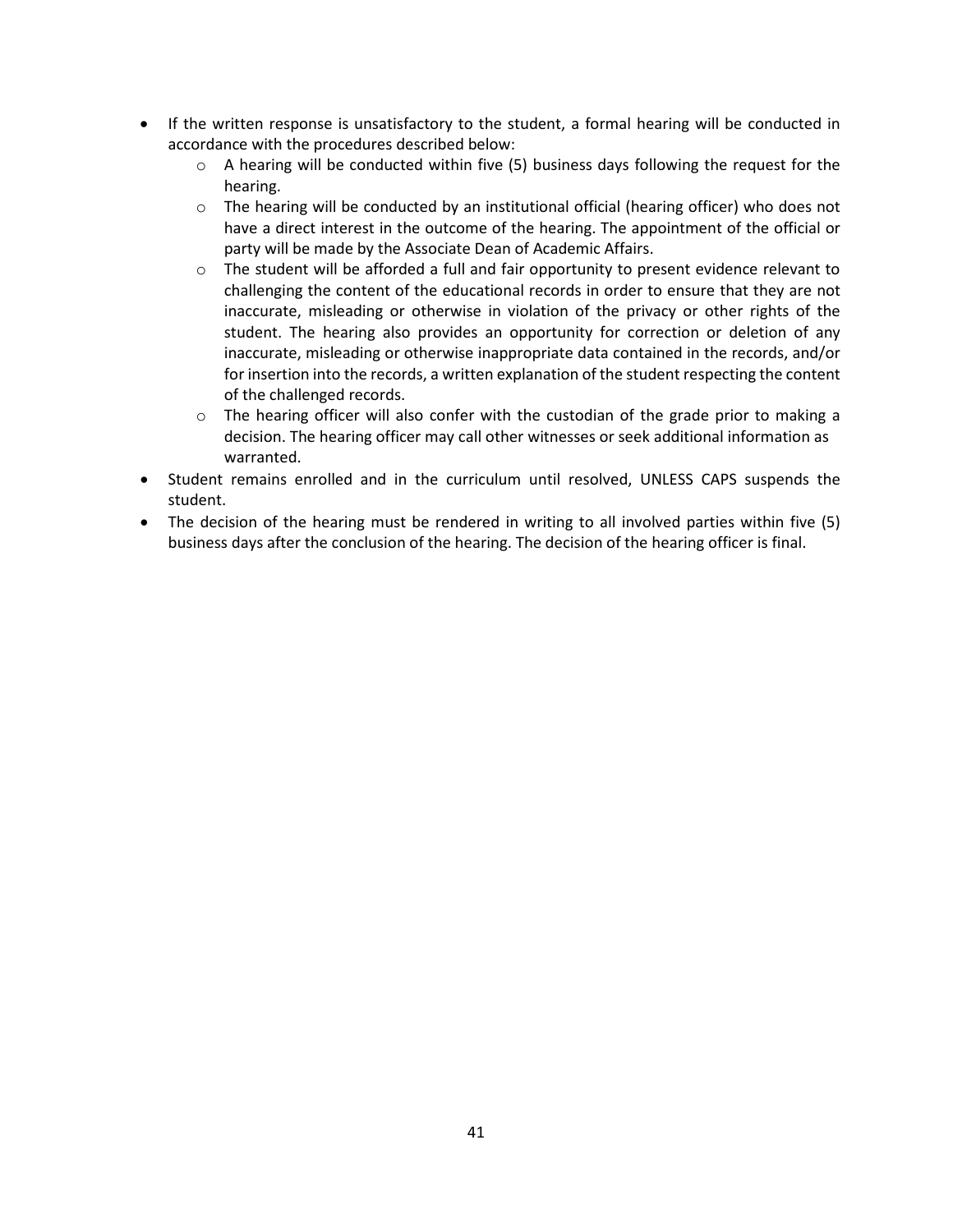### Academic Policies

### <span id="page-41-0"></span>**Leaves of Absence**

The WLHSDM has a policy that requires that a student complete the curriculum within a six year time frame, to include any leaves of absence.

### **Students in Good Academic Standing**

Leaves of absence for periods not to exceed one academic year may be granted by the Associate academic Dean upon written request by a student in good academic standing. Reasons for leave may include, but are not limited to:

- financial distress necessitating full-time employment;
- family illness;
- an educational endeavor at another institution of higher education; and
- medical leave (see below).

The Office of Academic Affairs will inform the appropriate course directors of such leave. At the time the student wishes to return, he/she will submit a letter of intent to the Associate Dean of academic Affairs. In the case of short-term leaves of absence for acute illness or other emergency, the student will be responsible for the completion of any missed academic and/or clinical responsibilities.

If a student requests to extend a leave beyond one year, they will be withdrawn from the curriculum and will need to apply to the Admissions Committee for readmission in its regular process for consideration of dental school applicants, unless they are granted a leave extension by an appeal to the Dean as described below (see Appeal for Denial of Leave or Re-entry).

### **Students Not in Good Academic Standing**

If a student requesting leave is not in good academic standing, the leave request will be forwarded to the CAPS for consideration and disposition. If the need for the decision is urgent, the Associate Dean of Academic Affairs, chair and chair-elect of CAPS may make a joint decision regarding granting of the leave, duration of the leave and conditions for re-entry that will be furnished in writing to the student. The student will indicate understanding by signing and returning a copy of the written letter that will be placed in his/her Office of Academic Affairs file. The Office of Academic Affairs will inform the appropriate course directors of such leave.

When the student wishes to return, they will submit a letter of intent to the Associate Dean of Academic Affairs. The Associate Dean of Academic Affairs and CAPS will determine, or the committee itself will determine, whether the criteria for re-entry have been met. In the case of a medical leave, a written report from the student's physician and/or an independent assessment of the student's condition by another physician may be required.

Any student in poor Academic standing who requests a second medical leave of absence within two years of the first leave of absence, must follow the same procedure. However, CAPS will review the student's entire academic record, history of medical leaves, and documentation of progress in treatment to decide if the student will be allowed to re-enter the medical school curriculum. If a student is allowed to re-enter, the conditions for re-entry will be specified at that time.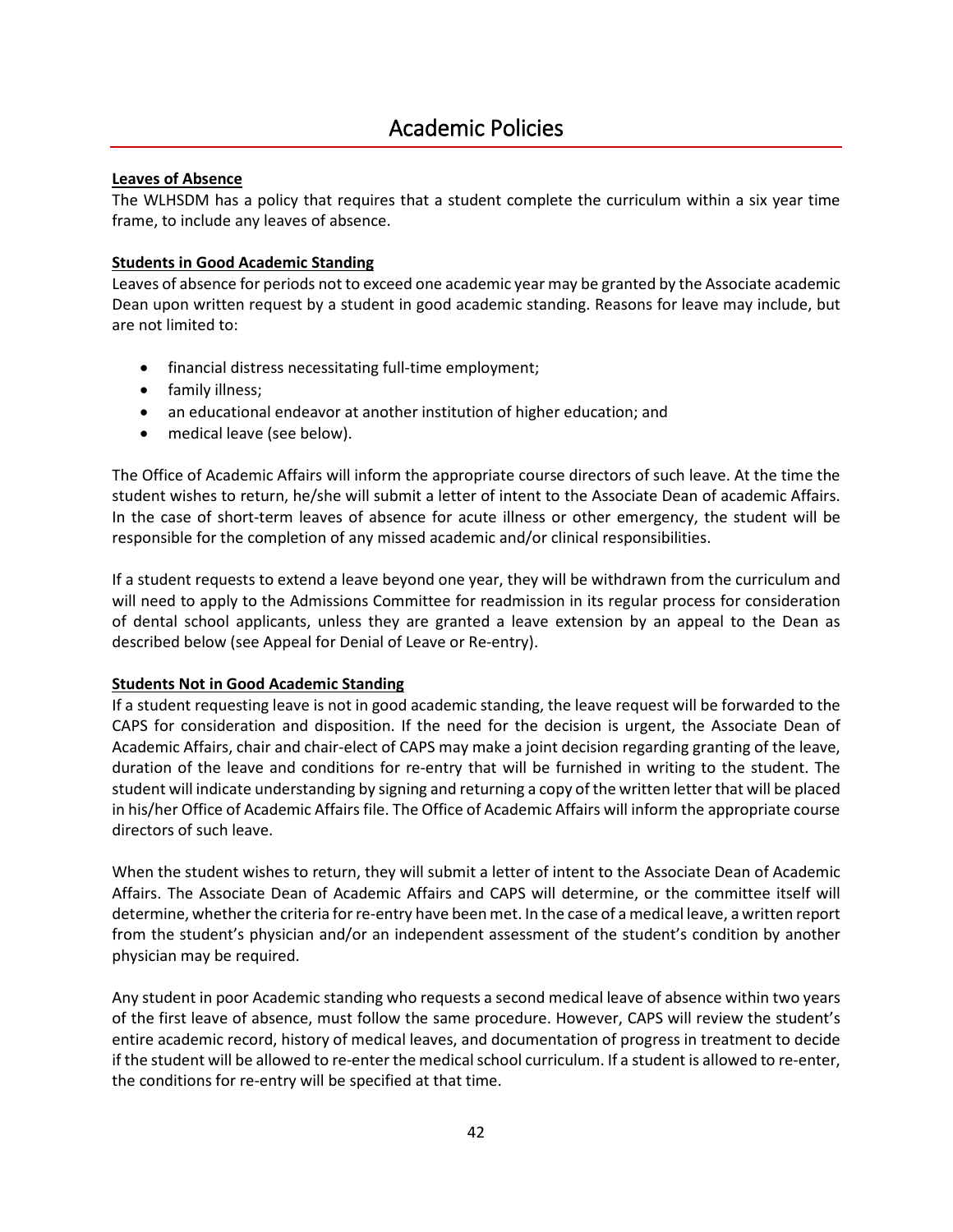If a student requests to extend a leave beyond one year, they will be withdrawn from the curriculum and must apply for re-admission to the Admissions Committee in its regular process for consideration of dental school applicants, unless they are granted a leave extension by an appeal to the Dean as described below. (See Appeal for Denial of Leave or Re-entry)

### **Denial of Leave or Re-entry Appeal**

- Student may submit written appeal to the dean of the WLHSDM.
- Dean may hear the matter directly or Dean may appoint a three-member faculty committee to hear the matter and make recommendations.
- The Dean will review the committee's recommendations if committee if appointed and will make a decision.
- The Dean's decision is final.

### **Medical Leave of Absence**

A medical leave of absence may be granted by the Associate Dean of Academic Affairs. A request for a medical leave must include a written statement from a physician that such a leave is indicated in the best interest of the student. The written request by the student and substantiating information from the physician will be considered by the Associate Dean of Academic Affairs. If the student is in good academic standing, the Associate Dean may grant a medical leave for a period of up to one academic year. The Associate Dean will notify the appropriate course directors of the student's leave and set the conditions for the student to return when the leave is terminated. Granting of the leave and conditions for re-entry will be furnished in writing to the student and a copy will be placed in their Office of Academic Affairs and Registrar's Office file.

If the student requesting a medical leave is not in good academic standing, the Associate Dean of Academic Affairs will consult with the chair and chair-elect of the Academic and Professional Standards Committee, and they will either deliberate as a group or refer to the entire committee the decision on granting of leave, duration of leave, and conditions for re-entry. Granting of the leave and conditions for re-entry will be furnished in writing to the student and a copy will be placed in their Office of Academic Affairs and Registrar's Office file. Upon completion of a medical leave, the Associate Dean of Academic Affairs, and where applicable, the chair and chair-elect of the Grading and Promotions Committee, and/or the committee itself will determine whether the criteria or conditions for re-entry have been met. They may require a written report from the student's physician and/or may require an independent assessment of the student's condition by another physician of their designation.

If a student who is not in good academic standing requests a second medical leave of absence within two years of the first leave, the student must again produce a written request along with a written statement by a physician supporting the request. The leave may then be granted as per the procedure noted above for up to one year. However, granting of a second leave under these circumstances will not guarantee that a student may return to the dental curriculum. At the time the student wishes to return, the student will produce a written request to do so along with a letter from an appropriate physician that supports that request. CAPS will then deliberate as to whether or not the student will be allowed to re-enter the curriculum. This decision will be based on a progress in treatment. If a student is allowed to re-enter, the conditions for re-entry will be specified at that time.

For D1 student, a request for a medical leave of absence longer than one year will necessitate the withdrawal of the student, with the requirement that the student apply for re-admission to the D1 year through the regular admissions process. WLHSDM students in the D2, D3 or D4 year with a medical leave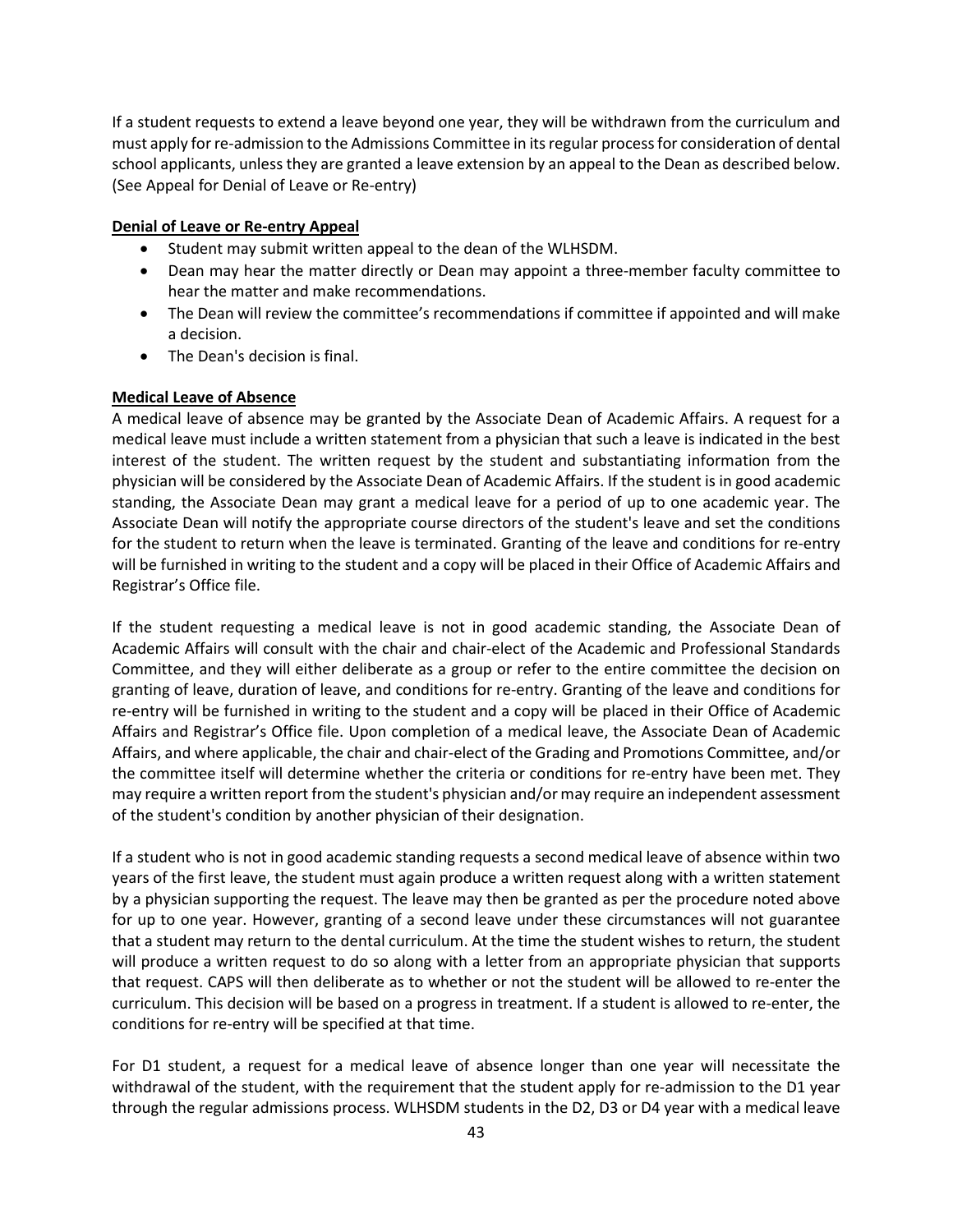of absence longer than one year may petition the Committee on Admissions to reenter the year during which they took the leave of absence. These decisions will be made on an individual basis and will involve a comprehensive review of the student's entire academic record and professionalism evaluations.

### **Denial of Medical Leave Appeal**

- Student may submit written appeal to the dean of the WLHSDM.
- Dean may hear the matter directly or Dean may appoint a three-member faculty committee to hear the matter and make recommendations.
- The Dean will review the committee's recommendations if committee if appointed and will make a decision.
- The Dean's decision is final.

### **Substance Abuse and Impaired Students**

WLHSDM hereby establishes this policy to identify and aid, within ethical and legal parameters, students who previously have been or are currently impaired.

1. Purpose: This Policy will work in conjunction with the Impaired Physician Policy. (See Impaired Physician/House Staff/Medical Student Policy)

The Policy is designed to:

a. Identify and adequately address the needs of dental students with ongoing impairment;

b. Enhance awareness among faculty, students, and staff of the typical characteristics of impairment in an effort to identify students in need of help;

c. Promote educational programs and other methods of primary prevention of impairment;

d. Provide treatment, monitoring, and support of any student identified as impaired;

e. Take administrative actions as necessary; and

f. Preclude non-treatable or unresponsive individuals from achieving professional status necessary to practice dentistry.

2. Biannual Review: The Committee on Academic Performance and Standards (CAPS) Committee will review this WLHSDM policy biannually and submit recommendations to the Executive Committee.

3. Definitions: The Impaired Physician Policy includes the following definitions, all of which will be applied to dental students:

a. **Impairment by substance abuse or misuse** refers to any condition, resulting from substance abuse that interferes with the individual's ability to function as normally expected.

b. **Impairment from other neuropsychiatric illnesses or medical reasons** refers to any other categories of impairment, including major debilitating illnesses, depression, dementia, or other psychopathology or disruptive behavior that may interfere with the individual's ability to function as normally expected.

c. **Symptoms of impairment** may also include the following: declining work/school performance as manifested by unavailability, missed appointments or other responsibilities; lapses in judgment; incomplete record-keeping; mood swings; unexplained absences; embarrassing behavior; signs of intoxication or self- medication; and/or withdrawal from any other professional or personal activities. Family problems and changes in character or personality are further accompaniments of impairment.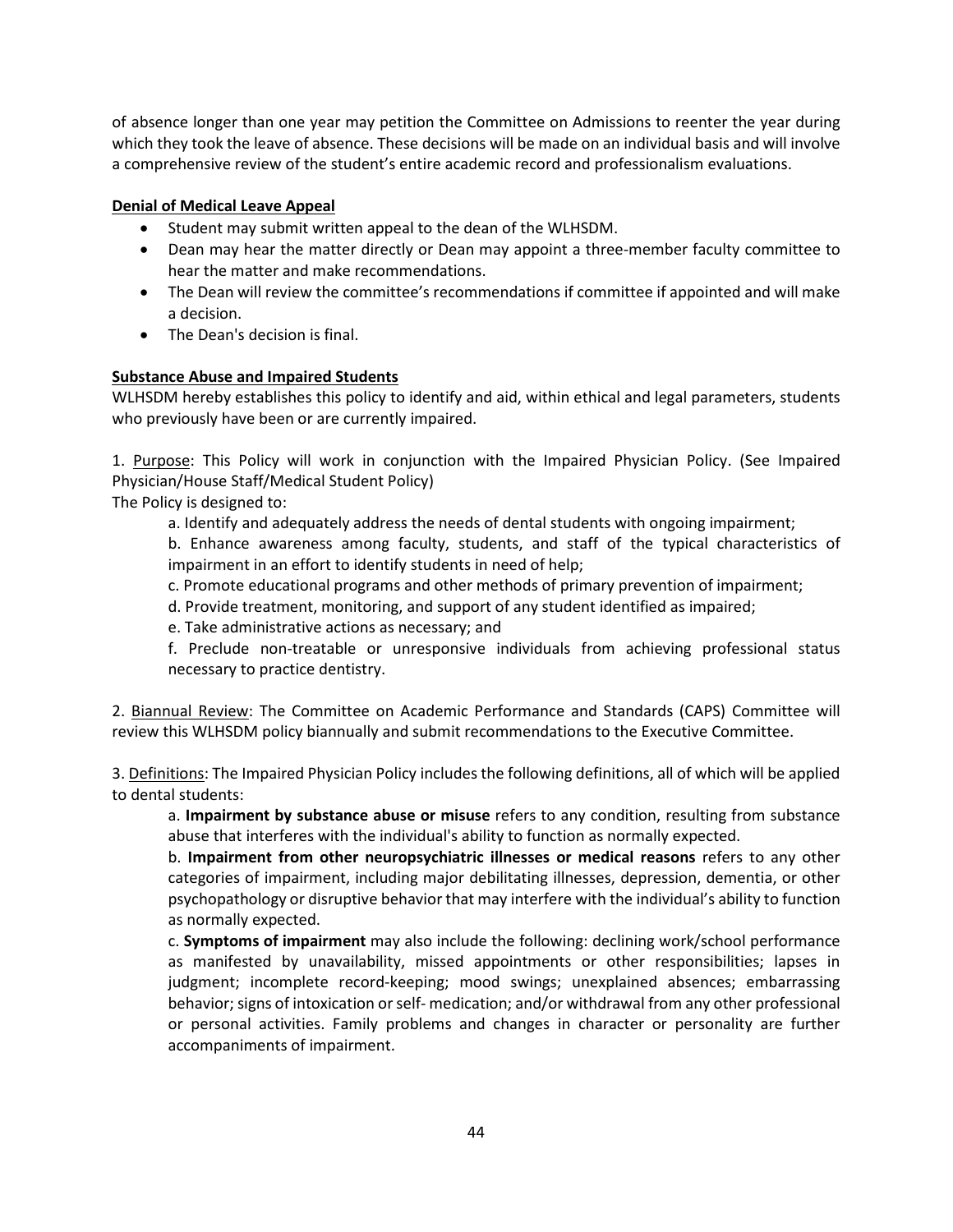### 4. Presentations

a. To promote prevention of impairments, the Chair of the Physician Wellbeing Committee (PWC), or designee, shall make a presentation each year at Orientation to promote awareness of this policy by:

- discussing this policy with the D1 Class of dental students;
- introducing the members of the committee; and
- distributing other helpful, applicable educational literature which will be developed by the PWC and made available to all dental students.

### 5. Reporting possible impairment

a. Self-reporting. Any student who is concerned that he/she might be impaired or likely to become impaired should contact a member of the PWC, who will bring the matter to the PWC to formulate a plan of action and provide appropriate assistance resources to the student.

b. Report by others. Any person (i.e., student, faculty, staff, or administrator) who has reasonable cause to suspect that the ability of a dental student to perform may be impaired shall, in good faith, report the student to a member of the PWC.

c. If a report is determined to be made in bad faith or for malicious reasons, the reporting person's name will be conveyed to the Dean, who may pursue disciplinary action under applicable institutional policies and/or laws and regulations.

### 6. Basis for Intervention

Intervention may be considered for behavior that may be Associated with, but not limited to, the following conditions:

a. Demonstrated ineffectiveness in handling the responsibilities of dental school, and/or manifestations of other personal problems or behaviors;

b. Psychoactive substance abuse or dependence;

c. Manifestations of a psychiatric disorder;

d. Indication(s) of physical illness with other accompanying pathophysiological and/or psychological manifestations;

e. Self-reporting by consulting with a member of the PWC;

f. Concern expressed to the PWC by a faculty member, administrator, staff, or another student.

### 7. Verification

a. Reports of impairment will be reviewed by the PWC, and the PWC will decide whether to go forward under this policy based on the evidence presented, or document that no further action is warranted.

b. The PWC may also find it useful to consult with representatives of the appropriate local and state committees that deal with the issue of impairment in dentists.

### 8. Process

a. The chair of the PWC or the designee will meet with the identified student (or person who is reporting a student) to gather information about the concern.

b. The PWC subcommittee will meet to discuss the concerns and formulate a plan for the student. c. The plan will be discussed with the student. If the student agrees with the committee recommendation(s), they will proceed with implementation.

d. The PWC may direct the student to obtain a drug test if there is concern about use of substances.

e. Costs of treatment will be the student's 'responsibility.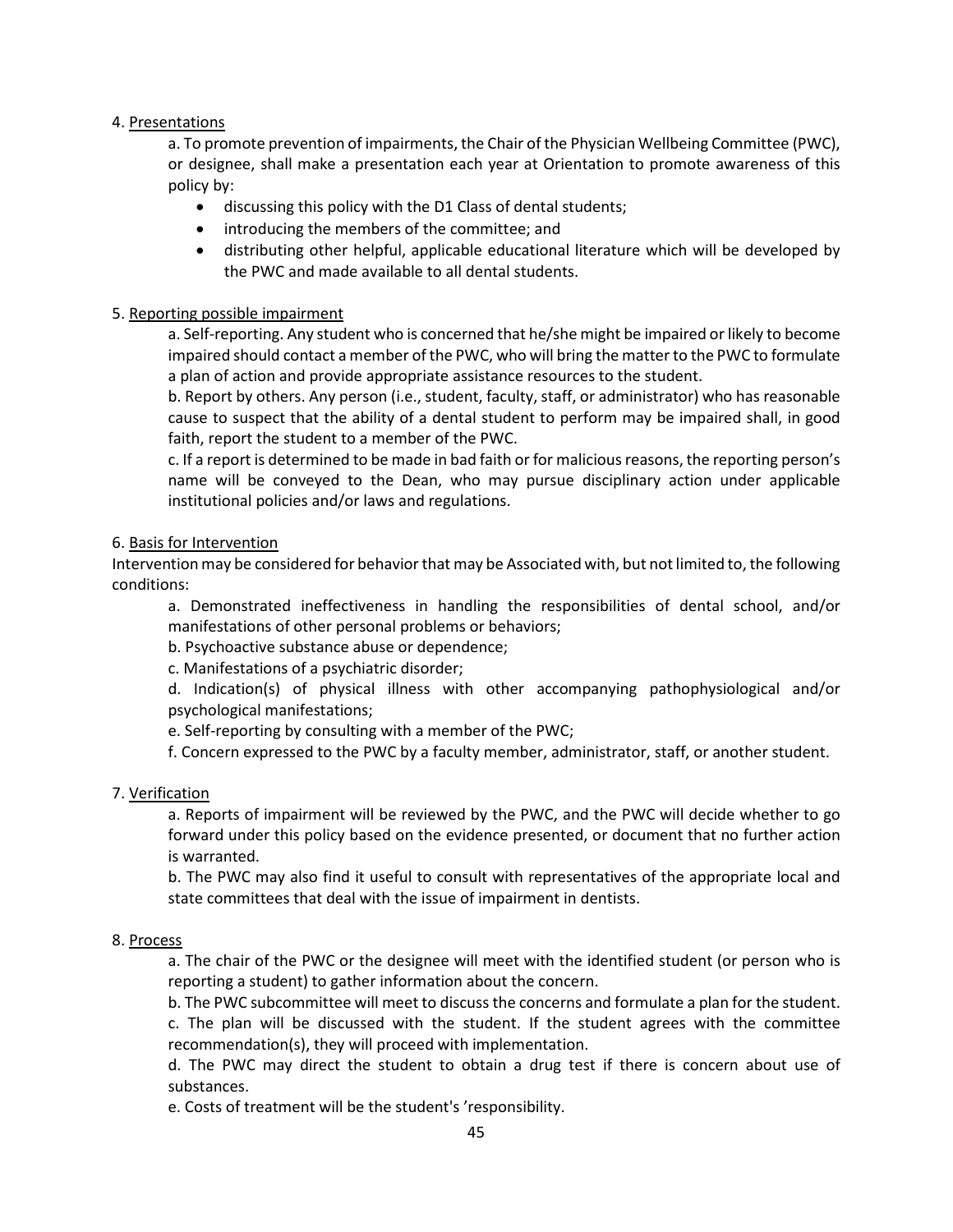f. The student will select a treating provider and must sign a release of information for that provider to communicate with an assigned PWC member.

g. The student must seek a provider as recommended by the PWC in a timely manner (i.e., within two (2) weeks).

h. The provider will discuss the case with the designated PWC member prior to onset of treatment, and advise him/her of the treatment plan and the approximate amount of time required. The provider will make periodic progress reports to the designated member. At the end of the projected treatment period, the provider will report to the designated member that: a) treatment has been completed successfully; b) further treatment is required and likely to produce a favorable outcome, or c) treatment was unsuccessful.

i. The student will meet with the PWC member on a regular basis to review his/her progress.

#### 9. Monitoring

a. The student successfully completing the treatment obligation will be monitored by the designated faculty member of the intervention team. The faculty member will prepare a report of the anticipated scope and length of time of monitoring, which the student will acknowledge by signature. A copy of this document will be provided to the student.

b. Monitoring may include, but is not limited to, random drug and alcohol testing, after- care therapy sessions, and formal or informal meetings with the selected PWC faculty member.

c. If post-graduate monitoring is recommended, notification of the appropriate Impaired Health Professionals Committee will occur, in accordance with laws and regulations governing such actions. Those remaining in Texas will continue monitoring and support through the Professional Recovery Network (PRN) of Texas, which is fully recognized and supported by the Texas State Board of Dental Examiners. http://www.txprn.com/ Together, they adhere to a system that provides an opportunity for confidential recovery while protecting the public from unsafe professional practice.

#### 10. Leave of Absence and Re-entry

a. An impaired dental student will be allowed a leave-of-absence in accordance with the policies set forth in this WLHSDM Student Handbook.

b. If the student requests a medical leave-of-absence, the designated faculty member described above may provide the required written statement as noted in the Student Handbook.

#### 11. Unresponsiveness to intervention

a. If the PWC determines that evaluation, treatment and/or monitoring are warranted and the student does not responsibly cooperate or respond, the PWC, by majority vote of the Committee, may refer the student to the Committee on Academic Performance and Standards (CAPS) for administrative action, which may include, but is not limited to, administrative leave of absence, suspension, or dismissal.

#### 12. Confidentiality

a. All Committee activities shall remain confidential.

b. Representatives of administration will not be notified of specific cases unless: (1) the impaired student refuses or is unresponsive to the appropriate treatment; (2) the student's actions constitute a danger the public and/or himself/herself; or (3) a leave-of-absence is sought by the PWC and/or student.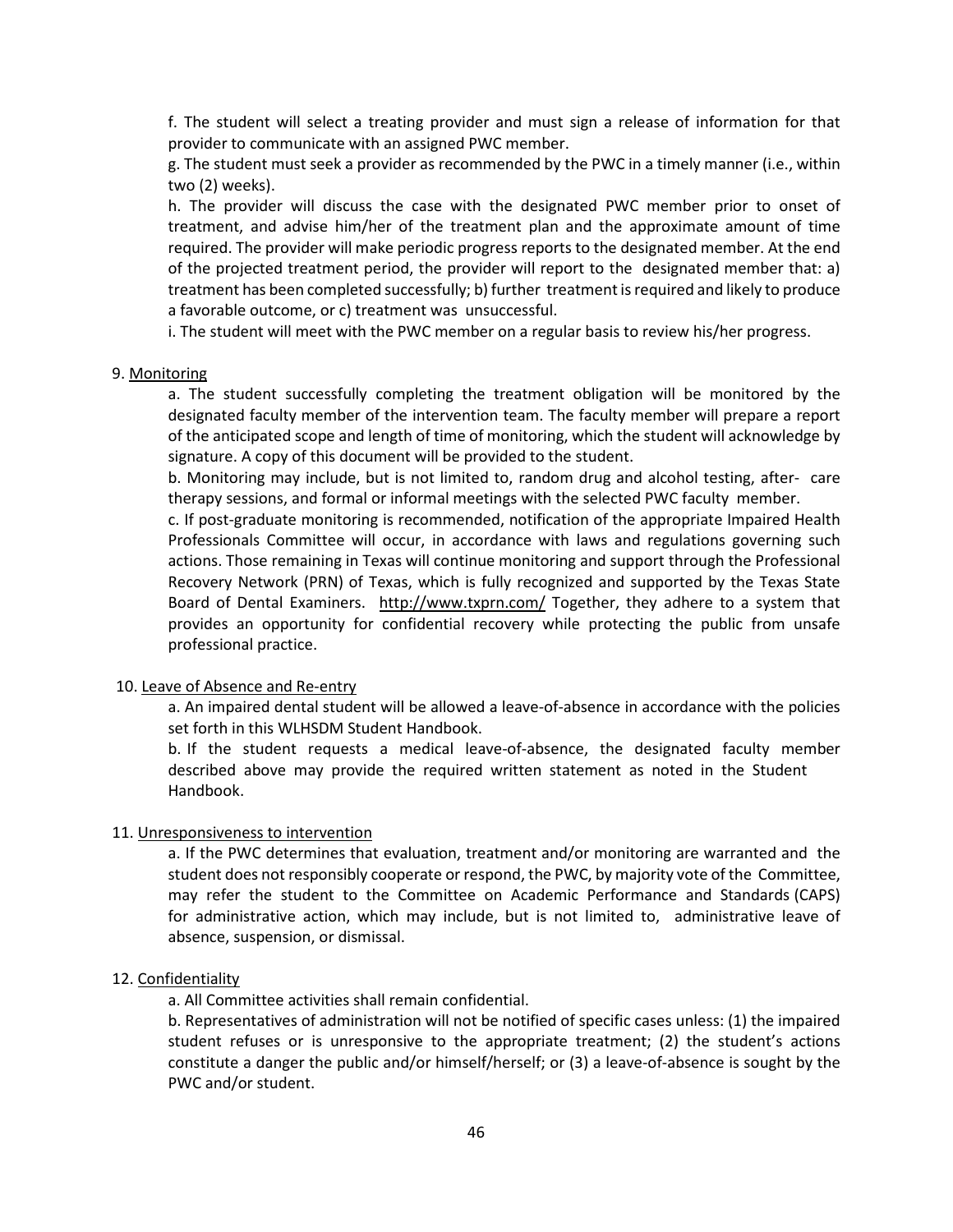c. Although specific cases will be presented to the PWC, confidentiality will be maintained to the extent reasonably possible.

### 13. Files

a. All files will be maintained by the Chair of the PWC for a period of five (5) years after the student graduates or is no longer enrolled at WLHSDM.

b. For those who require post-graduate monitoring, notification of the appropriate Impaired Health Professionals Committee will occur, in accordance with laws and regulations governing such actions. Those remaining in Texas will continue monitoring and support through the Professional Recovery Network (PRN) of Texas, which is fully recognized and supported by the Texas State Board of Dental Examiners. http://www.txprn.com/ Together, they adhere to a system that provides an opportunity for confidential recovery while protecting the public from unsafe professional practice.

### 14. Student Participation

a. Student representatives shall serve as ad hoc members of the committee. Three students across the four classes will be appointed by the Associate Academic Dean. The student representatives will attend training with the rest of the committee and be available for committee work related to their peer group.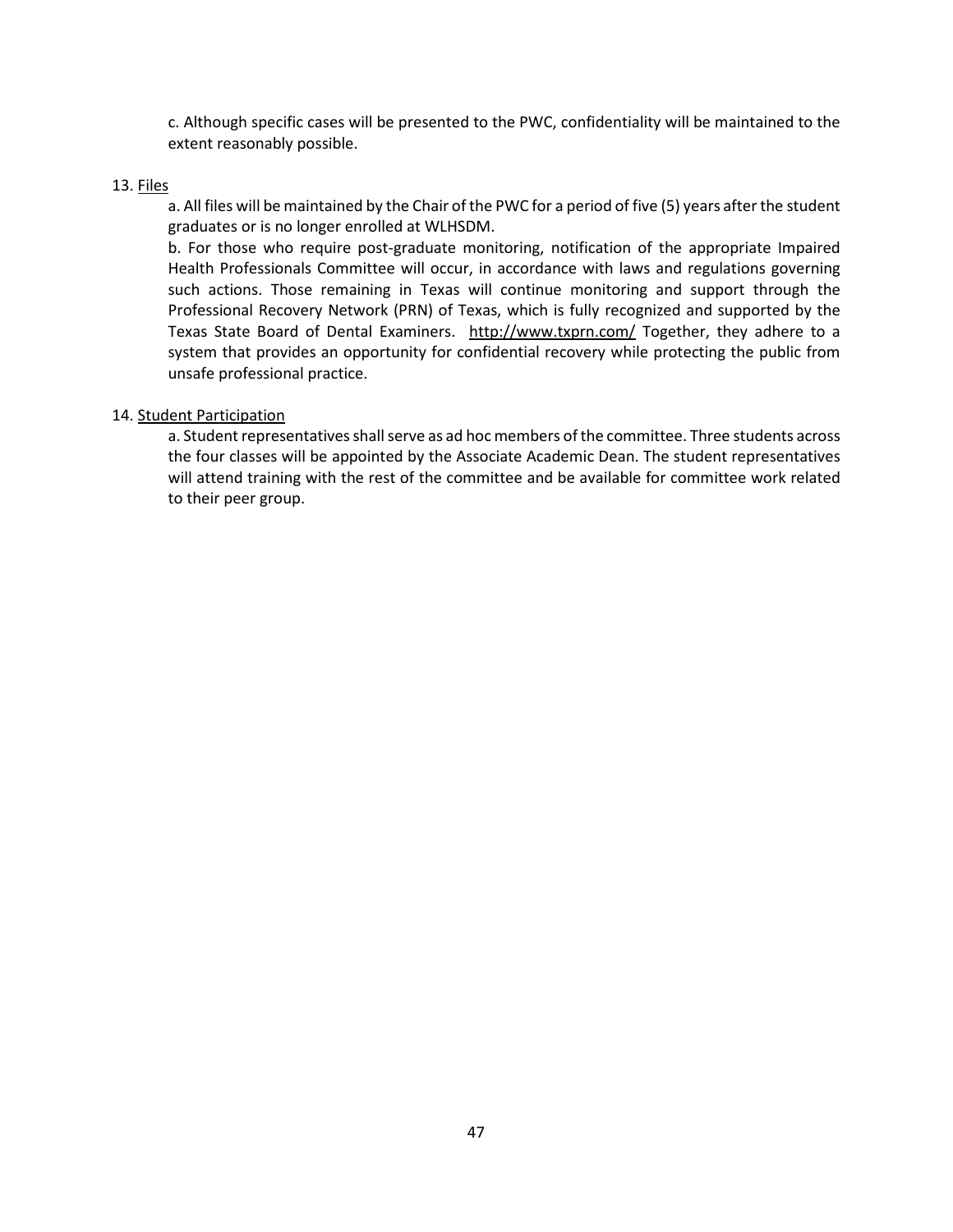### Title IX Compliance

<span id="page-47-0"></span>Texas Tech University Health Sciences Center El Paso (TTUHSC El Paso) is an Equal Employment Opportunity employer and ensures compliance with federal and state employment laws and regulations. TTUHSC El Paso provides a fair and equitable student conduct process, utilizing a thorough, neutral, and impartial investigation, from which is generated a prompt resolution.

TTUHSC El Paso does not tolerate discrimination or harassment based on or related to sex, race, national origin, religion, age, disability, protected veteran status, genetic information, or other protected categories, classes, or characteristics. While sexual orientation and gender identity are not explicitly protected categories under state or federal law, it is TTUHSC El Paso's policy not to discriminate in employment, admission, or use of programs, activities, facilities, or services on these bases.

Discriminatory behavior is prohibited by this policy, as well as by federal laws such as Title VII, which prohibits discrimination in employment, Title IX, which prohibits discrimination on the basis of sex in education programs or activities, the Equal Pay Act, the Age Discrimination in Employment Act, the Americans with Disabilities Act, the Rehabilitation Act of 1973, the Civil Rights Act of 1991, the Vietnam Era Veterans' Readjustment Assistance Act of 1974, Title II of the Genetic Information Non-Discrimination Act, and state laws such as Chapter 21 of the Texas Labor Code. Discriminatory behavior is prohibited regardless of the manner in which it is exhibited, whether verbally, in writing, by actions, or electronically displayed or conveyed.

Please see the HSCEP OP 51.03 on Harassment, Sexual Assault, Sexual Misconduct, and Title IX Policy and Complaint Procedure.

For more information visit the [Title IX Compliance](https://elpaso.ttuhsc.edu/hr/titleIXcompliance.aspx) webpage.